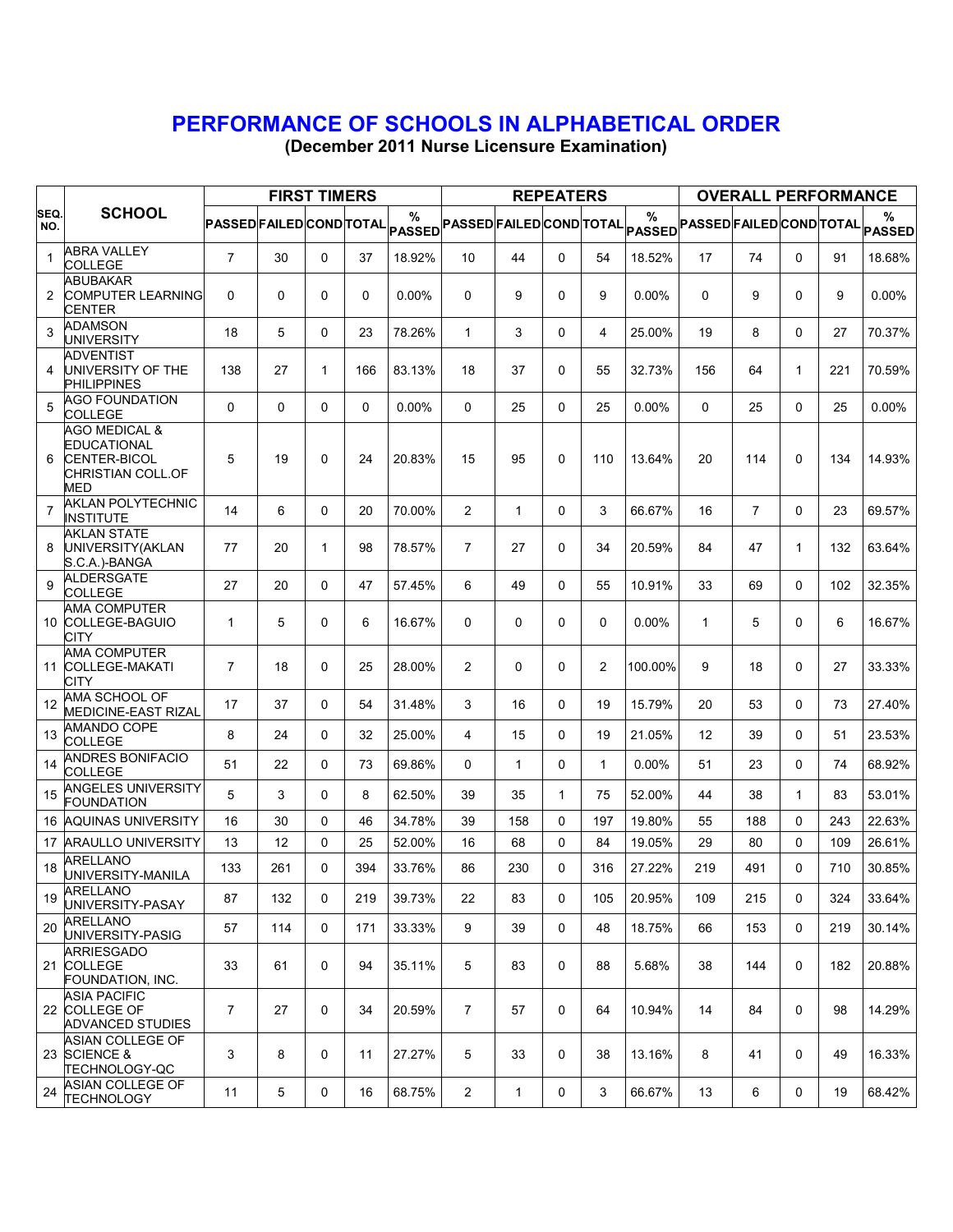| 25 | ASIAN DEVELOPMENT<br><b>FOUNDATION</b><br>COLLEGE                                              | 5              | 5              | 0            | 10             | 50.00% | 3              | 5              | 0           | 8              | 37.50%   | 8              | 10  | $\Omega$     | 18             | 44.44% |
|----|------------------------------------------------------------------------------------------------|----------------|----------------|--------------|----------------|--------|----------------|----------------|-------------|----------------|----------|----------------|-----|--------------|----------------|--------|
| 26 | ATENEO DE DAVAO<br><b>UNIVERSITY</b>                                                           | 174            | 54             | $\Omega$     | 228            | 76.32% | 10             | 21             | $\Omega$    | 31             | 32.26%   | 184            | 75  | $\Omega$     | 259            | 71.04% |
| 27 | <b>ATENEO DE NAGA</b><br><b>UNIVERSITY</b>                                                     | 18             | 17             | $\Omega$     | 35             | 51.43% | 12             | 20             | $\Omega$    | 32             | 37.50%   | 30             | 37  | $\Omega$     | 67             | 44.78% |
| 28 | <b>ATENEO DE</b><br>ZAMBOANGA                                                                  | 6              | 6              | 0            | 12             | 50.00% | 27             | 33             | $\Omega$    | 60             | 45.00%   | 33             | 39  | $\Omega$     | 72             | 45.83% |
| 29 | <b>BACARRA MEDICAL</b><br><b>CENTER SCHOOL OF</b><br><b>MIDWIFERY &amp; COLL</b><br>OF NURSING | 0              | 0              | 0            | 0              | 0.00%  | 0              | 1              | $\mathbf 0$ | $\mathbf{1}$   | $0.00\%$ | 0              | 1   | 0            | $\mathbf{1}$   | 0.00%  |
| 30 | <b>BAGUIO CENTRAL</b><br><b>UNIVERSITY</b>                                                     | 48             | 99             | 0            | 147            | 32.65% | 46             | 224            | $\Omega$    | 270            | 17.04%   | 94             | 323 | $\Omega$     | 417            | 22.54% |
| 31 | <b>BALIUAG UNIVERSITY</b><br>(BALIUAG COLLEGES)                                                | 2              | $\overline{2}$ | $\mathbf 0$  | $\overline{4}$ | 50.00% | 26             | 49             | $\Omega$    | 75             | 34.67%   | 28             | 51  | $\Omega$     | 79             | 35.44% |
| 32 | <b>BASILAN STATE</b><br><b>COLLEGE</b>                                                         | 11             | 20             | 0            | 31             | 35.48% | 9              | 27             | 0           | 36             | 25.00%   | 20             | 47  | $\mathbf{0}$ | 67             | 29.85% |
| 33 | <b>BATAAN PENINSULA</b><br>STATE UNIVERSITY-<br>BALANGA (for.BATAAN<br>P.S)                    | 9              | 25             | 0            | 34             | 26.47% | 91             | 355            | $\mathbf 0$ | 446            | 20.40%   | 100            | 380 | 0            | 480            | 20.83% |
|    | <b>BATANGAS STATE</b><br>34 UNIVERSITY-ARASOF-<br>NASUGBU                                      | $\overline{2}$ | 6              | 0            | 8              | 25.00% | $\overline{7}$ | 48             | 0           | 55             | 12.73%   | 9              | 54  | 0            | 63             | 14.29% |
|    | <b>BATANGAS STATE</b><br>35 UNIVERSITY-<br><b>BATANGAS CITY</b>                                | 6              | 4              | $\mathbf 0$  | 10             | 60.00% | 12             | 33             | 0           | 45             | 26.67%   | 18             | 37  | 0            | 55             | 32.73% |
| 36 | <b>BENEDICTO COLLEGE</b><br>INC.                                                               | 14             | 20             | 0            | 34             | 41.18% | 3              | 26             | 0           | 29             | 10.34%   | 17             | 46  | 0            | 63             | 26.98% |
|    | <b>BENGUET STATE</b><br>37 UNIVERSITY-LA<br><b>TRINIDAD</b>                                    | $\overline{2}$ | $\mathbf{1}$   | $\mathbf 0$  | 3              | 66.67% | $\overline{2}$ | $\overline{2}$ | 0           | 4              | 50.00%   | 4              | 3   | 0            | $\overline{7}$ | 57.14% |
|    | 38 BICOL COLLEGE                                                                               | 6              | 22             | 0            | 28             | 21.43% | 5              | 12             | 0           | 17             | 29.41%   | 11             | 34  | $\Omega$     | 45             | 24.44% |
| 39 | <b>BICOL UNIVERSITY-</b><br>LEGAZPI                                                            | $\overline{2}$ | $\mathbf{1}$   | 0            | 3              | 66.67% | 5              | 10             | 0           | 15             | 33.33%   | $\overline{7}$ | 11  | $\Omega$     | 18             | 38.89% |
| 40 | <b>BICOL UNIVERSITY-</b><br><b>POLANGUI</b>                                                    | 1              | 3              | 0            | 4              | 25.00% | $\mathbf{1}$   | 3              | $\Omega$    | 4              | 25.00%   | $\overline{2}$ | 6   | $\Omega$     | 8              | 25.00% |
| 41 | <b>BICOL UNIVERSITY-</b><br><b>TABACO</b>                                                      | $\mathbf{1}$   | $\overline{2}$ | 0            | 3              | 33.33% | 13             | 20             | 0           | 33             | 39.39%   | 14             | 22  | $\Omega$     | 36             | 38.89% |
|    | <b>BLANCIA CARREON</b><br>42 COLLEGE<br>FOUNDATION. INC.                                       | 1              | $\overline{7}$ | 0            | 8              | 12.50% | $\mathbf{1}$   | 9              | 0           | 10             | 10.00%   | $\overline{2}$ | 16  | $\Omega$     | 18             | 11.11% |
| 43 | <b>BLESSED MOTHER</b><br>COLLEGE, INC                                                          | 6              | 37             | 0            | 43             | 13.95% | $\mathbf{1}$   | 12             | 0           | 13             | 7.69%    | $\overline{7}$ | 49  | $\Omega$     | 56             | 12.50% |
|    | <b>BOHOL INSTITUTE OF</b><br>44 TECHNOLOGY-<br><b>TAGBILARAN CITY</b>                          | 10             | 9              | 0            | 19             | 52.63% | $\mathbf{1}$   | 9              | 0           | 10             | 10.00%   | 11             | 18  | 0            | 29             | 37.93% |
|    | <b>BRENT HOSPITAL &amp;</b><br>45 COLLEGES, INC.-<br>ZAMBOANGA CITY                            | 4              | 17             | 0            | 21             | 19.05% | 41             | 95             | $\mathbf 0$ | 136            | 30.15%   | 45             | 112 | 0            | 157            | 28.66% |
| 46 | <b>BROKENSHIRE</b><br><b>COLLEGE</b>                                                           | 263            | 324            | $\mathbf{1}$ | 588            | 44.73% | 54             | 190            | 0           | 244            | 22.13%   | 317            | 514 | $\mathbf{1}$ | 832            | 38.10% |
|    | <b>BROKENSHIRE</b><br>47 COLLEGE-<br>SOCSKSARGEN, INC                                          | 6              | 14             | 0            | 20             | 30.00% | 3              | 12             | $\mathbf 0$ | 15             | 20.00%   | 9              | 26  | $\Omega$     | 35             | 25.71% |
|    | <b>BUKIDNON STATE</b><br>48 COLLEGE-<br>MALAYBALAY                                             | 49             | 24             | 0            | 73             | 67.12% | 3              | $\overline{4}$ | 0           | $\overline{7}$ | 42.86%   | 52             | 28  | 0            | 80             | 65.00% |
|    | <b>BULACAN STATE</b><br>49 UNIVERSITY<br>(for.BCAT)-MALOLOS                                    | 3              | 5              | 0            | 8              | 37.50% | 19             | 60             | 0           | 79             | 24.05%   | 22             | 65  | 0            | 87             | 25.29% |
| 50 | <b>BUTUAN DOCTORS</b><br>COLLEGE (BUTUAN<br>DR. HSP. SCH. OF<br>NRSNG.)                        | 39             | 70             | 0            | 109            | 35.78% | 18             | 102            | 0           | 120            | 15.00%   | 57             | 172 | 0            | 229            | 24.89% |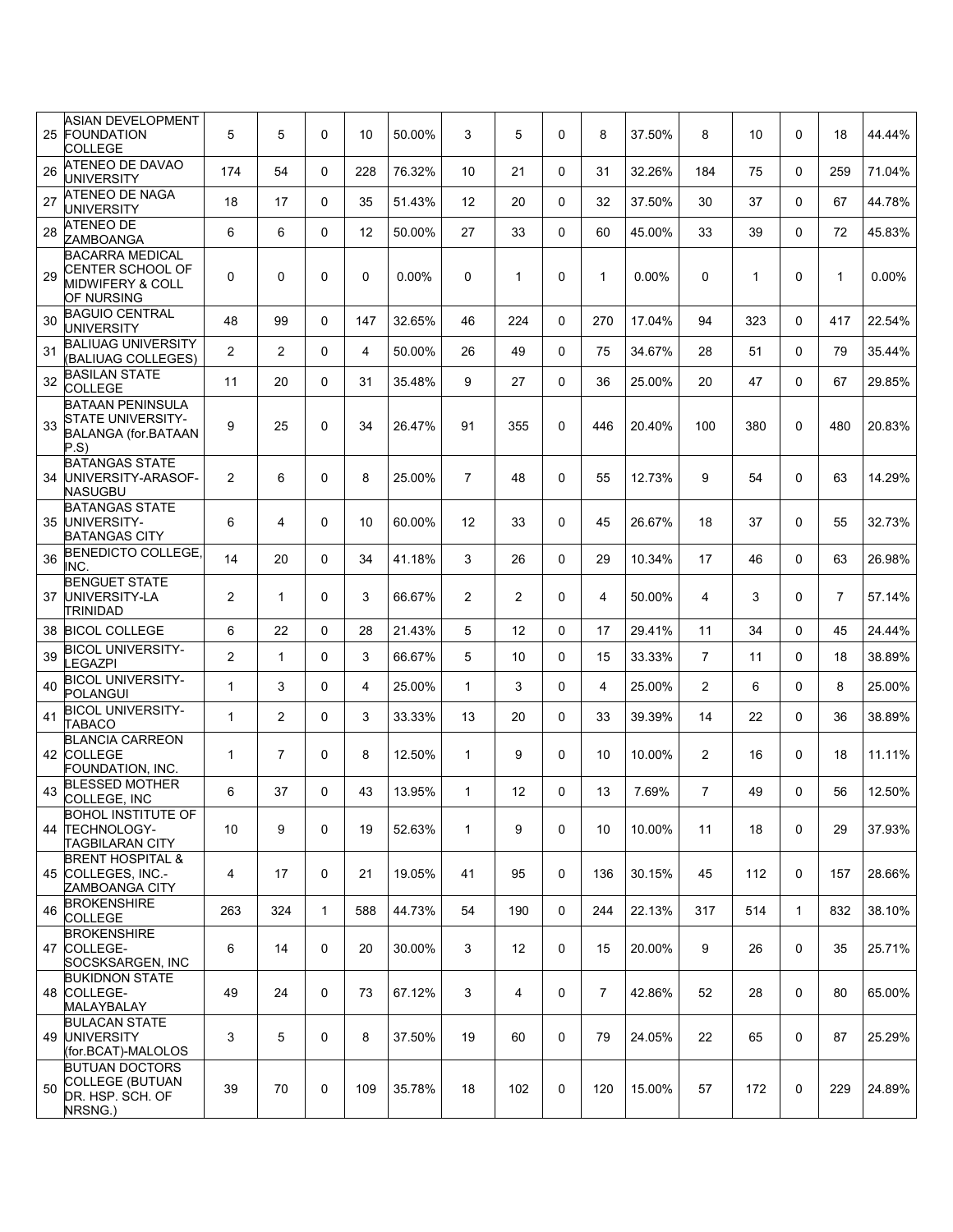| 51 | <b>CAGAYAN DE ORO</b><br><b>COLLEGE</b>                                               | 15             | $\overline{7}$ | 0 | 22  | 68.18%  | 9                     | 50           | 0           | 59  | 15.25%  | 24             | 57  | $\mathbf 0$ | 81  | 29.63%  |
|----|---------------------------------------------------------------------------------------|----------------|----------------|---|-----|---------|-----------------------|--------------|-------------|-----|---------|----------------|-----|-------------|-----|---------|
| 52 | CALAYAN<br><b>EDUCATIONAL</b><br>FOUNDATION INC.(for.<br>MED.CTR.LUCENA)              | 23             | 55             | 0 | 78  | 29.49%  | 8                     | 38           | 0           | 46  | 17.39%  | 31             | 93  | $\mathbf 0$ | 124 | 25.00%  |
|    | <b>CAMARINES SUR</b><br>53 POLYTECHNIC<br>COLLEGE-NABUA                               | 4              | 8              | 0 | 12  | 33.33%  | 27                    | 47           | $\mathbf 0$ | 74  | 36.49%  | 31             | 55  | $\mathbf 0$ | 86  | 36.05%  |
| 54 | <b>CAMIGUIN</b><br><b>POLYTECHNIC STATE</b><br><b>COLLEGE</b>                         | 3              | 10             | 0 | 13  | 23.08%  | $\overline{2}$        | 8            | $\mathbf 0$ | 10  | 20.00%  | 5              | 18  | $\Omega$    | 23  | 21.74%  |
| 55 | <b>CANOSSA COLLEGE</b>                                                                | 53             | 49             | 0 | 102 | 51.96%  | 4                     | 16           | 0           | 20  | 20.00%  | 57             | 65  | 0           | 122 | 46.72%  |
| 56 | <b>CAPITOL MEDICAL</b><br><b>CENTER COLLEGES</b>                                      | $\overline{7}$ | 27             | 0 | 34  | 20.59%  | 25                    | 48           | $\mathbf 0$ | 73  | 34.25%  | 32             | 75  | $\mathbf 0$ | 107 | 29.91%  |
| 57 | <b>CAPITOL UNIVERSITY</b><br>(for.CAGAYAN<br>CAPITOL COLL.)                           | 47             | 45             | 0 | 92  | 51.09%  | 45                    | 109          | $\mathbf 0$ | 154 | 29.22%  | 92             | 154 | $\mathbf 0$ | 246 | 37.40%  |
| 58 | <b>CAPIZ STATE</b><br>UNIVERSITY<br>(CIT)(PSPC)-MAIN<br><b>CAMPUS</b>                 | 0              | 5              | 0 | 5   | 0.00%   | 3                     | 24           | $\Omega$    | 27  | 11.11%  | 3              | 29  | $\Omega$    | 32  | 9.38%   |
| 59 | <b>CARTHEL SCIENCE</b><br><b>EDUCATIONAL</b><br>FOUNDATION, INC.<br>(for.OLRA)        | 10             | 41             | 0 | 51  | 19.61%  | 3                     | 37           | $\mathbf 0$ | 40  | 7.50%   | 13             | 78  | $\Omega$    | 91  | 14.29%  |
| 60 | <b>CATANDUANES STATE</b><br>COLLEGES-VIRAC                                            | 3              | $\overline{2}$ | 0 | 5   | 60.00%  | 6                     | 18           | $\mathbf 0$ | 24  | 25.00%  | 9              | 20  | 0           | 29  | 31.03%  |
| 61 | <b>CAVITE STATE</b><br>UNIVERSITY (DON<br>SEVERINO AGR'L.<br>COLL.)                   | 23             | 16             | 0 | 39  | 58.97%  | 8                     | 8            | $\mathbf 0$ | 16  | 50.00%  | 31             | 24  | $\Omega$    | 55  | 56.36%  |
| 62 | CDH ALLIED MEDICAL<br><b>COLLEGES</b><br>(FOR.CALAMBA<br>DOCTORS)                     | 4              | 4              | 0 | 8   | 50.00%  | 6                     | 28           | $\Omega$    | 34  | 17.65%  | 10             | 32  | $\Omega$    | 42  | 23.81%  |
| 63 | <b>CEBU CITY MEDICAL</b><br>CENTER (CC GEN<br>HOSP)                                   | 2              | 2              | 0 | 4   | 50.00%  | 2                     | $\mathbf{1}$ | $\mathbf 0$ | 3   | 66.67%  | 4              | 3   | $\mathbf 0$ | 7   | 57.14%  |
| 64 | <b>CEBU DOCTORS</b><br><b>UNIVERSITY</b>                                              | 231            | 190            | 0 | 421 | 54.87%  | 17                    | 16           | 0           | 33  | 51.52%  | 248            | 206 | $\Omega$    | 454 | 54.63%  |
| 65 | CEBU INSTITUTE OF<br><b>TECHNOLOGY</b>                                                | 75             | 29             | 0 | 104 | 72.12%  | 18                    | 50           | $\mathbf 0$ | 68  | 26.47%  | 93             | 79  | $\mathbf 0$ | 172 | 54.07%  |
|    | <b>CEBU NORMAL</b><br>66 UNIVERSITY (CEBU<br>STATE COLLEGE)                           | 1              | 0              | 0 | 1.  | 100.00% | 1                     | 0            | 0           | 1   | 100.00% | 2              | 0   | 0           | 2   | 100.00% |
| 67 | <b>CEBU SACRED HEART</b><br><b>COLLEGE</b>                                            | 12             | 6              | 0 | 18  | 66.67%  | $\mathbf{2}^{\prime}$ | 5            | 0           | 7   | 28.57%  | 14             | 11  | $\mathbf 0$ | 25  | 56.00%  |
| 68 | <b>CENTRAL COLLEGES</b><br>OF THE PHILIPPINES                                         | 12             | 35             | 0 | 47  | 25.53%  | 4                     | 9            | $\mathbf 0$ | 13  | 30.77%  | 16             | 44  | 0           | 60  | 26.67%  |
|    | <b>CENTRAL ILOCANDIA</b><br>69 COLLEGE OF SCIENCE<br>& TECHNOLOGY                     | 4              | 29             | 0 | 33  | 12.12%  | $\overline{7}$        | 42           | $\mathbf 0$ | 49  | 14.29%  | 11             | 71  | 0           | 82  | 13.41%  |
| 70 | <b>CENTRAL LUZON</b><br><b>COLLEGE OF SCIENCE</b><br>& TECHNOLOGY-<br><b>OLONGAPO</b> | 11             | 27             | 0 | 38  | 28.95%  | 6                     | 38           | $\mathbf 0$ | 44  | 13.64%  | 17             | 65  | $\mathbf 0$ | 82  | 20.73%  |
| 71 | <b>CENTRAL LUZON</b><br><b>COLLEGE OF SCIENCE</b><br>& TECHNOLOGY-SAN<br>FERNANDO     | $\mathbf{1}$   | 10             | 0 | 11  | 9.09%   | $\mathbf{1}$          | 4            | $\mathbf 0$ | 5   | 20.00%  | $\overline{2}$ | 14  | $\mathbf 0$ | 16  | 12.50%  |
| 72 | <b>CENTRAL LUZON</b><br>DOCTOR'S HOSPITAL<br><b>EDUCATIONAL</b><br><b>INSTITUTION</b> | 58             | 34             | 0 | 92  | 63.04%  | 39                    | 121          | 0           | 160 | 24.37%  | 97             | 155 | $\mathbf 0$ | 252 | 38.49%  |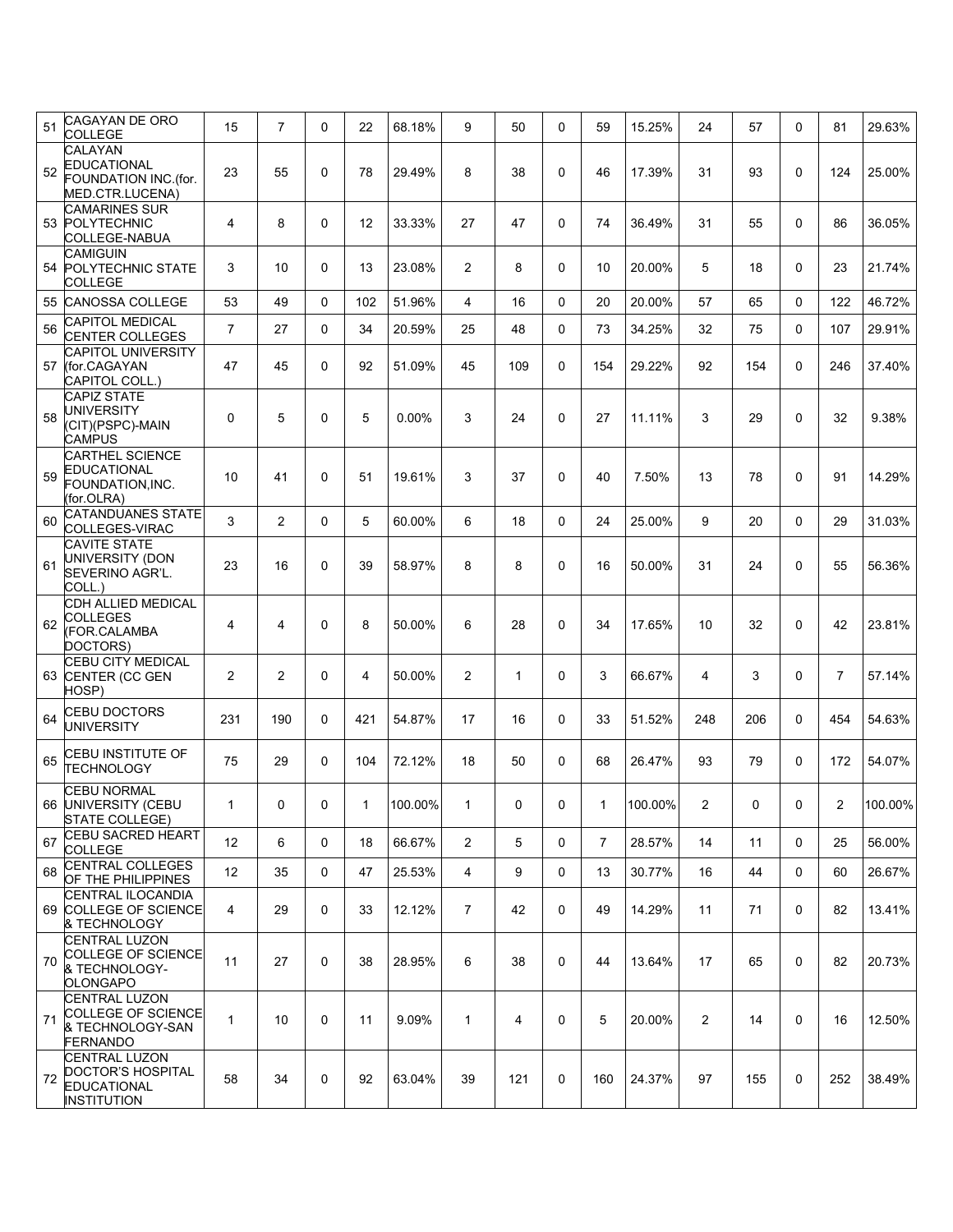| 73 | <b>CENTRAL MINDANAO</b><br><b>UNIVERSITY</b>                               | 42             | $\overline{7}$ | 0 | 49             | 85.71%   | $\Omega$       | $\Omega$       | $\Omega$     | 0            | 0.00%    | 42             | $\overline{7}$ | $\Omega$ | 49           | 85.71% |
|----|----------------------------------------------------------------------------|----------------|----------------|---|----------------|----------|----------------|----------------|--------------|--------------|----------|----------------|----------------|----------|--------------|--------|
| 74 | <b>CENTRAL PHILIPPINE</b><br>ADVENTIST COLLEGE                             | 66             | 29             | 0 | 95             | 69.47%   | 11             | 33             | $\Omega$     | 44           | 25.00%   | 77             | 62             | $\Omega$ | 139          | 55.40% |
| 75 | <b>CENTRAL PHILIPPINE</b><br><b>UNIVERSITY</b>                             | 471            | 91             | 0 | 562            | 83.81%   | 17             | 9              | $\Omega$     | 26           | 65.38%   | 488            | 100            | $\Omega$ | 588          | 82.99% |
| 76 | <b>CENTRO ESCOLAR</b><br>UNIVERSITY-MAKATI                                 | 6              | $\mathbf{1}$   | 0 | $\overline{7}$ | 85.71%   | 12             | 23             | $\Omega$     | 35           | 34.29%   | 18             | 24             | $\Omega$ | 42           | 42.86% |
| 77 | <b>CENTRO ESCOLAR</b><br>UNIVERSITY-MALOLOS                                | 2              | $\mathbf{1}$   | 0 | 3              | 66.67%   | $\overline{2}$ | 15             | $\Omega$     | 17           | 11.76%   | 4              | 16             | $\Omega$ | 20           | 20.00% |
| 78 | <b>CENTRO ESCOLAR</b><br>UNIVERSITY-MANILA                                 | 15             | 23             | 0 | 38             | 39.47%   | 63             | 109            | $\mathbf{0}$ | 172          | 36.63%   | 78             | 132            | $\Omega$ | 210          | 37.14% |
| 79 | CHIANG KAI SHEK<br><b>COLLEGE</b>                                          | 19             | 6              | 0 | 25             | 76.00%   | $\mathbf{1}$   | 5              | $\Omega$     | 6            | 16.67%   | 20             | 11             | $\Omega$ | 31           | 64.52% |
| 80 | CHINESE GENERAL<br><b>HOSPITAL COLLEGE</b><br>OF NURSING &<br>LIBERAL ARTS | 0              | $\Omega$       | 0 | 0              | $0.00\%$ | 0              | $\mathbf{1}$   | 0            | $\mathbf{1}$ | $0.00\%$ | $\Omega$       | $\mathbf{1}$   | 0        | $\mathbf{1}$ | 0.00%  |
| 81 | CHRIST THE KING<br>COLLEGE-GINGOOG<br><b>CITY</b>                          | 9              | 22             | 0 | 31             | 29.03%   | 0              | 0              | $\Omega$     | 0            | $0.00\%$ | 9              | 22             | $\Omega$ | 31           | 29.03% |
| 82 | CHRIST THE KING OF<br><b>CALBAYOG</b>                                      | 31             | 39             | 0 | 70             | 44.29%   | 3              | 14             | $\Omega$     | 17           | 17.65%   | 34             | 53             | $\Omega$ | 87           | 39.08% |
| 83 | CHRISTIAN COLLEGE<br>OF TANAUAN                                            | 0              | $\Omega$       | 0 | 0              | $0.00\%$ | $\mathbf{1}$   | $\overline{7}$ | $\Omega$     | 8            | 12.50%   | $\mathbf{1}$   | $\overline{7}$ | $\Omega$ | 8            | 12.50% |
| 84 | CITY COLLEGE OF<br><b>TAGAYTAY</b>                                         | 0              | 6              | 0 | 6              | $0.00\%$ | $\overline{2}$ | $\overline{2}$ | $\Omega$     | 4            | 50.00%   | $\overline{2}$ | 8              | $\Omega$ | 10           | 20.00% |
| 85 | COLEGIO DE<br><b>DAGUPAN</b><br>(for.COMPUTRONIX<br>COLL)                  | 31             | 18             | 0 | 49             | 63.27%   | 4              | 26             | $\Omega$     | 30           | 13.33%   | 35             | 44             | $\Omega$ | 79           | 44.30% |
|    | <b>COLEGIO DE</b><br>86 KIDAPAWAN(for<br>N.COTABATO IT)                    | 15             | 37             | 0 | 52             | 28.85%   | 3              | 56             | $\mathbf 0$  | 59           | 5.08%    | 18             | 93             | $\Omega$ | 111          | 16.22% |
| 87 | <b>COLEGIO DE SAN</b><br><b>ANTONIO DE PADUA</b>                           | $\overline{7}$ | 22             | 0 | 29             | 24.14%   | $\overline{2}$ | 9              | $\Omega$     | 11           | 18.18%   | 9              | 31             | $\Omega$ | 40           | 22.50% |
|    | COLEGIO DE SAN<br>88 JUAN DE LETRAN-<br>CALAMBA                            | 5              | $\overline{7}$ | 0 | 12             | 41.67%   | 22             | 60             | $\mathbf{0}$ | 82           | 26.83%   | 27             | 67             | $\Omega$ | 94           | 28.72% |
| 89 | COLEGIO DE SAN<br>LORENZO                                                  | 0              | 11             | 0 | 11             | 0.00%    | $\mathbf{1}$   | 11             | $\Omega$     | 12           | 8.33%    | $\mathbf{1}$   | 22             | $\Omega$ | 23           | 4.35%  |
|    | <b>COLEGIO DE SAN</b><br>90 LORENZO RUIZ DE<br>MANILA, INC.                | 31             | 79             | 0 | 110            | 28.18%   | 13             | 92             | $\mathbf 0$  | 105          | 12.38%   | 44             | 171            | $\Omega$ | 215          | 20.47% |
| 91 | COLEGIO DE SANTA<br>MONICA, INC                                            | 25             | 56             | 0 | 81             | 30.86%   | 0              | 30             | 0            | 30           | 0.00%    | 25             | 86             | $\Omega$ | 111          | 22.52% |
|    | COLEGIO DE STA.<br>92 LOURDES OF LEYTE<br>FOUNDATION, INC                  | 30             | 5              | 0 | 35             | 85.71%   | 0              | 1              | $\mathbf 0$  | 1            | 0.00%    | 30             | 6              | 0        | 36           | 83.33% |
|    | <b>COLEGIO SAN</b><br>93 AGUSTIN-BACOLOD<br>CITY                           | 227            | 125            | 0 | 352            | 64.49%   | 18             | 70             | $\mathbf 0$  | 88           | 20.45%   | 245            | 195            | $\Omega$ | 440          | 55.68% |
|    | 94 COLLEGE OF MAASIN                                                       | 36             | $\overline{7}$ | 0 | 43             | 83.72%   | $\mathbf 1$    | $\mathbf{1}$   | $\mathbf 0$  | $\mathbf{2}$ | 50.00%   | 37             | 8              | $\Omega$ | 45           | 82.22% |
| 95 | COLLEGE OF OUR<br>LADY OF MT. CARMEL                                       | 0              | 10             | 0 | 10             | $0.00\%$ | 5              | 36             | 0            | 41           | 12.20%   | 5              | 46             | 0        | 51           | 9.80%  |
| 96 | COLLEGE OF ST.<br>JOHN-ROXAS                                               | 20             | 38             | 0 | 58             | 34.48%   | 5              | 43             | $\mathbf 0$  | 48           | 10.42%   | 25             | 81             | 0        | 106          | 23.58% |
|    | COLLEGE OF<br>97 TECHNOLOGICAL<br>SCIENCES-CEBU                            | 4              | 10             | 0 | 14             | 28.57%   | 0              | 5              | 0            | 5            | $0.00\%$ | 4              | 15             | 0        | 19           | 21.05% |
|    | COLLEGE OF THE<br>98 HOLY SPIRIT OF<br><b>MANILA</b>                       | 0              | $\mathbf{1}$   | 0 | $\mathbf{1}$   | $0.00\%$ | 9              | 18             | $\mathbf 0$  | 27           | 33.33%   | 9              | 19             | 0        | 28           | 32.14% |
|    | <b>COLLEGE OF THE</b><br>99 HOLY SPIRIT OF<br><b>TARLAC</b>                | 1              | $\mathbf{1}$   | 0 | $\overline{2}$ | 50.00%   | $\overline{2}$ | 6              | 0            | 8            | 25.00%   | 3              | $\overline{7}$ | 0        | 10           | 30.00% |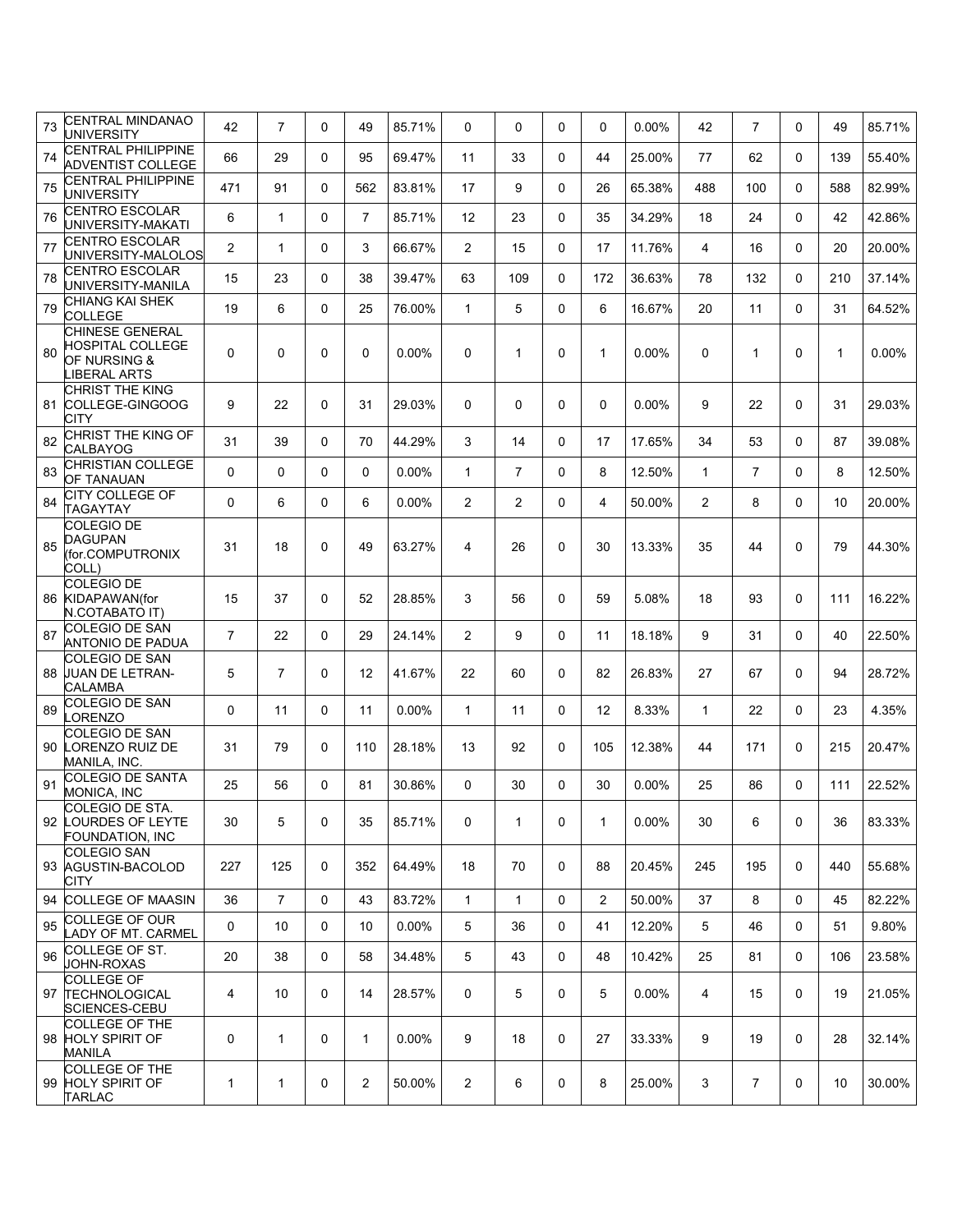|     | <b>COLLEGE OF THE</b>                                                                             |                |              |              |              |          |                   |                |              |     |          |                |                |              |     |        |
|-----|---------------------------------------------------------------------------------------------------|----------------|--------------|--------------|--------------|----------|-------------------|----------------|--------------|-----|----------|----------------|----------------|--------------|-----|--------|
| 100 | <b>IMMACULATE</b><br>CONCEPTION-<br>CABANATUAN                                                    | 14             | 35           | $\Omega$     | 49           | 28.57%   | 20                | 122            | $\Omega$     | 142 | 14.08%   | 34             | 157            | $\Omega$     | 191 | 17.80% |
| 101 | COLUMBAN COLLEGE-<br><b>OLONGAPO CITY</b>                                                         | 8              | 5            | $\Omega$     | 13           | 61.54%   | 8                 | 19             | $\mathbf{0}$ | 27  | 29.63%   | 16             | 24             | $\Omega$     | 40  | 40.00% |
|     | 102 CONCORDIA COLLEGE                                                                             | 3              | 14           | $\Omega$     | 17           | 17.65%   | 10                | 38             | $\Omega$     | 48  | 20.83%   | 13             | 52             | $\Omega$     | 65  | 20.00% |
|     | COR JESU COLLEGE<br>103 (HOLY CROSS OF<br>DIGOS)                                                  | 22             | 27           | 0            | 49           | 44.90%   | 0                 | 0              | $\Omega$     | 0   | $0.00\%$ | 22             | 27             | $\Omega$     | 49  | 44.90% |
|     | <b>CORDILLERA CAREER</b><br><b>104 DEVELOPMENT</b><br><b>COLLEGE</b>                              | 8              | 11           | 0            | 19           | 42.11%   | 10                | 38             | $\mathbf 0$  | 48  | 20.83%   | 18             | 49             | $\mathbf 0$  | 67  | 26.87% |
|     | COTABATO MEDICAL<br>105 FOUNDATION<br><b>COLLEGE</b>                                              | 37             | 58           | 0            | 95           | 38.95%   | $12 \overline{ }$ | 107            | $\mathbf 0$  | 119 | 10.08%   | 49             | 165            | $\Omega$     | 214 | 22.90% |
| 106 | <b>DAVAO DOCTORS</b><br>COLLEGE, INC.                                                             | 93             | 113          | 0            | 206          | 45.15%   | 54                | 239            | $\Omega$     | 293 | 18.43%   | 147            | 352            | $\Omega$     | 499 | 29.46% |
| 107 | <b>DAVAO MEDICAL</b><br><b>SCHOOL FOUNDATION</b>                                                  | 40             | 31           | $\Omega$     | 71           | 56.34%   | 4                 | 23             | $\mathbf{0}$ | 27  | 14.81%   | 44             | 54             | $\Omega$     | 98  | 44.90% |
| 108 | <b>DAVAO ORIENTAL</b><br><b>STATE COLLEGE OF</b><br><b>SCIENCE &amp;</b><br><b>TECHNOLOGY</b>     | 10             | 8            | 0            | 18           | 55.56%   | 2                 | $\overline{7}$ | $\mathbf 0$  | 9   | 22.22%   | 12             | 15             | $\Omega$     | 27  | 44.44% |
|     | DE LA SALLE<br>109 UNIVERSITY-HEALTH<br><b>SCIENCES INSTITUTE</b>                                 | 0              | $\Omega$     | 0            | 0            | $0.00\%$ | $\mathbf{1}$      | 3              | 0            | 4   | 25.00%   | $\mathbf{1}$   | 3              | $\Omega$     | 4   | 25.00% |
| 110 | DE LA SALLE<br>UNIVERSITY-LIPA                                                                    | 6              | 4            | 0            | 10           | 60.00%   | 11                | 27             | $\mathbf 0$  | 38  | 28.95%   | 17             | 31             | $\Omega$     | 48  | 35.42% |
|     | DE LOS SANTOS-STI<br>111 COLLEGE, INC-(DELOS<br>SANTOS S.N.)                                      | 65             | 125          | 0            | 190          | 34.21%   | 39                | 158            | $\mathbf 0$  | 197 | 19.80%   | 104            | 283            | $\Omega$     | 387 | 26.87% |
|     | DE LOS SANTOS-STI<br>112 COLLEGE-QUEZON<br><b>AVENUE</b>                                          | 0              | $\mathbf{1}$ | $\Omega$     | $\mathbf 1$  | $0.00\%$ | $\mathbf{1}$      | 13             | $\mathbf{0}$ | 14  | 7.14%    | $\mathbf{1}$   | 14             | $\Omega$     | 15  | 6.67%  |
|     | 113 DE OCAMPO<br><b>MEMORIAL COLLEGE</b>                                                          | 6              | 26           | 0            | 32           | 18.75%   | 12                | 88             | $\mathbf{0}$ | 100 | 12.00%   | 18             | 114            | $\mathbf{0}$ | 132 | 13.64% |
|     | <b>DEE HWA LIONG</b><br>114 COLLEGE<br><b>FOUNDATION</b>                                          | 5              | 13           | $\Omega$     | 18           | 27.78%   | 15                | 75             | $\mathbf{0}$ | 90  | 16.67%   | 20             | 88             | $\Omega$     | 108 | 18.52% |
|     | <b>DIPOLOG MEDICAL</b><br>115 CENTER COLLEGE<br>FOUNDATION, INC                                   | 26             | 72           | 0            | 98           | 26.53%   | 21                | 127            | $\Omega$     | 148 | 14.19%   | 47             | 199            | $\Omega$     | 246 | 19.11% |
|     | <b>DIVINE MERCY</b><br>116 COLLEGE<br>FOUNDATION, INC                                             | 0              | $\Omega$     | 0            | 0            | $0.00\%$ | $\overline{2}$    | $\overline{7}$ | $\mathbf{0}$ | 9   | 22.22%   | $\overline{2}$ | $\overline{7}$ | $\Omega$     | 9   | 22.22% |
|     | <b>DIVINE WORD</b><br>117 COLLEGE OF<br><b>BANGUED</b>                                            | 23             | 30           | 0            | 53           | 43.40%   | 13                | 33             | 0            | 46  | 28.26%   | 36             | 63             | 0            | 99  | 36.36% |
| 118 | <b>DIVINE WORD</b><br>COLLEGE OF LAOAG                                                            | 59             | 79           | 0            | 138          | 42.75%   | 8                 | 14             | $\mathbf 0$  | 22  | 36.36%   | 67             | 93             | 0            | 160 | 41.88% |
| 119 | <b>DIVINE WORD</b><br>COLLEGE OF LEGAZPI                                                          | 3              | 9            | $\mathbf{1}$ | 13           | 23.08%   | 16                | 49             | $\mathbf 0$  | 65  | 24.62%   | 19             | 58             | $\mathbf{1}$ | 78  | 24.36% |
|     | <b>DIVINE WORD</b><br>120 COLLEGE OF SAN<br>JOSE                                                  | 3              | 9            | 0            | 12           | 25.00%   | $\overline{2}$    | 10             | $\mathbf 0$  | 12  | 16.67%   | 5              | 19             | $\mathbf 0$  | 24  | 20.83% |
|     | <b>DMMA COLLEGE OF</b><br><b>SOUTHERN</b><br>121 PHILIPPINES<br>(for.DAVAO<br><b>MERCHANT MA)</b> | $\overline{7}$ | 32           | 0            | 39           | 17.95%   | 5                 | 32             | 0            | 37  | 13.51%   | 12             | 64             | $\mathbf 0$  | 76  | 15.79% |
|     | DMMC INSTITUTE OF<br>122 HEALTH SCIENCES,<br>INC                                                  | 6              | 13           | 0            | 19           | 31.58%   | 3                 | 20             | 0            | 23  | 13.04%   | 9              | 33             | $\mathbf 0$  | 42  | 21.43% |
| 123 | <b>DOMINICAN COLLEGE</b><br>OF STA. ROSA                                                          | 0              | $\mathbf{1}$ | 0            | $\mathbf{1}$ | 0.00%    | $\mathbf{1}$      | 3              | 0            | 4   | 25.00%   | $\mathbf{1}$   | 4              | 0            | 5   | 20.00% |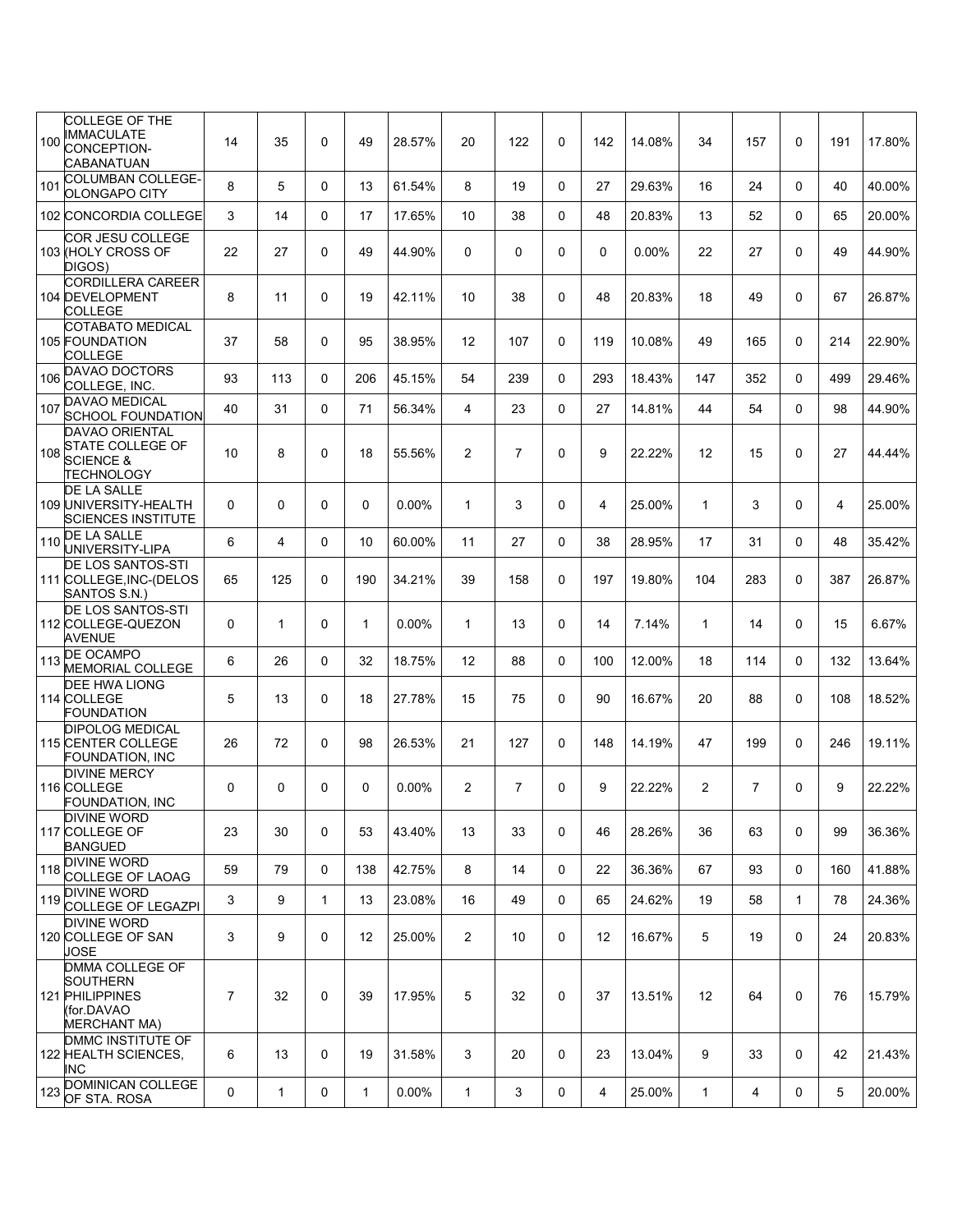| 124 | DOMINICAN COLLEGE-<br>SAN JUAN, MM                                                    | $\overline{c}$ | 3              | 0 | 5              | 40.00%  | 9              | 20  | $\Omega$     | 29  | 31.03%   | 11           | 23  | $\Omega$    | 34  | 32.35% |
|-----|---------------------------------------------------------------------------------------|----------------|----------------|---|----------------|---------|----------------|-----|--------------|-----|----------|--------------|-----|-------------|-----|--------|
| 125 | <b>DON MARIANO</b><br><b>MARCOS MEMORIAL</b><br><b>STATE UNIVERSITY-</b><br>AGOO      | 11             | 11             | 0 | 22             | 50.00%  | 4              | 9   | 0            | 13  | 30.77%   | 15           | 20  | $\mathbf 0$ | 35  | 42.86% |
|     | DR. CARLOS S.<br>126 LANTING COLLEGE-Q.<br>С.                                         | 45             | 102            | 0 | 147            | 30.61%  | 38             | 251 | 0            | 289 | 13.15%   | 83           | 353 | $\mathbf 0$ | 436 | 19.04% |
| 127 | DR. DOMINGO B.<br>TAMONDONG MEM.<br>SCH., INC. SCH. OF<br>MIDWIFERY                   | 12             | 39             | 0 | 51             | 23.53%  | 3              | 43  | 0            | 46  | 6.52%    | 15           | 82  | $\mathbf 0$ | 97  | 15.46% |
| 128 | DR. GLORIA D.<br><b>ACSON COLLEGES</b>                                                | 5              | 28             | 0 | 33             | 15.15%  | 8              | 118 | $\mathbf 0$  | 126 | 6.35%    | 13           | 146 | 0           | 159 | 8.18%  |
| 129 | DR. P. OCAMPO<br><b>COLLEGES</b>                                                      | 4              | 27             | 0 | 31             | 12.90%  | 6              | 57  | $\mathbf 0$  | 63  | 9.52%    | 10           | 84  | $\Omega$    | 94  | 10.64% |
|     | DR. YANGA'S<br>130 FRANCISCO<br><b>BALAGTAS COLLEGE</b>                               | 69             | 115            | 0 | 184            | 37.50%  | 22             | 129 | 0            | 151 | 14.57%   | 91           | 244 | $\mathbf 0$ | 335 | 27.16% |
|     | 131 EASTER COLLEGE INC                                                                | 40             | 37             | 0 | 77             | 51.95%  | 23             | 30  | $\mathbf 0$  | 53  | 43.40%   | 63           | 67  | 0           | 130 | 48.46% |
|     | <b>EASTERN SAMAR</b><br>132 STATE COLLEGE-<br><b>BORONGAN</b>                         | 19             | $\overline{7}$ | 0 | 26             | 73.08%  | 0              | 4   | 0            | 4   | $0.00\%$ | 19           | 11  | $\Omega$    | 30  | 63.33% |
| 133 | <b>EASTERN VISAYAS</b><br>CENTRAL COLLEGE                                             | 0              | 8              | 0 | 8              | 0.00%   | $\mathbf{1}$   | 21  | $\mathbf 0$  | 22  | 4.55%    | $\mathbf{1}$ | 29  | $\mathbf 0$ | 30  | 3.33%  |
|     | <b>EASTWOODS</b><br>PROFESSIONAL<br>134 COLLEGE OF SCI &<br>TECH-<br>BALANGA, BATAAN  | $\mathbf{1}$   | $\overline{2}$ | 0 | 3              | 33.33%  | 0              | 10  | $\mathbf 0$  | 10  | $0.00\%$ | $\mathbf{1}$ | 12  | $\mathbf 0$ | 13  | 7.69%  |
| 135 | <b>ECUMENICAL</b><br><b>CHRISTIAN COLLEGE</b>                                         | 12             | 21             | 0 | 33             | 36.36%  | 8              | 39  | 0            | 47  | 17.02%   | 20           | 60  | $\mathbf 0$ | 80  | 25.00% |
|     | <b>EMILIO AGUINALDO</b><br>136 COLLEGE-<br>DASMARIÑAS                                 | 31             | 95             | 0 | 126            | 24.60%  | 26             | 117 | $\mathbf 0$  | 143 | 18.18%   | 57           | 212 | $\mathbf 0$ | 269 | 21.19% |
| 137 | <b>EMILIO AGUINALDO</b><br>COLLEGE-MANILA                                             | 26             | 64             | 0 | 90             | 28.89%  | 54             | 266 | 0            | 320 | 16.88%   | 80           | 330 | $\mathbf 0$ | 410 | 19.51% |
|     | <b>ESCUELA DE</b><br>138 NUESTRA SEÑORA DE<br>A SALETTE.                              | $\mathbf{1}$   | 5              | 0 | 6              | 16.67%  | 2              | 21  | $\mathbf 0$  | 23  | 8.70%    | 3            | 26  | $\mathbf 0$ | 29  | 10.34% |
| 139 | <b>FAR EASTERN</b><br>UNIVERSITY-MANILA                                               | 66             | 45             | 0 | 111            | 59.46%  | 158            | 240 | $\mathbf{1}$ | 399 | 39.60%   | 224          | 285 | 1           | 510 | 43.92% |
| 140 | <b>FAR EASTERN</b><br>UNIVERSITY-NICANOR<br><b>REYES MEDICAL</b><br><b>FOUNDATION</b> | $\mathbf{1}$   | 0              | 0 | 1              | 100.00% | 10             | 15  | 0            | 25  | 40.00%   | 11           | 15  | $\mathbf 0$ | 26  | 42.31% |
|     | <b>FATHER SATURNINO</b><br><b>141 URIOS UNIVERSITY</b><br>(URIOS COLL)                | 234            | 79             | 0 | 313            | 74.76%  | 13             | 55  | $\mathbf 0$  | 68  | 19.12%   | 247          | 134 | 0           | 381 | 64.83% |
|     | <b>FELIPE R. VERALLO</b><br>142 MEMORIAL<br><b>FOUNDATION</b>                         | 2              | 20             | 0 | 22             | 9.09%   | $\overline{2}$ | 40  | $\mathbf 0$  | 42  | 4.76%    | 4            | 60  | 0           | 64  | 6.25%  |
| 143 | <b>FELLOWSHIP BAPTIST</b><br><b>COLLEGE</b>                                           | 40             | 58             | 0 | 98             | 40.82%  | 10             | 37  | $\mathbf 0$  | 47  | 21.28%   | 50           | 95  | 0           | 145 | 34.48% |
|     | <b>FERNANDEZ COLLEGE</b><br>144 OF ARTS &<br>TECHNOLOGY                               | $\mathbf{1}$   | 6              | 0 | $\overline{7}$ | 14.29%  | 2              | 26  | $\mathbf 0$  | 28  | 7.14%    | 3            | 32  | 0           | 35  | 8.57%  |
| 145 | <b>FILAMER CHRISTIAN</b><br><b>COLLEGE</b>                                            | 99             | 90             | 0 | 189            | 52.38%  | 26             | 97  | $\mathbf 0$  | 123 | 21.14%   | 125          | 187 | 0           | 312 | 40.06% |
|     | <b>FIRST ASIA INSTITUTE</b><br>146 OF TECHNOLOGY &<br><b>HUMANITIES</b>               | 49             | 28             | 0 | 77             | 63.64%  | 3              | 20  | 0            | 23  | 13.04%   | 52           | 48  | 0           | 100 | 52.00% |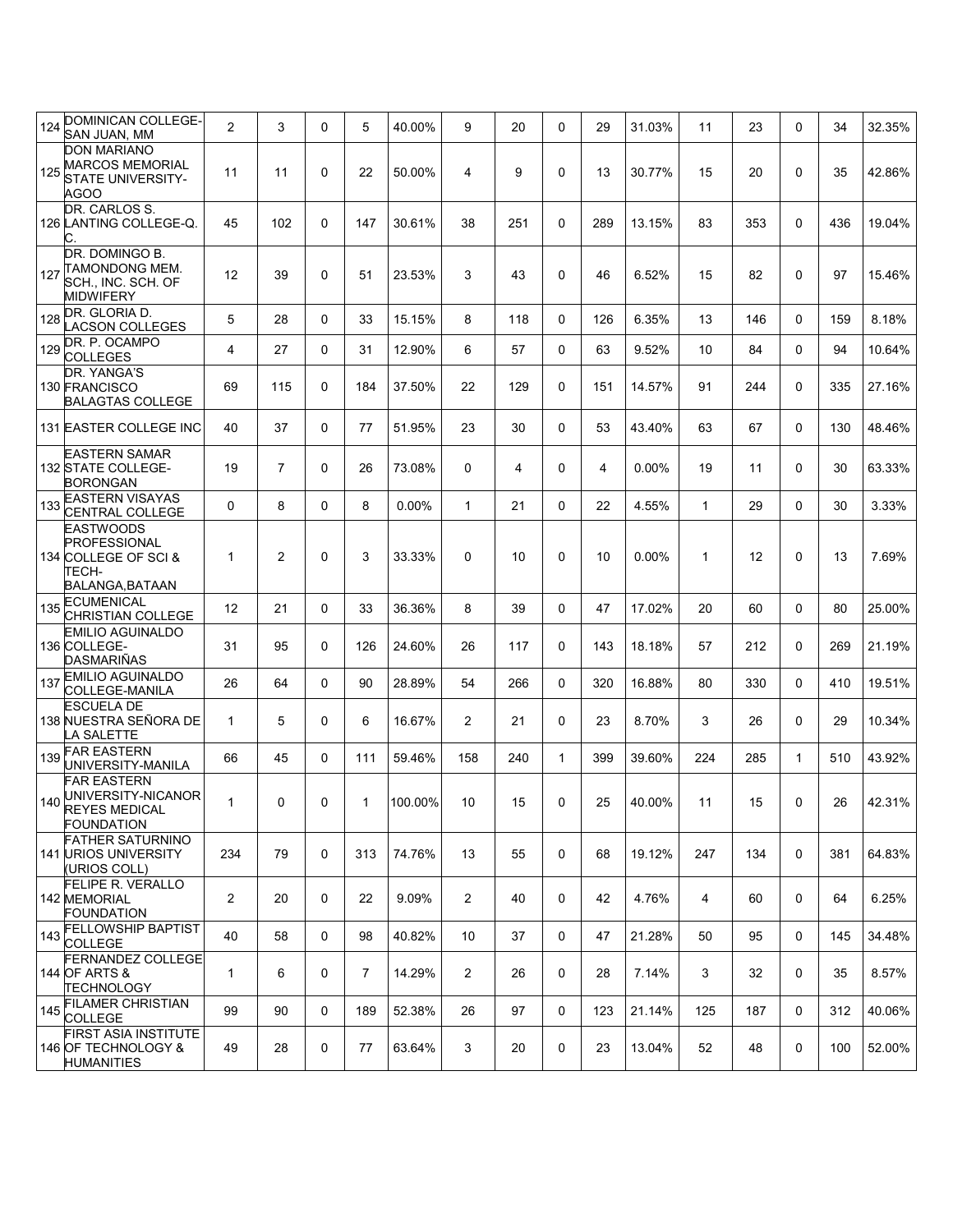| <b>FIRST CITY</b><br>PROVIDENTIAL<br>147<br>COLLEGE                               | 12             | 13                      | $\mathbf 0$ | 25             | 48.00%  | $\overline{2}$ | $\mathbf 1$    | $\mathbf 0$ | 3   | 66.67%   | 14             | 14  | 0           | 28             | 50.00% |
|-----------------------------------------------------------------------------------|----------------|-------------------------|-------------|----------------|---------|----------------|----------------|-------------|-----|----------|----------------|-----|-------------|----------------|--------|
| (for.FRANCISCO H.C.)<br><b>FLORENCIO L.</b><br>148 VARGAS COLLEGE-<br>TUGUEGARAO  | 15             | 95                      | 0           | 110            | 13.64%  | $\overline{2}$ | 43             | 0           | 45  | 4.44%    | 17             | 138 | 0           | 155            | 10.97% |
| <b>FOUNDATION</b><br>149<br><b>UNIVERSITY</b>                                     | 12             | 8                       | 0           | 20             | 60.00%  | 15             | $\overline{7}$ | 0           | 22  | 68.18%   | 27             | 15  | $\Omega$    | 42             | 64.29% |
| <b>GALANG MEDICAL</b><br>150<br><b>CENTER</b>                                     | 0              | $\mathbf{1}$            | 0           | $\mathbf 1$    | 0.00%   | 0              | 5              | 0           | 5   | 0.00%    | 0              | 6   | 0           | 6              | 0.00%  |
| <b>GENERAL SANTOS</b><br><b>151 DOCTORS' MEDICAL</b><br>SCHOOL FOUNDATION         | 45             | 36                      | $\mathbf 0$ | 81             | 55.56%  | 5              | 22             | $\mathbf 0$ | 27  | 18.52%   | 50             | 58  | 0           | 108            | 46.30% |
| <b>GEORGE DEWEY</b><br>152<br><b>MEDICAL COLLEGE</b>                              | $\mathbf{1}$   | 3                       | 0           | 4              | 25.00%  | $\mathbf{1}$   | 13             | 0           | 14  | 7.14%    | $\overline{2}$ | 16  | 0           | 18             | 11.11% |
| <b>GLOBAL CITY</b><br>153<br><b>INNOVATIVE COLLEGE</b>                            | 93             | 86                      | 0           | 179            | 51.96%  | 12             | 46             | 0           | 58  | 20.69%   | 105            | 132 | 0           | 237            | 44.30% |
| <b>GOLDEN GATE</b><br>154<br>COLLEGES                                             | 10             | 45                      | 0           | 55             | 18.18%  | $\overline{7}$ | 55             | 0           | 62  | 11.29%   | 17             | 100 | $\Omega$    | 117            | 14.53% |
| <b>GOLDEN WEST</b><br>155<br><b>COLLEGES</b>                                      | 3              | 31                      | 0           | 34             | 8.82%   | 5              | 49             | $\Omega$    | 54  | 9.26%    | 8              | 80  | $\Omega$    | 88             | 9.09%  |
| <b>GORDON COLLEGE</b><br>156 (for OLONGAPO CITY<br>COLL.)                         | 2              | 0                       | 0           | 2              | 100.00% | $\overline{7}$ | 15             | $\mathbf 0$ | 22  | 31.82%   | 9              | 15  | 0           | 24             | 37.50% |
| <b>GUAGUA NATIONAL</b><br>157<br><b>COLLEGES</b>                                  | 0              | $\overline{7}$          | 0           | $\overline{7}$ | 0.00%   | $\overline{2}$ | 12             | $\Omega$    | 14  | 14.29%   | $\overline{2}$ | 19  | $\Omega$    | 21             | 9.52%  |
| <b>HOLY ANGEL</b><br>158<br><b>UNIVERSITY</b>                                     | 2              | $\mathbf{1}$            | 0           | 3              | 66.67%  | 47             | 82             | 0           | 129 | 36.43%   | 49             | 83  | 0           | 132            | 37.12% |
| <b>HOLY CHILD COLLEGE</b><br>159<br>OF BUTUAN                                     | 12             | 75                      | 0           | 87             | 13.79%  | 6              | 46             | 0           | 52  | 11.54%   | 18             | 121 | $\Omega$    | 139            | 12.95% |
| <b>HOLY CHILD SCHOOL</b><br>160<br>OF DAVAO                                       | 8              | 22                      | 0           | 30             | 26.67%  | $\overline{2}$ | 17             | 0           | 19  | 10.53%   | 10             | 39  | $\Omega$    | 49             | 20.41% |
| <b>HOLY CROSS</b><br>161<br>COLLEGE-PAMPANGA                                      | 2              | 5                       | 0           | $\overline{7}$ | 28.57%  | 0              | $\Omega$       | $\Omega$    | 0   | $0.00\%$ | $\overline{2}$ | 5   | 0           | $\overline{7}$ | 28.57% |
| <b>HOLY INFANT</b><br>162<br><b>COLLEGE</b>                                       | 69             | 80                      | 0           | 149            | 46.31%  | 17             | 51             | 0           | 68  | 25.00%   | 86             | 131 | 0           | 217            | 39.63% |
| <b>HOLY NAME</b><br>UNIVERSITY<br>163<br>for.DIVINE WORD-<br><b>TAGBILARAN)</b>   | 9              | 11                      | 0           | 20             | 45.00%  | 69             | 115            | $\Omega$    | 184 | 37.50%   | 78             | 126 | $\Omega$    | 204            | 38.24% |
| <b>HOLY TRINITY</b><br>164 COLLEGE OF PUERTO<br><b>PRINCESA</b>                   | 73             | 28                      | 0           | 101            | 72.28%  | 6              | 10             | $\mathbf 0$ | 16  | 37.50%   | 79             | 38  | 0           | 117            | 67.52% |
| <b>ICCT COLLEGES</b><br>FOUNDATION, INC(INS<br>165 TOF CREATIVE COMP<br>TECH INC) | 17             | 20                      | 0           | 37             | 45.95%  | 4              | 18             | 0           | 22  | 18.18%   | 21             | 38  | 0           | 59             | 35.59% |
| <b>IFUGAO STATE</b><br>166 UNIVERSITY (for.<br><b>IFUGAO SCAF)-LAMUT</b>          | 20             | 6                       | 0           | 26             | 76.92%  | $\mathbf{1}$   | 3              | 0           | 4   | 25.00%   | 21             | 9   | $\mathbf 0$ | 30             | 70.00% |
| ILIGAN MEDICAL<br>167 CENTER COLLEGE.<br>INC.                                     | 10             | 26                      | 0           | 36             | 27.78%  | 27             | 79             | 0           | 106 | 25.47%   | 37             | 105 | $\Omega$    | 142            | 26.06% |
| <b>ILOILO DOCTORS'</b><br>168<br>COLLEGE                                          | 242            | 277                     | 0           | 519            | 46.63%  | 48             | 165            | 0           | 213 | 22.54%   | 290            | 442 | 0           | 732            | 39.62% |
| <b>IMMACULATE</b><br>169 CONCEPTION<br>COLLEGE-ALBAY                              | 12             | 45                      | 0           | 57             | 21.05%  | 43             | 214            | 0           | 257 | 16.73%   | 55             | 259 | $\mathbf 0$ | 314            | 17.52% |
| ISABELA STATE<br>170 UNIVERSITY-<br><b>ECHAGUE</b>                                | 1              | $\overline{7}$          | 0           | 8              | 12.50%  | 3              | 13             | 0           | 16  | 18.75%   | 4              | 20  | 0           | 24             | 16.67% |
| ISABELA STATE<br>171<br>UNIVERSITY-ILAGAN                                         | 30             | 28                      | $\mathbf 0$ | 58             | 51.72%  | $\overline{4}$ | 19             | 0           | 23  | 17.39%   | 34             | 47  | 0           | 81             | 41.98% |
| <b>ISABELO B.</b><br>172 CALINGASAN<br><b>MEMORIAL INSTITUTE</b>                  | $\overline{2}$ | $\overline{\mathbf{c}}$ | 0           | 4              | 50.00%  | 0              | 6              | 0           | 6   | $0.00\%$ | $\overline{2}$ | 8   | 0           | 10             | 20.00% |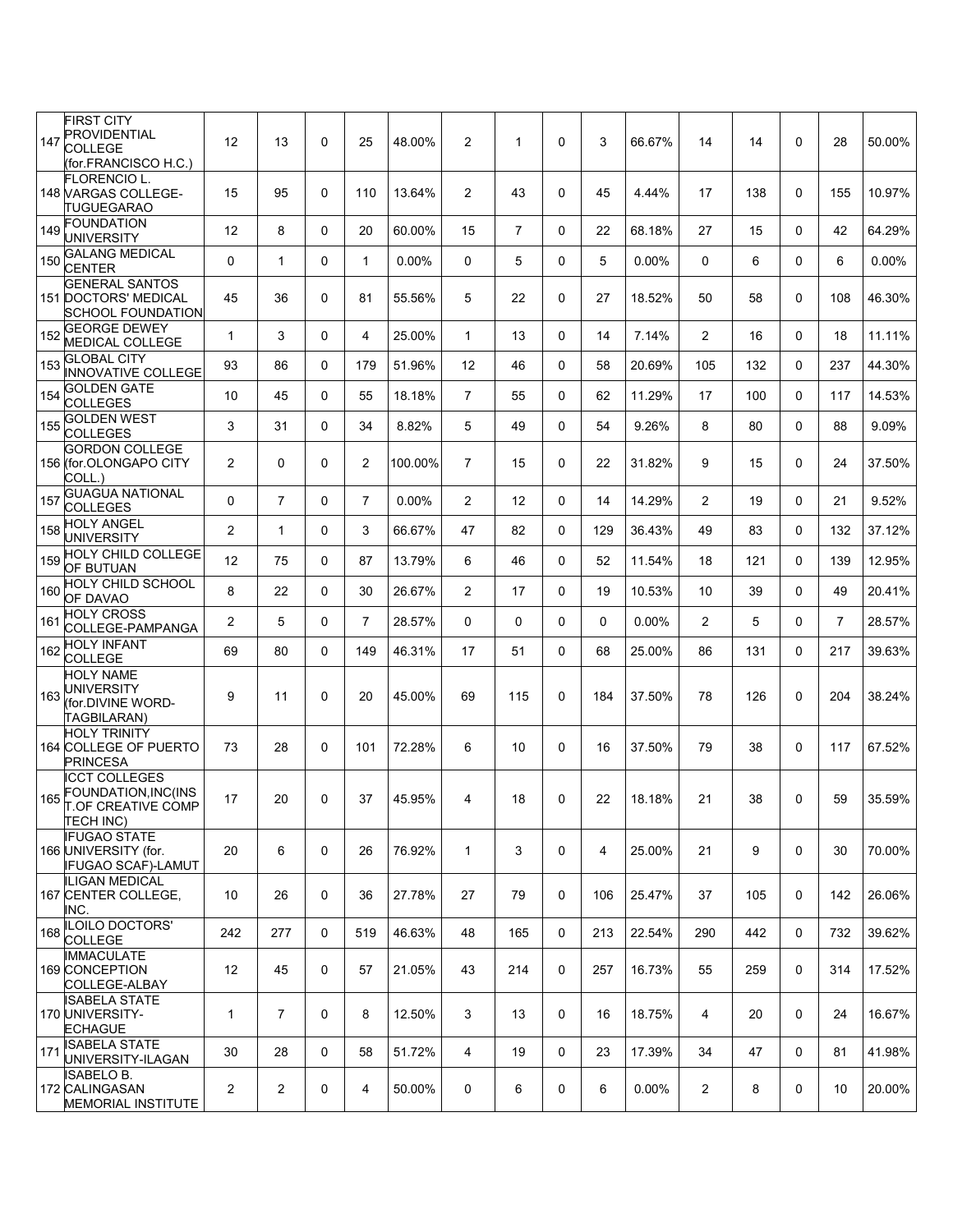| 173 | J. P. SIOSON<br>COLLEGES, INC.                                                  | 9              | 20             | 0 | 29             | 31.03%   | 3              | 30           | 0           | 33             | 9.09%    | 12             | 50  | $\Omega$     | 62             | 19.35%   |
|-----|---------------------------------------------------------------------------------|----------------|----------------|---|----------------|----------|----------------|--------------|-------------|----------------|----------|----------------|-----|--------------|----------------|----------|
| 174 | JAMIATU MARAWI AL-<br><b>ISLAMIA FOUNDATION</b>                                 | 0              | 29             | 0 | 29             | $0.00\%$ | $\overline{2}$ | 10           | 0           | 12             | 16.67%   | $\overline{2}$ | 39  | $\mathbf{0}$ | 41             | 4.88%    |
| 175 | JOHN PAUL II<br><b>COLLEGE</b>                                                  | 36             | 59             | 0 | 95             | 37.89%   | $\overline{7}$ | 53           | 0           | 60             | 11.67%   | 43             | 112 | $\mathbf{0}$ | 155            | 27.74%   |
|     | <b>JOSE C. FELICIANO</b><br>176 SCHOOL OF SCIENCE<br>& TECHNOLOGY               | 3              | 17             | 0 | 20             | 15.00%   | 2              | 27           | 0           | 29             | 6.90%    | 5              | 44  | $\Omega$     | 49             | 10.20%   |
|     | <b>JOSE RIZAL</b><br><b>177 MEMORIAL STATE</b><br>UNIVERSITY-DAPITAN            | 26             | 19             | 0 | 45             | 57.78%   | 4              | 14           | $\Omega$    | 18             | 22.22%   | 30             | 33  | $\Omega$     | 63             | 47.62%   |
| 178 | <b>JOSE RIZAL</b><br>UNIVERSITY (for.JRC)                                       | 17             | 38             | 0 | 55             | 30.91%   | 29             | 105          | 0           | 134            | 21.64%   | 46             | 143 | $\mathbf{0}$ | 189            | 24.34%   |
| 179 | JOSEFINA H.<br>CERILLES STATE<br>COLLEGE-MAIN-<br>MATI(JHCPC)                   | 15             | 18             | 0 | 33             | 45.45%   | 2              | 3            | 0           | 5              | 40.00%   | 17             | 21  | $\Omega$     | 38             | 44.74%   |
|     | <b>JOSEFINA H.</b><br><b>180 CERILLES STATE</b><br>COLLEGE-PAGADIAN             | $\mathbf{1}$   | 0              | 0 | 1              | 100.00%  | 0              | 1            | $\Omega$    | $\mathbf{1}$   | $0.00\%$ | $\mathbf{1}$   | 1   | $\mathbf{0}$ | $\overline{2}$ | 50.00%   |
|     | <b>KESTER GRANT</b><br>181 COLLEGE<br>PHILIPPINES, INC                          | 6              | 3              | 0 | 9              | 66.67%   | 8              | 16           | 0           | 24             | 33.33%   | 14             | 19  | $\Omega$     | 33             | 42.42%   |
|     | F. GONZALES<br>182 COLLEGE OF SCIENCE<br>& TECHNOLOGY                           | 0              | 11             | 0 | 11             | $0.00\%$ | $\overline{2}$ | 27           | 0           | 29             | 6.90%    | $\overline{2}$ | 38  | $\mathbf{0}$ | 40             | 5.00%    |
| 183 | LA CONSOLACION<br>COLLEGE-CALOOKAN                                              | 0              | $\overline{4}$ | 0 | 4              | $0.00\%$ | $\mathbf{1}$   | 6            | 0           | $\overline{7}$ | 14.29%   | $\mathbf{1}$   | 10  | $\mathbf{0}$ | 11             | 9.09%    |
| 184 | LA CONSOLACION<br>COLLEGE-DAET                                                  | $\mathbf{1}$   | 4              | 0 | 5              | 20.00%   | 3              | 14           | 0           | 17             | 17.65%   | 4              | 18  | $\mathbf{0}$ | 22             | 18.18%   |
| 185 | A CONSOLACION<br>COLLEGE-MANILA                                                 | 9              | 24             | 0 | 33             | 27.27%   | 19             | 89           | 0           | 108            | 17.59%   | 28             | 113 | $\mathbf{0}$ | 141            | 19.86%   |
| 186 | A CONSOLACION<br>COLLEGE-PASIG                                                  | 0              | $\mathbf{1}$   | 0 | $\mathbf{1}$   | 0.00%    | 0              | 0            | $\Omega$    | 0              | 0.00%    | $\Omega$       | 1   | $\mathbf{0}$ | $\mathbf{1}$   | 0.00%    |
| 187 | LA FORTUNA<br><b>COLLEGE</b>                                                    | 0              | 0              | 0 | $\mathbf 0$    | 0.00%    | $\mathbf{1}$   | 9            | $\Omega$    | 10             | 10.00%   | $\mathbf{1}$   | 9   | $\Omega$     | 10             | 10.00%   |
|     | <b>A SALLE UNIVERSITY</b><br>188 (for IMMA CONCEPCIO<br>N-LA SALLE)             | 21             | 15             | 0 | 36             | 58.33%   | 3              | 22           | 0           | 25             | 12.00%   | 24             | 37  | $\mathbf{0}$ | 61             | 39.34%   |
|     | LA UNION COLLEGE<br>189 OF NURSING, ARTS &<br><b>SCIENCES</b>                   | 5              | 23             | 0 | 28             | 17.86%   | 21             | 182          | 0           | 203            | 10.34%   | 26             | 205 | $\mathbf{0}$ | 231            | 11.26%   |
| 190 | <b>ADY OF LOURDES</b><br><b>HOSPITAL &amp;</b><br><b>COLLEGES OF</b><br>CAYBIGA | 0              | $\Omega$       | 0 | 0              | $0.00\%$ | 0              | 3            | 0           | 3              | $0.00\%$ | 0              | 3   | $\Omega$     | 3              | $0.00\%$ |
|     | 191 LAGUNA COLLEGE                                                              | 1              | 4              | 0 | 5              | 20.00%   | 17             | 41           | $\mathbf 0$ | 58             | 29.31%   | 18             | 45  | $\mathbf 0$  | 63             | 28.57%   |
|     | LAGUNA<br>192 NORTHWESTERN<br><b>COLLEGE</b>                                    | 4              | $\mathbf{1}$   | 0 | 5              | 80.00%   | $\mathbf{1}$   | 3            | 0           | 4              | 25.00%   | 5              | 4   | $\mathbf{0}$ | 9              | 55.56%   |
| 193 | LAGUNA STATE<br>POLYTECHNIC<br>COLLEGE-STA. CRUZ<br>(LCAT)                      | 15             | 8              | 0 | 23             | 65.22%   | $\mathbf{1}$   | 2            | $\mathbf 0$ | 3              | 33.33%   | 16             | 10  | 0            | 26             | 61.54%   |
| 194 | LANAO ISLAMIC<br>PARAMEDICAL<br><b>COLLEGE -MARAWI</b><br><b>CITY</b>           | 0              | 2              | 0 | $\overline{2}$ | $0.00\%$ | $\overline{2}$ | $\mathbf{1}$ | $\mathbf 0$ | 3              | 66.67%   | $\overline{2}$ | 3   | $\Omega$     | 5              | 40.00%   |
|     | LANAO SCHOOL OF<br>195 SCIENCE &<br><b>TECHNOLOGY</b>                           | 4              | 12             | 0 | 16             | 25.00%   | 13             | 49           | 0           | 62             | 20.97%   | 17             | 61  | 0            | 78             | 21.79%   |
| 196 | LARMEN DE GUIA<br><b>MEMORIAL COLLEGE</b>                                       | $\overline{c}$ | 9              | 0 | 11             | 18.18%   | $\mathbf{1}$   | 26           | 0           | 27             | 3.70%    | 3              | 35  | $\Omega$     | 38             | 7.89%    |
|     | 197 LAS PIÑAS COLLEGE                                                           | $\overline{2}$ | 8              | 0 | 10             | 20.00%   | 8              | 38           | 0           | 46             | 17.39%   | 10             | 46  | 0            | 56             | 17.86%   |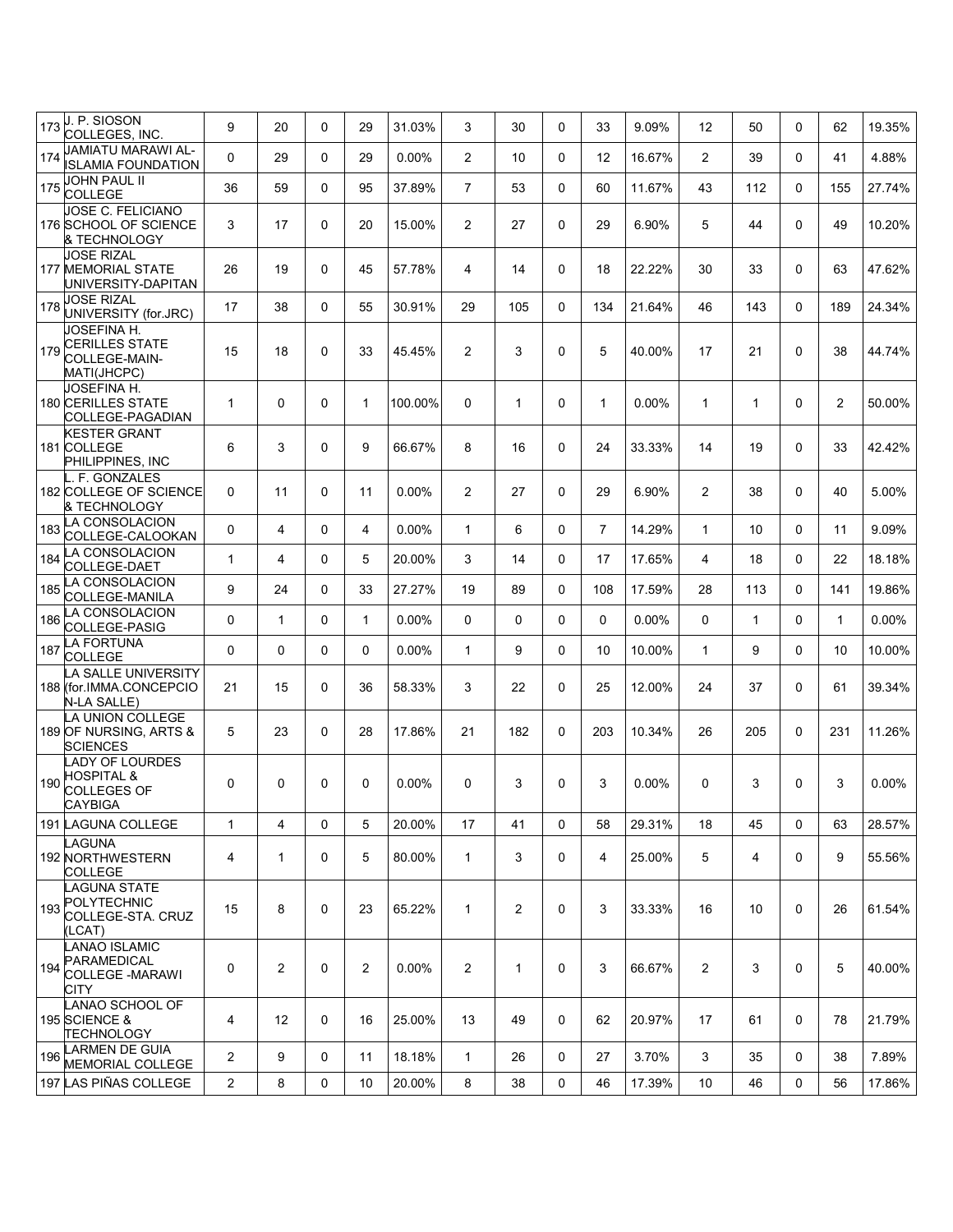| 198 | LICEO DE CAGAYAN<br>UNIVERSITY                                                                | 170            | 135            | 0        | 305            | 55.74%  | 41             | 204            | $\Omega$     | 245          | 16.73%   | 211            | 339          | $\Omega$     | 550            | 38.36%  |
|-----|-----------------------------------------------------------------------------------------------|----------------|----------------|----------|----------------|---------|----------------|----------------|--------------|--------------|----------|----------------|--------------|--------------|----------------|---------|
|     | 199 LIPA CITY COLLEGES                                                                        | 16             | 101            | $\Omega$ | 117            | 13.68%  | 13             | 143            | $\Omega$     | 156          | 8.33%    | 29             | 244          | $\Omega$     | 273            | 10.62%  |
|     | 200 LORMA COLLEGE                                                                             | 83             | 198            | 0        | 281            | 29.54%  | 44             | 116            | $\mathbf{1}$ | 161          | 27.33%   | 127            | 314          | $\mathbf{1}$ | 442            | 28.73%  |
|     | 201 LOURDES COLLEGE                                                                           | 13             | 15             | 0        | 28             | 46.43%  | 12             | 23             | $\Omega$     | 35           | 34.29%   | 25             | 38           | $\Omega$     | 63             | 39.68%  |
|     | <b>UNA GOCO</b><br>202 COLLEGES, INC<br>(for.LUNA GOCO MCCI)                                  | 12             | 25             | 0        | 37             | 32.43%  | 4              | 19             | $\Omega$     | 23           | 17.39%   | 16             | 44           | $\Omega$     | 60             | 26.67%  |
|     | <b>YCEUM</b><br>203 NORTHWESTERN-<br><b>DAGUPAN CITY</b>                                      | 111            | 126            | 0        | 237            | 46.84%  | 57             | 301            | $\mathbf 0$  | 358          | 15.92%   | 168            | 427          | $\Omega$     | 595            | 28.24%  |
| 204 | LYCEUM<br>NORTHWESTERN-F.T.<br><b>DUQUE COLLEGE-</b><br>URDANETA                              | 4              | 32             | 0        | 36             | 11.11%  | 4              | 33             | $\Omega$     | 37           | 10.81%   | 8              | 65           | $\Omega$     | 73             | 10.96%  |
|     | 205 LYCEUM OF APARRI                                                                          | 33             | 27             | 0        | 60             | 55.00%  | 5              | 75             | $\Omega$     | 80           | 6.25%    | 38             | 102          | $\Omega$     | 140            | 27.14%  |
| 206 | YCEUM OF ILIGAN<br><b>FOUNDATION</b>                                                          | 14             | 27             | 0        | 41             | 34.15%  | 8              | 42             | $\Omega$     | 50           | 16.00%   | 22             | 69           | $\Omega$     | 91             | 24.18%  |
| 207 | LYCEUM OF<br><b>NORTHERN LUZON</b><br>LYCEUM OF THE                                           | $\overline{7}$ | 6              | 0        | 13             | 53.85%  | 10             | 67             | 0            | 77           | 12.99%   | 17             | 73           | $\Omega$     | 90             | 18.89%  |
| 208 | PHILIPPINES<br>UNIVERSITY-<br>BATANGAS, INC                                                   | 145            | 123            | 1        | 269            | 53.90%  | 61             | 232            | $\mathbf 0$  | 293          | 20.82%   | 206            | 355          | $\mathbf{1}$ | 562            | 36.65%  |
|     | LYCEUM OF THE<br>209 PHILIPPINES<br>UNIVERSITY-MANILA                                         | $\overline{2}$ | 0              | 0        | $\overline{2}$ | 100.00% | 4              | $\mathbf{1}$   | 0            | 5            | 80.00%   | 6              | 1            | $\Omega$     | $\overline{7}$ | 85.71%  |
| 210 | LYCEUM OF THE<br>PHILIPPINES-LAGUNA<br>(for.LYCEUM INST.OF<br>TECH)                           | 2              | 0              | 0        | 2              | 100.00% | $\mathbf{1}$   | 0              | $\mathbf 0$  | $\mathbf{1}$ | 100.00%  | 3              | 0            | 0            | 3              | 100.00% |
|     | LYCEUM-ST. CABRINI<br>211 COLLEGE OF ALLIED<br>MEDICINE, INC.                                 | 10             | 8              | 0        | 18             | 55.56%  | 30             | 90             | $\Omega$     | 120          | 25.00%   | 40             | 98           | $\Omega$     | 138            | 28.99%  |
|     | M. V. GALLEGO<br>212 FOUNDATION<br><b>COLLEGES</b>                                            | $\mathbf{1}$   | 1              | 0        | $\overline{2}$ | 50.00%  | 12             | 65             | $\mathbf 0$  | 77           | 15.58%   | 13             | 66           | $\Omega$     | 79             | 16.46%  |
| 213 | <b>MABINI COLLEGE-</b><br>DAET                                                                | 16             | 31             | 0        | 47             | 34.04%  | 15             | 49             | 0            | 64           | 23.44%   | 31             | 80           | $\Omega$     | 111            | 27.93%  |
|     | <b>MAHARDIKA</b><br>214 INSTITUTE OF<br><b>TECHNOLOGY</b>                                     | 13             | 19             | 0        | 32             | 40.63%  | 0              | 11             | $\mathbf 0$  | 11           | $0.00\%$ | 13             | 30           | $\mathbf{0}$ | 43             | 30.23%  |
| 215 | <b>MAKATI MEDICAL</b><br><b>CENTER</b>                                                        | 0              | $\overline{2}$ | 0        | 2              | 0.00%   | $\overline{7}$ | $\overline{7}$ | $\Omega$     | 14           | 50.00%   | $\overline{7}$ | 9            | $\Omega$     | 16             | 43.75%  |
| 216 | <b>MANILA ADVENTIST</b><br><b>MEDICAL CENTER &amp;</b><br><b>SCH. OF MEDICAL</b><br>ARTS, INC | 79             | 67             | 0        | 146            | 54.11%  | 16             | 27             | 0            | 43           | 37.21%   | 95             | 94           | 0            | 189            | 50.26%  |
|     | <b>MANILA CENTRAL</b><br>217 UNIVERSITY-<br><b>CALOOCAN CITY</b>                              | 8              | 14             | 0        | 22             | 36.36%  | 56             | 169            | 0            | 225          | 24.89%   | 64             | 183          | 0            | 247            | 25.91%  |
| 218 | <b>MANILA CENTRAL</b><br>UNIVERSITY-MANILA                                                    | 0              | 0              | 0        | 0              | 0.00%   | $\overline{2}$ | 6              | 0            | 8            | 25.00%   | $\overline{2}$ | 6            | 0            | 8              | 25.00%  |
|     | 219 MANILA DOCTORS<br><b>COLLEGE</b>                                                          | 21             | 23             | 0        | 44             | 47.73%  | 85             | 191            | 0            | 276          | 30.80%   | 106            | 214          | 0            | 320            | 33.12%  |
|     | MANUEL S. ENVERGA<br>220 UNIV. FOUNDATION-<br><b>CANDELARIA</b>                               | 45             | 26             | 0        | 71             | 63.38%  | 5              | 15             | 0            | 20           | 25.00%   | 50             | 41           | 0            | 91             | 54.95%  |
|     | MANUEL S. ENVERGA<br>221 UNIV. FOUNDATION-<br><b>LUCENA CITY</b>                              | 133            | 52             | 0        | 185            | 71.89%  | 6              | 27             | 0            | 33           | 18.18%   | 139            | 79           | 0            | 218            | 63.76%  |
| 222 | <b>MAPANDI MEMORIAL</b><br><b>COLLEGE</b>                                                     | $\mathbf 0$    | 29             | 0        | 29             | 0.00%   | 4              | 18             | 0            | 22           | 18.18%   | 4              | 47           | 0            | 51             | 7.84%   |
|     | 223 MAPUA INSTITUTE OF<br><b>TECHNOLOGY-MAKATI</b>                                            | 11             | 0              | 0        | 11             | 100.00% | 0              | $\mathbf{1}$   | 0            | $\mathbf{1}$ | 0.00%    | 11             | $\mathbf{1}$ | 0            | 12             | 91.67%  |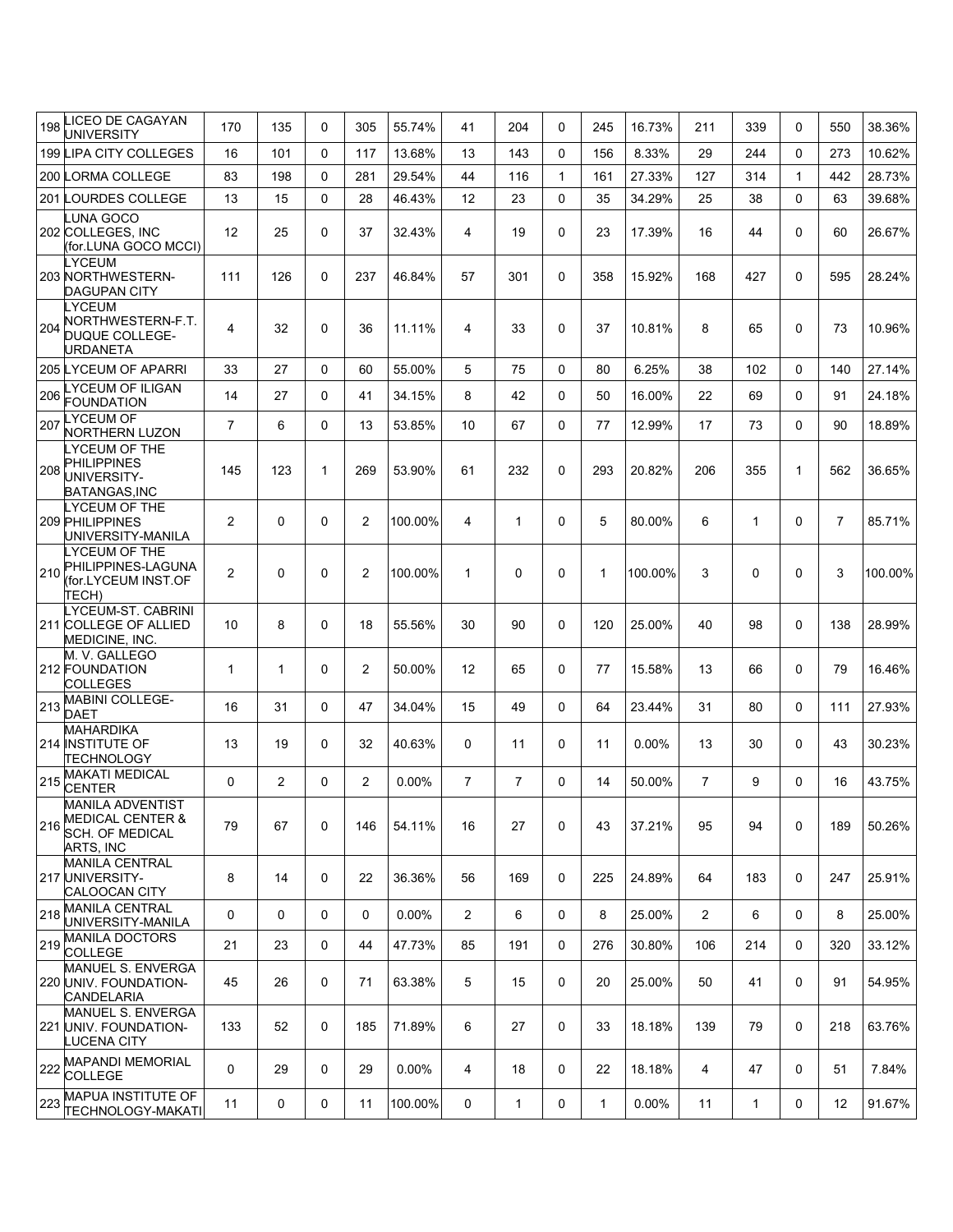| 224 | MAPUA INSTITUTE OF<br>TECHNOLOGY-MANILA                                                    | 13             | $\mathbf 1$    | 0            | 14             | 92.86%   | 0                 | 1              | 0        | 1              | $0.00\%$ | 13             | 2            | $\Omega$     | 15  | 86.67%  |
|-----|--------------------------------------------------------------------------------------------|----------------|----------------|--------------|----------------|----------|-------------------|----------------|----------|----------------|----------|----------------|--------------|--------------|-----|---------|
| 225 | MARIAM SCHOOL OF<br><b>NURSING</b>                                                         | $\overline{c}$ | 9              | 0            | 11             | 18.18%   | $\mathbf{1}$      | 9              | 0        | 10             | 10.00%   | 3              | 18           | $\Omega$     | 21  | 14.29%  |
|     | <b>MARIANO MARCOS</b><br>226 STATE UNIVERSITY-<br><b>BATAC</b>                             | 0              | 1              | 0            | $\mathbf 1$    | $0.00\%$ | 11                | 13             | 0        | 24             | 45.83%   | 11             | 14           | 0            | 25  | 44.00%  |
|     | MARIE-BERNARDE<br>227 COLLEGE, INC (for.ST<br>BERNADETTE C.H.S)                            | 3              | 13             | 0            | 16             | 18.75%   | 2                 | 16             | 0        | 18             | 11.11%   | 5              | 29           | $\Omega$     | 34  | 14.71%  |
| 228 | <b>MARINDUQUE STATE</b><br>COLLEGE-BOAC                                                    | 13             | 6              | 0            | 19             | 68.42%   | 0                 | $\overline{2}$ | $\Omega$ | $\overline{2}$ | 0.00%    | 13             | 8            | $\Omega$     | 21  | 61.90%  |
| 229 | <b>MARTINEZ MEMORIAL</b><br><b>COLLEGE</b>                                                 | $\overline{c}$ | 19             | 0            | 21             | 9.52%    | 22                | 117            | 0        | 139            | 15.83%   | 24             | 136          | $\Omega$     | 160 | 15.00%  |
| 230 | <b>MARY CHILES</b><br>COLLEGE (for.GEN.<br>HOSP. SCH. OF<br>NRSNG. & MID.)                 | 0              | 8              | 0            | 8              | $0.00\%$ | $12 \overline{ }$ | 23             | 0        | 35             | 34.29%   | 12             | 31           | 0            | 43  | 27.91%  |
| 231 | <b>MARY JOHNSTON</b><br><b>COLLEGE</b>                                                     | $\overline{2}$ | 0              | 0            | $\overline{2}$ | 100.00%  | $\mathbf{1}$      | $\Omega$       | 0        | $\mathbf{1}$   | 100.00%  | 3              | 0            | $\Omega$     | 3   | 100.00% |
|     | <b>MARY THE QUEEN</b><br>232 COLLEGE OF SCIENCE<br>& TECHNOLOGY                            | $\overline{7}$ | 9              | 0            | 16             | 43.75%   | 0                 | $\overline{7}$ | $\Omega$ | $\overline{7}$ | $0.00\%$ | $\overline{7}$ | 16           | 0            | 23  | 30.43%  |
|     | 233 MASBATE COLLEGES                                                                       | 5              | 5              | 0            | 10             | 50.00%   | $\mathbf{1}$      | 6              | $\Omega$ | $\overline{7}$ | 14.29%   | 6              | 11           | $\Omega$     | 17  | 35.29%  |
| 234 | <b>MATER DEI COLLEGE-</b><br><b>BOHOL</b>                                                  | 14             | $\overline{7}$ | 0            | 21             | 66.67%   | 2                 | 8              | 0        | 10             | 20.00%   | 16             | 15           | $\Omega$     | 31  | 51.61%  |
| 235 | <b>MATI DOCTORS</b><br><b>COLLEGE</b>                                                      | 12             | 19             | 0            | 31             | 38.71%   | $\mathbf{1}$      | 20             | $\Omega$ | 21             | 4.76%    | 13             | 39           | $\Omega$     | 52  | 25.00%  |
|     | <b>MEDICAL COLLEGE OF</b><br>236 NORTHERN<br><b>PHILIPPINES</b>                            | 326            | 144            | 0            | 470            | 69.36%   | 21                | 53             | $\Omega$ | 74             | 28.38%   | 347            | 197          | $\Omega$     | 544 | 63.79%  |
|     | 237 MEDINA COLLEGE-IPIL                                                                    | 12             | 69             | 0            | 81             | 14.81%   | $\mathbf{1}$      | 97             | $\Omega$ | 98             | 1.02%    | 13             | 166          | $\Omega$     | 179 | 7.26%   |
| 238 | <b>MEDINA COLLEGE-</b><br><b>OZAMIS CITY</b>                                               | 11             | 89             | $\mathbf{1}$ | 101            | 10.89%   | 38                | 328            | 0        | 366            | 10.38%   | 49             | 417          | $\mathbf{1}$ | 467 | 10.49%  |
| 239 | <b>MEDINA COLLEGE-</b><br><b>PAGADIAN</b><br>(for.ST.JOHN GEN.<br>HOSP.& COLL.)            | 10             | 122            | 0            | 132            | 7.58%    | 25                | 241            | $\Omega$ | 266            | 9.40%    | 35             | 363          | $\Omega$     | 398 | 8.79%   |
| 240 | <b>METRO SUBIC</b><br>COLLEGES, INC.                                                       | 7              | 6              | 0            | 13             | 53.85%   | $\overline{2}$    | 5              | 0        | $\overline{7}$ | 28.57%   | 9              | 11           | $\Omega$     | 20  | 45.00%  |
|     | <b>METROPOLITAN</b><br>241 HOSPITAL SCHOOL OF<br><b>NURSING</b>                            | 96             | 119            | 0            | 215            | 44.65%   | 48                | 139            | $\Omega$ | 187            | 25.67%   | 144            | 258          | $\Omega$     | 402 | 35.82%  |
|     | <b>MINA DE ORO</b><br>242 INSTITUTE OF<br><b>SCIENCE &amp;</b><br><b>TECHNOLOGY</b>        | $\mathbf{1}$   | $\overline{c}$ | 0            | 3              | 33.33%   | 0                 | $\mathbf{1}$   | 0        | $\mathbf{1}$   | 0.00%    | $\mathbf{1}$   | 3            | 0            | 4   | 25.00%  |
| 243 | MINDANAO<br><b>AUTONOMOUS</b><br>COLLEGE,<br>FOUNDATION INC.                               | 5              | 50             | 0            | 55             | 9.09%    | $\mathbf{1}$      | 6              | 0        | $\overline{7}$ | 14.29%   | 6              | 56           | 0            | 62  | 9.68%   |
|     | MINDANAO INSTITUTE<br><b>244 OF HEALTHCARE</b><br>PROFESSIONALS, INC                       | 3              | 1              | 0            | 4              | 75.00%   | $\mathbf 0$       | 0              | 0        | 0              | $0.00\%$ | 3              | $\mathbf{1}$ | 0            | 4   | 75.00%  |
|     | MINDANAO MEDICAL<br><b>245 FOUNDATION</b><br>COLLEGE                                       | 15             | 58             | 0            | 73             | 20.55%   | 12                | 174            | 0        | 186            | 6.45%    | 27             | 232          | 0            | 259 | 10.42%  |
|     | <b>MINDANAO</b><br>SANITARIUM &<br>246 HOSPITAL COLLEGE<br>OF MEDICAL ARTS<br><b>FNDTN</b> | 78             | 35             | 0            | 113            | 69.03%   | 23                | 45             | 0        | 68             | 33.82%   | 101            | 80           | 0            | 181 | 55.80%  |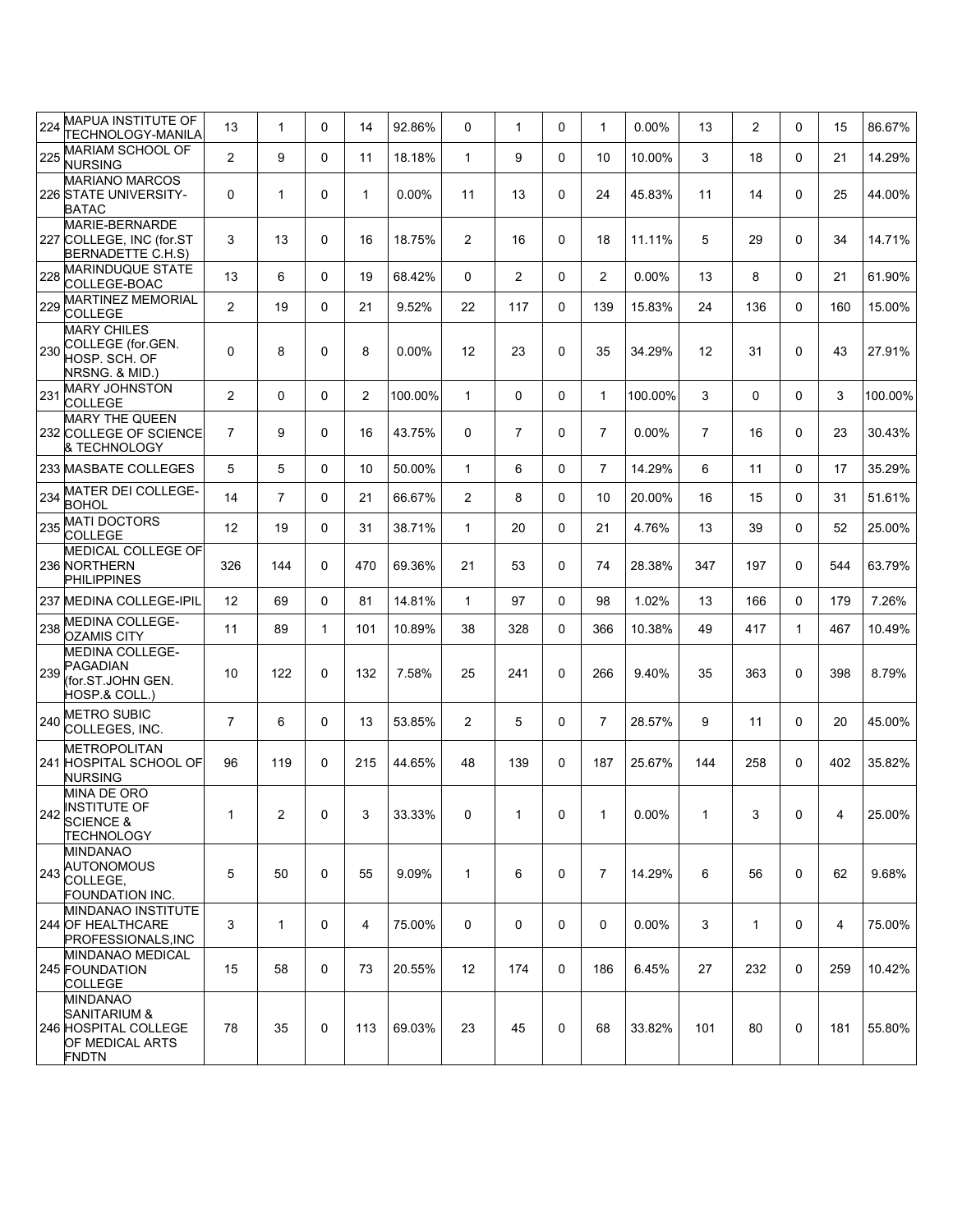|     | MINDANAO STATE                                                                   |                |              |   |                |         |                |                       |              |                |          |                |                |              |                |        |
|-----|----------------------------------------------------------------------------------|----------------|--------------|---|----------------|---------|----------------|-----------------------|--------------|----------------|----------|----------------|----------------|--------------|----------------|--------|
| 247 | UNIVERSITY-ILIGAN<br><b>INSTITUTE OF</b><br>TECHNOLOGY                           | $\overline{7}$ | $\Omega$     | 0 | $\overline{7}$ | 100.00% | $\Omega$       | 1                     | $\Omega$     | 1              | 0.00%    | $\overline{7}$ | 1              | $\Omega$     | 8              | 87.50% |
|     | <b>MINDANAO STATE</b><br>248 UNIVERSITY-MARAWI<br>CITY                           | 65             | 25           | 0 | 90             | 72.22%  | 3              | 4                     | $\mathbf 0$  | $\overline{7}$ | 42.86%   | 68             | 29             | $\Omega$     | 97             | 70.10% |
| 249 | MISAMIS UNIVERSITY-<br><b>OZAMIS CITY</b>                                        | 114            | 138          | 0 | 252            | 45.24%  | 25             | 139                   | $\Omega$     | 164            | 15.24%   | 139            | 277            | $\Omega$     | 416            | 33.41% |
| 250 | <b>MOUNT CARMEL</b><br>COLLEGE-BULACAN                                           | 8              | 31           | 0 | 39             | 20.51%  | $\overline{7}$ | 31                    | $\mathbf{0}$ | 38             | 18.42%   | 15             | 62             | $\Omega$     | 77             | 19.48% |
|     | <b>MOUNTAIN PROV.</b><br>251 STATE POLYTECHNIC<br>COLLEGE-BONTOC                 | 8              | 28           | 0 | 36             | 22.22%  | 10             | 54                    | $\mathbf 0$  | 64             | 15.63%   | 18             | 82             | 0            | 100            | 18.00% |
| 252 | <b>MOUNTAIN VIEW</b><br><b>COLLEGE</b>                                           | 109            | 37           | 1 | 147            | 74.15%  | 17             | 28                    | $\mathbf{0}$ | 45             | 37.78%   | 126            | 65             | $\mathbf{1}$ | 192            | 65.63% |
| 253 | <b>NAGA COLLEGE</b><br><b>FOUNDATION</b>                                         | 19             | 58           | 0 | 77             | 24.68%  | 30             | 164                   | $\Omega$     | 194            | 15.46%   | 49             | 222            | $\Omega$     | 271            | 18.08% |
|     | NATIONAL COLLEGE<br>254 OF BUSINESS & ARTS-<br><b>RIZAL</b>                      | 12             | 9            | 0 | 21             | 57.14%  | $\mathbf{1}$   | 4                     | 0            | 5              | 20.00%   | 13             | 13             | $\Omega$     | 26             | 50.00% |
|     | <b>NATIONAL</b><br>255 UNIVERSITY-BAGUIO<br>CITY                                 | 19             | 52           | 0 | 71             | 26.76%  | 22             | 174                   | $\mathbf 0$  | 196            | 11.22%   | 41             | 226            | 0            | 267            | 15.36% |
| 256 | <b>NATIONAL</b><br>UNIVERSITY-MANILA<br><b>NAVAL STATE</b>                       | $\overline{7}$ | 2            | 0 | 9              | 77.78%  | 5              | 13                    | $\mathbf 0$  | 18             | 27.78%   | 12             | 15             | 0            | 27             | 44.44% |
| 257 | UNIVERSITY<br>(for.NAVAL INST)-<br>NAVAL                                         | 4              | $\mathbf{1}$ | 0 | 5              | 80.00%  | $\mathbf{1}$   | 1                     | $\Omega$     | $\overline{2}$ | 50.00%   | 5              | $\overline{2}$ | $\Omega$     | $\overline{7}$ | 71.43% |
| 258 | NAZARENUS COLLEGE<br><b>FOUNDATION</b>                                           | 16             | 17           | 0 | 33             | 48.48%  | $\overline{2}$ | 15                    | $\Omega$     | 17             | 11.76%   | 18             | 32             | $\Omega$     | 50             | 36.00% |
|     | <b>NEGROS ORIENTAL</b><br>259 STATE UNIVERSITY<br>(CVPC)-DUMAGUETE               | 23             | $\mathbf{1}$ | 0 | 24             | 95.83%  | 0              | 0                     | $\mathbf 0$  | 0              | 0.00%    | 23             | $\mathbf{1}$   | $\Omega$     | 24             | 95.83% |
| 260 | <b>NEW ENGLAND</b><br><b>COLLEGE</b>                                             | $\mathbf{1}$   | 0            | 0 | 1              | 100.00% | 4              | 4                     | $\Omega$     | 8              | 50.00%   | 5              | 4              | $\Omega$     | 9              | 55.56% |
|     | 261 NEW ERA UNIVERSITY                                                           | 49             | $\mathbf{1}$ | 0 | 50             | 98.00%  | $\mathbf{1}$   | 0                     | $\Omega$     | $\mathbf{1}$   | 100.00%  | 50             | $\mathbf{1}$   | $\Omega$     | 51             | 98.04% |
|     | <b>NORTH CENTRAL</b><br>262 MINDANAO COLLEGES<br>(CMTI)                          | 8              | 27           | 0 | 35             | 22.86%  | 4              | 49                    | $\mathbf 0$  | 53             | 7.55%    | 12             | 76             | $\Omega$     | 88             | 13.64% |
|     | NORTH DAVAO<br>263 COLLEGE-TAGUM<br><b>FOUNDATION</b>                            | 11             | 34           | 0 | 45             | 24.44%  | 14             | 110                   | $\mathbf{0}$ | 124            | 11.29%   | 25             | 144            | 0            | 169            | 14.79% |
|     | <b>NORTH VALLEY</b><br>264 COLLEGE<br>FOUNDATION, INC.                           | 53             | 97           | 0 | 150            | 35.33%  | 14             | 176                   | 0            | 190            | 7.37%    | 67             | 273            | 0            | 340            | 19.71% |
| 265 | NORTHEASTERN<br><b>COLLEGE</b>                                                   | 5              | 20           | 0 | 25             | 20.00%  | 20             | 72                    | $\mathbf 0$  | 92             | 21.74%   | 25             | 92             | 0            | 117            | 21.37% |
|     | <b>NORTHERN</b><br>266 CHRISTIAN COLLEGE                                         | 71             | 78           | 0 | 149            | 47.65%  | 8              | 38                    | $\Omega$     | 46             | 17.39%   | 79             | 116            | $\Omega$     | 195            | 40.51% |
| 267 | NORTHERN LUZON<br><b>ADVENTIST COLLEGE</b>                                       | 22             | 27           | 0 | 49             | 44.90%  | 13             | 56                    | $\mathbf 0$  | 69             | 18.84%   | 35             | 83             | 0            | 118            | 29.66% |
| 268 | <b>NORTHERN NEGROS</b><br>STATE COLLEGE OF<br><b>SCIENCE &amp;</b><br>TECHNOLOGY | 56             | 43           | 0 | 99             | 56.57%  | 5              | 3                     | 0            | 8              | 62.50%   | 61             | 46             | 0            | 107            | 57.01% |
| 269 | NORTHWESTERN<br><b>UNIVERSITY</b>                                                | 33             | 114          | 0 | 147            | 22.45%  | 59             | 189                   | $\mathbf{0}$ | 248            | 23.79%   | 92             | 303            | $\Omega$     | 395            | 23.29% |
| 270 | NORZAGARAY<br><b>COLLEGE</b>                                                     | 13             | 27           | 0 | 40             | 32.50%  | $\mathbf 0$    | $\mathbf{2}^{\prime}$ | $\mathbf 0$  | $\overline{2}$ | $0.00\%$ | 13             | 29             | 0            | 42             | 30.95% |
|     | NOTRE DAME OF<br>271 DADIANGAS<br>UNIVERSITY, INC                                | $\overline{7}$ | 1            | 0 | 8              | 87.50%  | 5              | 6                     | $\mathbf 0$  | 11             | 45.45%   | 12             | $\overline{7}$ | 0            | 19             | 63.16% |
| 272 | NOTRE DAME OF<br><b>JOLO COLLEGE</b>                                             | 7              | 33           | 0 | 40             | 17.50%  | 28             | 116                   | $\mathbf 0$  | 144            | 19.44%   | 35             | 149            | 0            | 184            | 19.02% |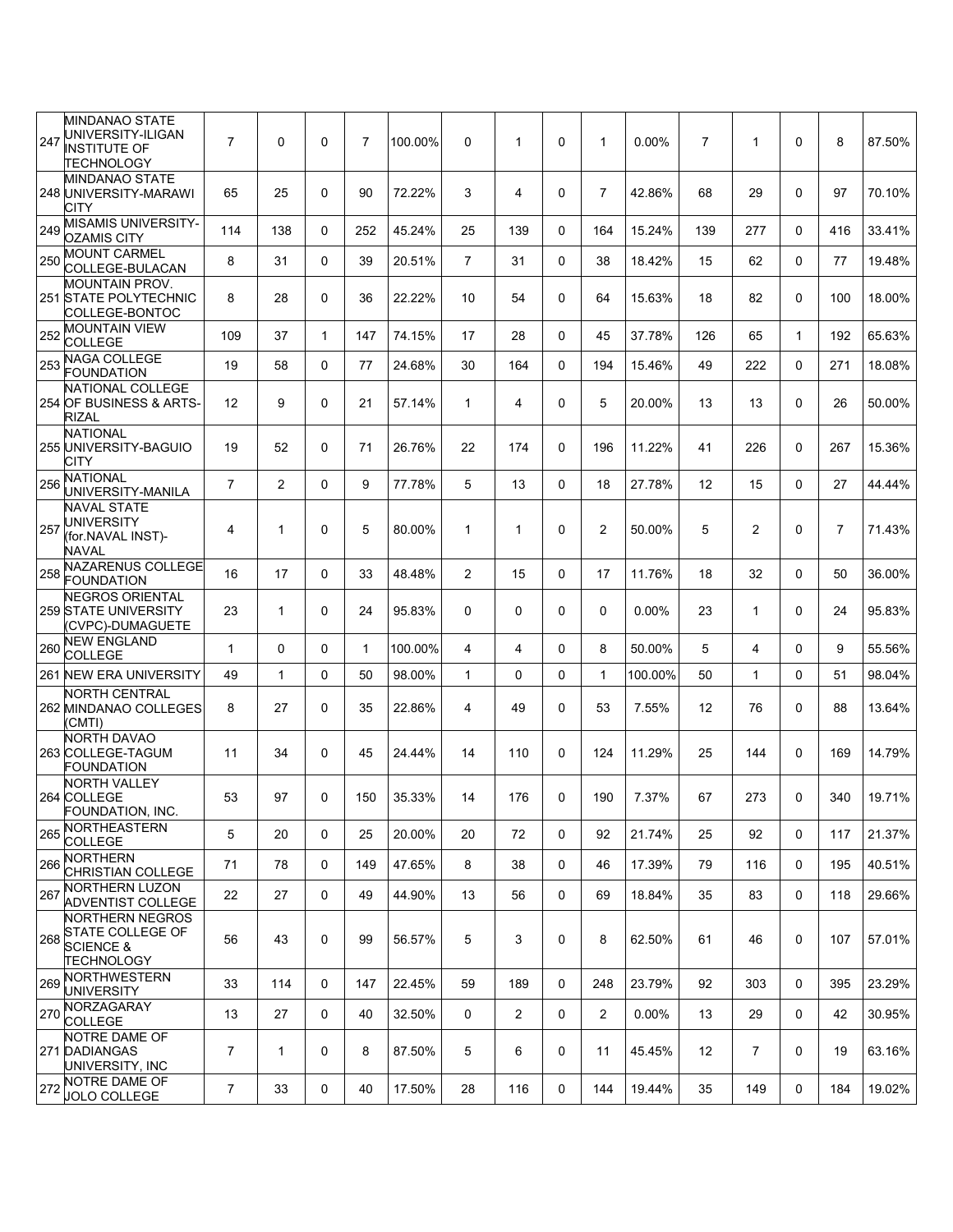| 273 | NOTRE DAME OF<br>KIDAPAWAN COLLEGE                                                 | 15             | 29             | 0            | 44    | 34.09% | 3              | 23             | $\mathbf{0}$ | 26                    | 11.54%   | 18             | 52    | $\Omega$     | 70    | 25.71% |
|-----|------------------------------------------------------------------------------------|----------------|----------------|--------------|-------|--------|----------------|----------------|--------------|-----------------------|----------|----------------|-------|--------------|-------|--------|
| 274 | NOTRE DAME OF<br><b>MARBEL UNIVERSITY</b>                                          | 42             | 18             | 0            | 60    | 70.00% | $\overline{7}$ | $\overline{7}$ | 0            | 14                    | 50.00%   | 49             | 25    | $\Omega$     | 74    | 66.22% |
| 275 | NOTRE DAME OF<br>MIDSAYAP COLLEGE                                                  | 31             | 15             | 0            | 46    | 67.39% | 2              | 15             | 0            | 17                    | 11.76%   | 33             | 30    | $\Omega$     | 63    | 52.38% |
| 276 | NOTRE DAME OF<br><b>TACURONG COLLEGE</b>                                           | 13             | 12             | 0            | 25    | 52.00% | 2              | 15             | $\mathbf{0}$ | 17                    | 11.76%   | 15             | 27    | $\Omega$     | 42    | 35.71% |
| 277 | <b>NOTRE DAME</b><br><b>UNIVERSITY</b>                                             | 40             | 39             | 0            | 79    | 50.63% | 43             | 78             | $\Omega$     | 121                   | 35.54%   | 83             | 117   | $\Omega$     | 200   | 41.50% |
| 278 | NOVAGEN COLLEGE<br>OF QUEZON CITY                                                  | 5              | 30             | 0            | 35    | 14.29% | $\overline{2}$ | 5              | $\Omega$     | $\overline{7}$        | 28.57%   | $\overline{7}$ | 35    | $\Omega$     | 42    | 16.67% |
| 279 | <b>NUEVA ECIJA</b><br><b>COLLEGES</b>                                              | 0              | 14             | 0            | 14    | 0.00%  | 37             | 281            | $\Omega$     | 318                   | 11.64%   | 37             | 295   | $\Omega$     | 332   | 11.14% |
|     | <b>NUEVA ECIJA</b><br>UNIVERSITY OF<br>280 SCIENCE &<br>TECHNOLOGY-<br>CABANATUAN) | 100            | 184            | 0            | 284   | 35.21% | 20             | 124            | $\Omega$     | 144                   | 13.89%   | 120            | 308   | $\Omega$     | 428   | 28.04% |
| 281 | OLIVAREZ COLLEGE-<br>PARAÑAQUE                                                     | 12             | 43             | 0            | 55    | 21.82% | 23             | 99             | $\mathbf 0$  | 122                   | 18.85%   | 35             | 142   | $\Omega$     | 177   | 19.77% |
| 282 | OLIVAREZ COLLEGE-<br><b>TAGAYTAY CITY</b>                                          | $\overline{2}$ | 11             | 0            | 13    | 15.38% | $\overline{7}$ | 47             | $\mathbf{0}$ | 54                    | 12.96%   | 9              | 58    | $\Omega$     | 67    | 13.43% |
|     | <b>OUR LADY OF FATIMA</b><br>283 UNIVERSITY-<br><b>ANTIPOLO CITY</b>               | 101            | 29             | 0            | 130   | 77.69% | $\mathbf{1}$   | $\Omega$       | $\Omega$     | $\mathbf{1}$          | 100.00%  | 102            | 29    | $\Omega$     | 131   | 77.86% |
| 284 | OUR LADY OF FATIMA<br>UNIVERSITY-QC                                                | 327            | 663            | 0            | 990   | 33.03% | 124            | 663            | $\mathbf{0}$ | 787                   | 15.76%   | 451            | 1,326 | $\Omega$     | 1,777 | 25.38% |
|     | <b>OUR LADY OF FATIMA</b><br>285 UNIVERSITY-<br>VALENZUELA                         | 657            | 897            | 0            | 1,554 | 42.28% | 187            | 1,129          | 0            | 1,316                 | 14.21%   | 844            | 2,026 | 0            | 2,870 | 29.41% |
|     | OUR LADY OF<br>286 GUADALUPE<br>COLLEGES                                           | 8              | 32             | 0            | 40    | 20.00% | 10             | 38             | 0            | 48                    | 20.83%   | 18             | 70    | $\Omega$     | 88    | 20.45% |
|     | <b>OUR LADY OF</b><br><b>287 LOURDES COLLEGE</b><br>FOUNDATION                     | 12             | 24             | 0            | 36    | 33.33% | 9              | 38             | $\Omega$     | 47                    | 19.15%   | 21             | 62    | $\Omega$     | 83    | 25.30% |
| 288 | <b>OUR LADY OF MERCY</b><br>COLLEGE-BORONGAN                                       | 8              | 24             | 0            | 32    | 25.00% | 3              | 16             | $\Omega$     | 19                    | 15.79%   | 11             | 40    | $\Omega$     | 51    | 21.57% |
| 289 | <b>OUR LADY OF THE</b><br>PILLAR'S COLLEGE                                         | 26             | $\overline{7}$ | 0            | 33    | 78.79% | 3              | 33             | $\mathbf 0$  | 36                    | 8.33%    | 29             | 40    | $\Omega$     | 69    | 42.03% |
|     | <b>PALAWAN</b><br>290 POLYTECHNIC<br>COLLEGE, INC.                                 | 9              | 12             | 0            | 21    | 42.86% | 3              | 8              | 0            | 11                    | 27.27%   | 12             | 20    | $\Omega$     | 32    | 37.50% |
|     | PALAWAN STATE<br>291 UNIVERSITY-P.<br><b>PRINCESA</b>                              | 26             | 26             | $\mathbf{1}$ | 53    | 49.06% | 2              | 3              | $\mathbf 0$  | 5                     | 40.00%   | 28             | 29    | $\mathbf{1}$ | 58    | 48.28% |
| 292 | <b>PAMANTASAN NG</b><br><b>CABUYAO</b>                                             | 5              | 9              | 0            | 14    | 35.71% | 5              | 18             | 0            | 23                    | 21.74%   | 10             | 27    | 0            | 37    | 27.03% |
|     | <b>PAMANTASAN NG</b><br>293 LUNGSOD NG<br><b>MARIKINA</b>                          | 67             | 24             | 0            | 91    | 73.63% | $\mathbf{1}$   | 8              | 0            | 9                     | 11.11%   | 68             | 32    | 0            | 100   | 68.00% |
|     | PAMANTASAN NG<br>294 LUNGSOD NG<br><b>MAYNILA</b>                                  | 144            | 6              | 0            | 150   | 96.00% | $\mathbf 0$    | $\overline{2}$ | 0            | $\overline{2}$        | $0.00\%$ | 144            | 8     | 0            | 152   | 94.74% |
| 295 | PAMANTASAN NG<br><b>LUNGSOD NG PASAY</b>                                           | 6              | 11             | 0            | 17    | 35.29% | 10             | 39             | $\mathbf 0$  | 49                    | 20.41%   | 16             | 50    | 0            | 66    | 24.24% |
| 296 | <b>PAMANTASAN NG</b><br>LUNGSOD NG PASIG                                           | 29             | 3              | 0            | 32    | 90.63% | 0              | $\overline{2}$ | 0            | $\mathbf{2}^{\prime}$ | $0.00\%$ | 29             | 5     | 0            | 34    | 85.29% |
|     | <b>PANGASINAN STATE</b><br>297 UNIVERSITY-<br>BAYAMBANG                            | 37             | 3              | 0            | 40    | 92.50% | 0              | 3              | 0            | 3                     | $0.00\%$ | 37             | 6     | 0            | 43    | 86.05% |
| 298 | PANPACIFIC<br>UNIVERSITY NORTH<br><b>PHILIPPINES</b><br>(PANG.CST)                 | 16             | 72             | 1            | 89    | 17.98% | 20             | 161            | 0            | 181                   | 11.05%   | 36             | 233   | $\mathbf{1}$ | 270   | 13.33% |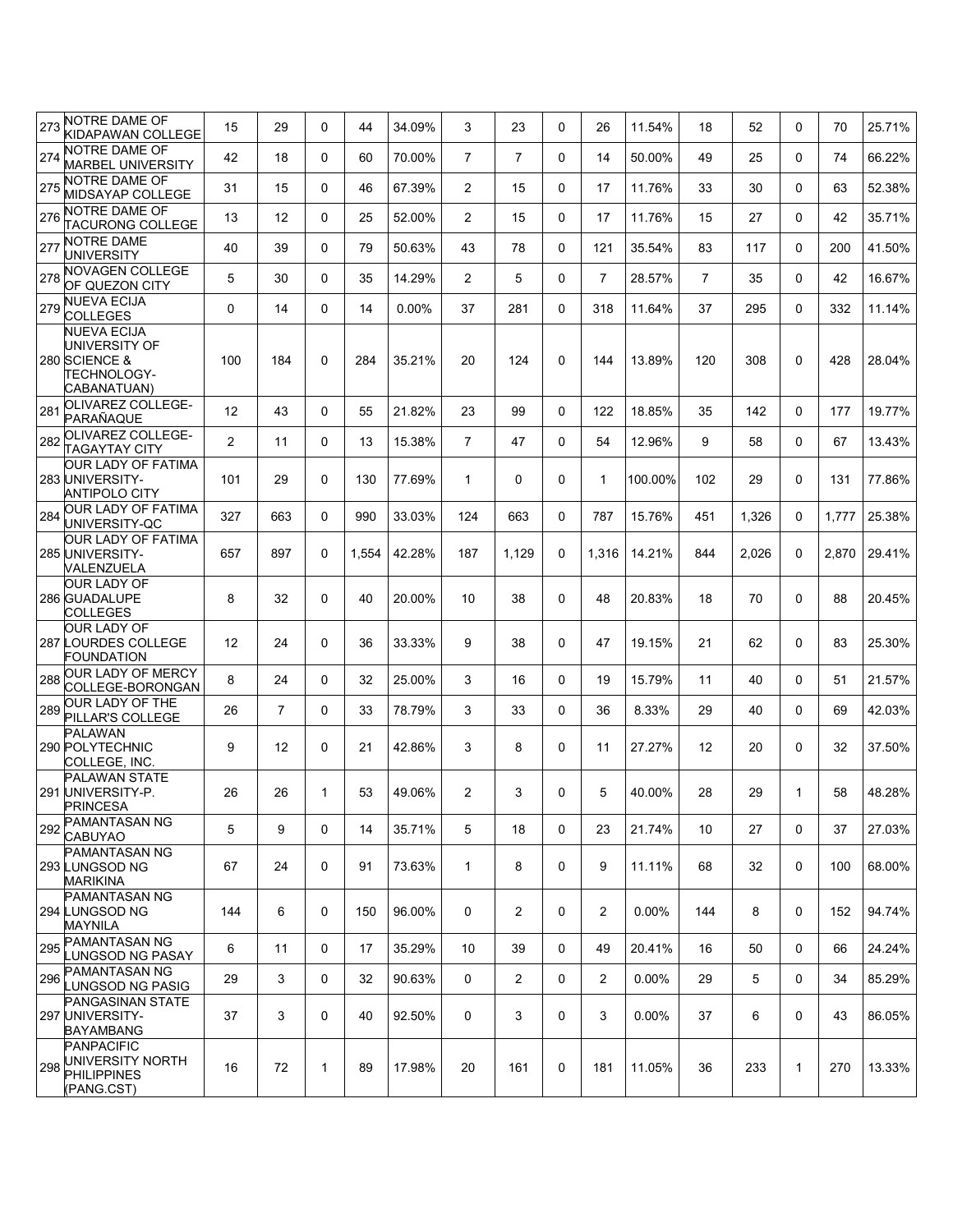| 299 | PERPETUAL HELP<br>COLLEGE OF MANILA                                                      | 63             | 33             | 0        | 96           | 65.63%   | 76             | 228          | $\Omega$     | 304            | 25.00%   | 139            | 261          | $\mathbf{0}$ | 400          | 34.75%   |
|-----|------------------------------------------------------------------------------------------|----------------|----------------|----------|--------------|----------|----------------|--------------|--------------|----------------|----------|----------------|--------------|--------------|--------------|----------|
|     | <b>PERPETUAL HELP</b><br>300 COLLEGE OF<br>PANGASINAN                                    | 5              | 39             | 0        | 44           | 11.36%   | 3              | 19           | $\Omega$     | 22             | 13.64%   | 8              | 58           | $\Omega$     | 66           | 12.12%   |
|     | <b>PERPETUAL HELP</b><br>301 PARAMEDICAL<br><b>SCHOOL</b>                                | 0              | 0              | 0        | $\mathbf{0}$ | 0.00%    | 0              | 1            | 0            | $\mathbf{1}$   | $0.00\%$ | $\mathbf{0}$   | $\mathbf{1}$ | $\mathbf{0}$ | $\mathbf{1}$ | $0.00\%$ |
| 302 | PHILIPPINE ADVENT<br>COLLEGE, INC.                                                       | 5              | 5              | 0        | 10           | 50.00%   | $\mathbf{1}$   | 11           | $\Omega$     | 12             | 8.33%    | 6              | 16           | $\Omega$     | 22           | 27.27%   |
|     | <b>PHILIPPINE COLLEGE</b><br>303 OF HEALTH &<br><b>SCIENCES</b>                          | 34             | 83             | 0        | 117          | 29.06%   | 26             | 282          | $\Omega$     | 308            | 8.44%    | 60             | 365          | $\mathbf{0}$ | 425          | 14.12%   |
| 304 | PHILIPPINE COLLEGE<br>OF SCIENCE &<br><b>TECHNOLOGY-</b><br>CALASIAO                     | 15             | 36             | 0        | 51           | 29.41%   | $\overline{2}$ | 24           | $\mathbf 0$  | 26             | 7.69%    | 17             | 60           | $\Omega$     | 77           | 22.08%   |
| 305 | <b>PHILIPPINE</b><br><b>REHAB.INSTITUTE</b><br>FOUNDATION, INC.-<br><b>GUAGUA, PAMP.</b> | $\overline{4}$ | 27             | 0        | 31           | 12.90%   | 4              | 13           | $\mathbf 0$  | 17             | 23.53%   | 8              | 40           | $\Omega$     | 48           | 16.67%   |
| 306 | <b>PHILIPPINE</b><br>REHAB.INSTITUTE<br>FOUNDATION, INC.-<br>QUEZON CITY                 | 6              | 16             | 0        | 22           | 27.27%   | 3              | 29           | $\mathbf 0$  | 32             | 9.38%    | 9              | 45           | $\Omega$     | 54           | 16.67%   |
| 307 | PHILIPPINE WOMEN'S<br>UNIVERSITY-MANILA<br>PHILIPPINE WOMEN'S                            | 16             | 20             | 0        | 36           | 44.44%   | 11             | 67           | $\Omega$     | 78             | 14.10%   | 27             | 87           | $\mathbf{0}$ | 114          | 23.68%   |
|     | 308 UNIVERSITY-QUEZON<br>CITY                                                            | $\mathbf{1}$   | 0              | 0        | 1            | 100.00%  | $\mathbf{1}$   | 1            | $\Omega$     | 2              | 50.00%   | $\overline{2}$ | $\mathbf{1}$ | $\mathbf{0}$ | 3            | 66.67%   |
|     | 309 PILAR COLLEGE                                                                        | 54             | 25             | $\Omega$ | 79           | 68.35%   | $\overline{7}$ | 27           | $\Omega$     | 34             | 20.59%   | 61             | 52           | $\Omega$     | 113          | 53.98%   |
|     | 310 PIMSAT COLLEGES                                                                      | 3              | 46             | 0        | 49           | 6.12%    | $\mathbf{1}$   | 36           | $\mathbf 0$  | 37             | 2.70%    | 4              | 82           | $\Omega$     | 86           | 4.65%    |
| 311 | PINES CITY COLLEGE<br>(PCEC)                                                             | 11             | 65             | 0        | 76           | 14.47%   | 99             | 487          | $\Omega$     | 586            | 16.89%   | 110            | 552          | $\Omega$     | 662          | 16.62%   |
|     | 312 PLT COLLEGE, INC                                                                     | 46             | 98             | 0        | 144          | 31.94%   | 13             | 69           | $\Omega$     | 82             | 15.85%   | 59             | 167          | $\Omega$     | 226          | 26.11%   |
|     | POLYTECHNIC<br>313 COLLEGE OF DAVAO<br><b>DEL SUR</b>                                    | 43             | 76             | 0        | 119          | 36.13%   | 9              | 74           | $\Omega$     | 83             | 10.84%   | 52             | 150          | $\Omega$     | 202          | 25.74%   |
|     | POLYTECHNIC<br>314 COLLEGE OF LA<br><b>UNION</b>                                         | 2              | 41             | 0        | 43           | 4.65%    | 5              | 34           | $\mathbf 0$  | 39             | 12.82%   | $\overline{7}$ | 75           | $\mathbf{0}$ | 82           | 8.54%    |
|     | <b>RAMON MAGSAYSAY</b><br>315 TECHNOLOGICAL<br>UNIVERSITY-IBA                            | 8              | 9              | 0        | 17           | 47.06%   | 15             | 65           | $\mathbf{0}$ | 80             | 18.75%   | 23             | 74           | $\mathbf{0}$ | 97           | 23.71%   |
|     | <b>REMEDIOS T.</b><br>316 ROMUALDEZ MEDICAL<br><b>FOUNDATION</b>                         | 202            | 21             | 0        | 223          | 90.58%   | 1              | 6            | 0            | $\overline{7}$ | 14.29%   | 203            | 27           | 0            | 230          | 88.26%   |
| 317 | REPUBLIC CENTRAL<br><b>COLLEGES</b>                                                      | 6              | 6              | 0        | 12           | 50.00%   | 0              | $\mathbf{2}$ | 0            | 2              | 0.00%    | 6              | 8            | 0            | 14           | 42.86%   |
|     | 318 RIVERSIDE COLLEGE                                                                    | 104            | 174            | 1        | 279          | 37.28%   | 40             | 210          | 0            | 250            | 16.00%   | 144            | 384          | $\mathbf{1}$ | 529          | 27.22%   |
|     | <b>RIZAL</b><br>319 TECHNOLOGICAL<br><b>UNIVERSITY</b>                                   | 19             | 25             | 0        | 44           | 43.18%   | 3              | 12           | 0            | 15             | 20.00%   | 22             | 37           | 0            | 59           | 37.29%   |
| 320 | <b>ROOSEVELT</b><br>COLLEGE-CAINTA                                                       | 14             | 32             | 0        | 46           | 30.43%   | 5              | 14           | 0            | 19             | 26.32%   | 19             | 46           | 0            | 65           | 29.23%   |
|     | <b>SACRED HEART</b><br>321 COLLEGE OF LUCENA<br>CITY, INC.                               | 21             | $\overline{7}$ | 0        | 28           | 75.00%   | $\mathbf 0$    | $\mathbf{1}$ | 0            | $\mathbf{1}$   | $0.00\%$ | 21             | 8            | 0            | 29           | 72.41%   |
| 322 | SAINT ANNE COLLEGE<br>LUCENA, INC.                                                       | 27             | 43             | 0        | 70           | 38.57%   | $\overline{4}$ | 37           | 0            | 41             | 9.76%    | 31             | 80           | 0            | 111          | 27.93%   |
|     | <b>SAINT ANTHONY</b><br>323 COLLEGE OF ROXAS<br>CITY                                     | 72             | 74             | 0        | 146          | 49.32%   | 11             | 27           | 0            | 38             | 28.95%   | 83             | 101          | $\Omega$     | 184          | 45.11%   |
| 324 | <b>SAINT ANTHONY</b><br>COLLEGE-CALAPAN                                                  | 0              | 5              | 0        | 5            | $0.00\%$ | $\overline{2}$ | 9            | 0            | 11             | 18.18%   | $\overline{2}$ | 14           | 0            | 16           | 12.50%   |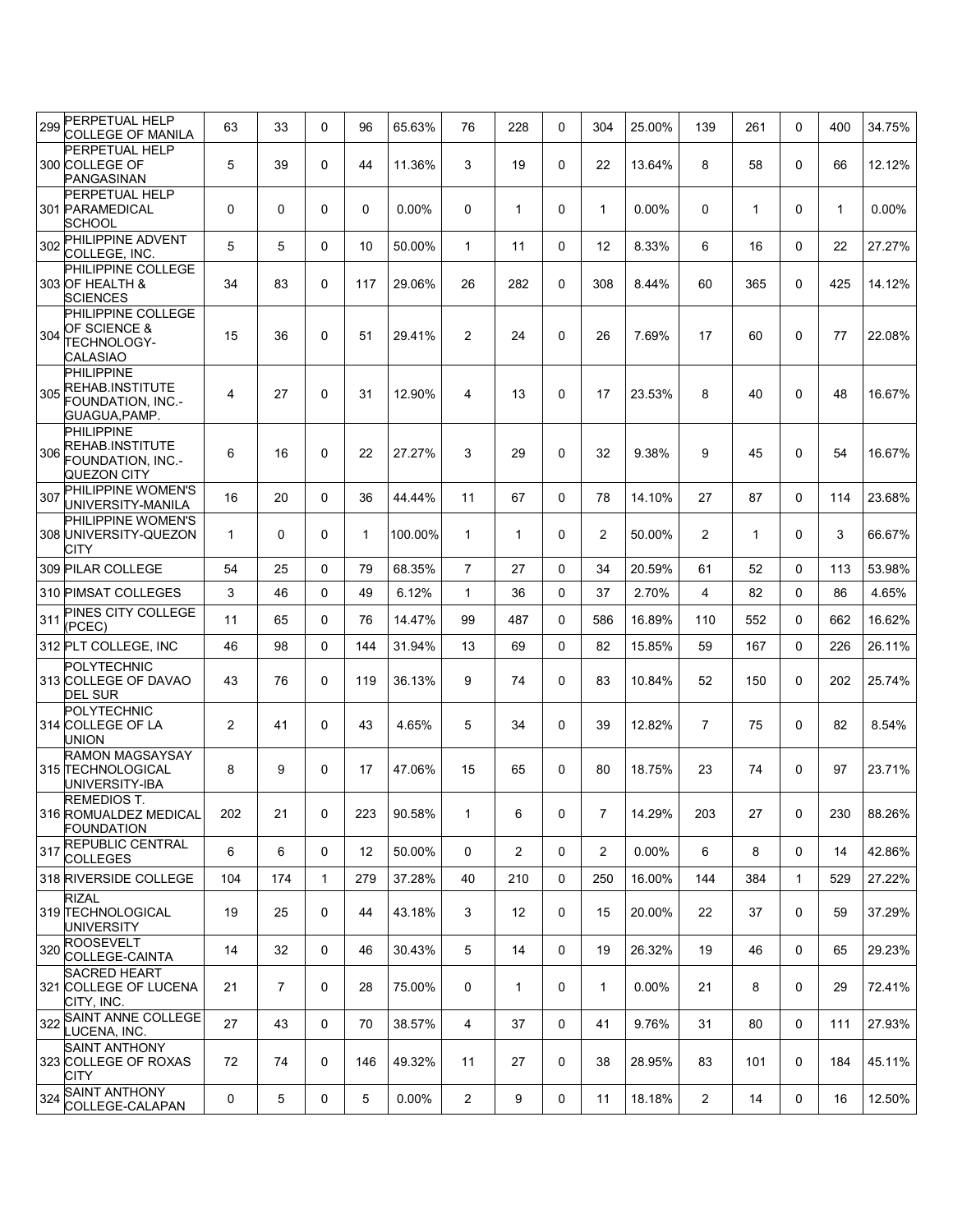| 325 | <b>SAINT DOMINIC SAVIO</b><br><b>COLLEGE</b>                     | 3              | 13             | 0            | 16  | 18.75%   | 4              | 19             | $\Omega$       | 23             | 17.39%  | $\overline{7}$ | 32             | 0            | 39  | 17.95%  |
|-----|------------------------------------------------------------------|----------------|----------------|--------------|-----|----------|----------------|----------------|----------------|----------------|---------|----------------|----------------|--------------|-----|---------|
| 326 | SAINT FERDINAND<br>COLLEGE-ILAGAN                                | 31             | 59             | 0            | 90  | 34.44%   | 13             | 78             | $\Omega$       | 91             | 14.29%  | 44             | 137            | 0            | 181 | 24.31%  |
| 327 | <b>SAINT FRANCIS OF</b><br><b>ASSISI COLLEGE</b>                 | $\mathbf{1}$   | 8              | 0            | 9   | 11.11%   | $\overline{4}$ | 24             | $\Omega$       | 28             | 14.29%  | 5              | 32             | $\Omega$     | 37  | 13.51%  |
| 328 | <b>SAINT GABRIEL</b><br>COLLEGE-KALIBO                           | 39             | 155            | 0            | 194 | 20.10%   | 41             | 202            | $\Omega$       | 243            | 16.87%  | 80             | 357            | 0            | 437 | 18.31%  |
| 329 | <b>SAINT JOHN</b><br>COLLEGE-CALAMBA                             | 8              | 12             | 0            | 20  | 40.00%   | $\Omega$       | 6              | $\Omega$       | 6              | 0.00%   | 8              | 18             | $\Omega$     | 26  | 30.77%  |
|     | SAINT JOHN GENERAL<br>330 HOSPITAL COLLEGE-<br><b>BUUG</b>       | 0              | 4              | 0            | 4   | $0.00\%$ | 4              | $\overline{7}$ | $\Omega$       | 11             | 36.36%  | 4              | 11             | 0            | 15  | 26.67%  |
|     | <b>SAINT JOSEPH</b><br>331 INSTITUTE OF<br><b>TECHNOLOGY</b>     | $\overline{7}$ | 20             | 0            | 27  | 25.93%   | $\mathbf{1}$   | 21             | $\mathbf 0$    | 22             | 4.55%   | 8              | 41             | 0            | 49  | 16.33%  |
|     | <b>SAINT JOSEPH'S</b><br>332 COLLEGE OF QUEZON<br>CITY           | 16             | 24             | 0            | 40  | 40.00%   | 9              | 19             | $\mathbf 0$    | 28             | 32.14%  | 25             | 43             | $\mathbf{0}$ | 68  | 36.76%  |
| 333 | SAINT JUDE COLLEGE-<br><b>MANILA</b>                             | 70             | 78             | 0            | 148 | 47.30%   | 56             | 197            | $\Omega$       | 253            | 22.13%  | 126            | 275            | $\Omega$     | 401 | 31.42%  |
| 334 | <b>SAINT LOUIS</b><br><b>UNIVERSITY</b>                          | 135            | 4              | 0            | 139 | 97.12%   | 5              | $\overline{2}$ | $\Omega$       | $\overline{7}$ | 71.43%  | 140            | 6              | $\Omega$     | 146 | 95.89%  |
|     | <b>SAINT MARY'S</b><br>335 COLLEGE OF<br>MEYCAUAYAN              | 0              | 3              | 0            | 3   | 0.00%    | $\mathbf{1}$   | 5              | $\mathbf 0$    | 6              | 16.67%  | $\mathbf{1}$   | 8              | $\mathbf{0}$ | 9   | 11.11%  |
|     | <b>SAINT MARY'S</b><br>336 COLLEGE OF SAN<br>JUAN                | $\mathbf{1}$   | 59             | 0            | 60  | 1.67%    | 9              | 74             | $\mathbf 0$    | 83             | 10.84%  | 10             | 133            | $\mathbf{0}$ | 143 | 6.99%   |
| 337 | <b>SAINT MARY'S</b><br>COLLEGE-Q.C.                              | 0              | $\overline{2}$ | 0            | 2   | 0.00%    | 6              | 19             | 0              | 25             | 24.00%  | 6              | 21             | $\Omega$     | 27  | 22.22%  |
| 338 | <b>SAINT MARY'S</b><br>COLLEGE-TAGUM                             | 82             | 52             | 0            | 134 | 61.19%   | $\mathbf{1}$   | 29             | $\Omega$       | 30             | 3.33%   | 83             | 81             | 0            | 164 | 50.61%  |
| 339 | <b>SAINT MARY'S</b><br><b>UNIVERSITY</b>                         | 297            | 27             | 0            | 324 | 91.67%   | 14             | 12             | $\Omega$       | 26             | 53.85%  | 311            | 39             | 0            | 350 | 88.86%  |
|     | 340 SAINT MICHAEL'S<br><b>COLLEGE OF LAGUNA</b>                  | 33             | 31             | 0            | 64  | 51.56%   | 8              | 19             | $\Omega$       | 27             | 29.63%  | 41             | 50             | 0            | 91  | 45.05%  |
| 341 | <b>SAINT MICHAEL'S</b><br>COLLEGE-ILIGAN CITY                    | 9              | 51             | 0            | 60  | 15.00%   | 6              | 40             | $\Omega$       | 46             | 13.04%  | 15             | 91             | 0            | 106 | 14.15%  |
|     | SAINT PAUL COLLEGE<br>342 FOUNDATION, INC<br>(CEBU-ST PAUL COLL) | 19             | 43             | 0            | 62  | 30.65%   | 4              | 26             | $\Omega$       | 30             | 13.33%  | 23             | 69             | 0            | 92  | 25.00%  |
|     | SAINT PAUL COLLEGE-<br>343 BANTAY(ST.PAUL-<br>VIGAN)             | $\mathbf{1}$   | 2              | 0            | 3   | 33.33%   | 3              | 3              | 0              | 6              | 50.00%  | 4              | 5              | 0            | 9   | 44.44%  |
|     | <b>SAINT PAUL</b><br>344 UNIVERSITY-<br><b>DUMAGUETE</b>         | 29             | $\overline{4}$ | $\mathsf{O}$ | 33  | 87.88%   | 1              | $\mathbf{0}$   | $\overline{0}$ | 1              | 100.00% | 30             | 4              | $\mathbf 0$  | 34  | 88.24%  |
| 345 | <b>SAINT PAUL</b><br>UNIVERSITY-ILOILO                           | 49             | 0              | 0            | 49  | 100.00%  | $\mathbf{1}$   | 0              | $\mathbf 0$    | $\mathbf{1}$   | 100.00% | 50             | 0              | $\Omega$     | 50  | 100.00% |
|     | 346 SAINT PAUL<br>UNIVERSITY-MANILA                              | 3              | 0              | 0            | 3   | 100.00%  | 5              | $\mathbf{1}$   | $\mathbf 0$    | 6              | 83.33%  | 8              | $\mathbf{1}$   | 0            | 9   | 88.89%  |
|     | <b>SAINT PAUL</b><br>347 UNIVERSITY-QUEZON<br>CITY               | 3              | $\overline{2}$ | 0            | 5   | 60.00%   | 6              | 12             | 0              | 18             | 33.33%  | 9              | 14             | 0            | 23  | 39.13%  |
|     | 348 SAINT PAUL<br>UNIVERSITY-SURIGAO                             | $\mathbf{1}$   | 5              | 0            | 6   | 16.67%   | 8              | 35             | $\mathbf 0$    | 43             | 18.60%  | 9              | 40             | 0            | 49  | 18.37%  |
|     | <b>SAINT PAUL</b><br>349 UNIVERSITY-<br><b>TUGUEGARAO</b>        | 137            | $\mathbf{1}$   | 0            | 138 | 99.28%   | $\mathbf 0$    | $\mathbf{1}$   | 0              | $\mathbf{1}$   | 0.00%   | 137            | $\overline{2}$ | $\Omega$     | 139 | 98.56%  |
|     | SAINT RITA COLLEGE<br>350 OF NURSING &<br><b>MIDWIFERY</b>       | 4              | $\overline{7}$ | 0            | 11  | 36.36%   | $\overline{7}$ | 46             | 0              | 53             | 13.21%  | 11             | 53             | 0            | 64  | 17.19%  |
| 351 | SAINT SCHOLASTICA'S<br><b>COLLEGE</b>                            | 8              | 0              | 0            | 8   | 100.00%  | $\mathbf 0$    | $\mathbf{1}$   | $\mathbf 0$    | 1              | 0.00%   | 8              | $\mathbf{1}$   | 0            | 9   | 88.89%  |
|     | 352 SAINT THERESE-MTC<br>COLLEGE-ILOILO CITY                     | $\mathbf{1}$   | 3              | 0            | 4   | 25.00%   | 6              | 25             | 0              | 31             | 19.35%  | $\overline{7}$ | 28             | 0            | 35  | 20.00%  |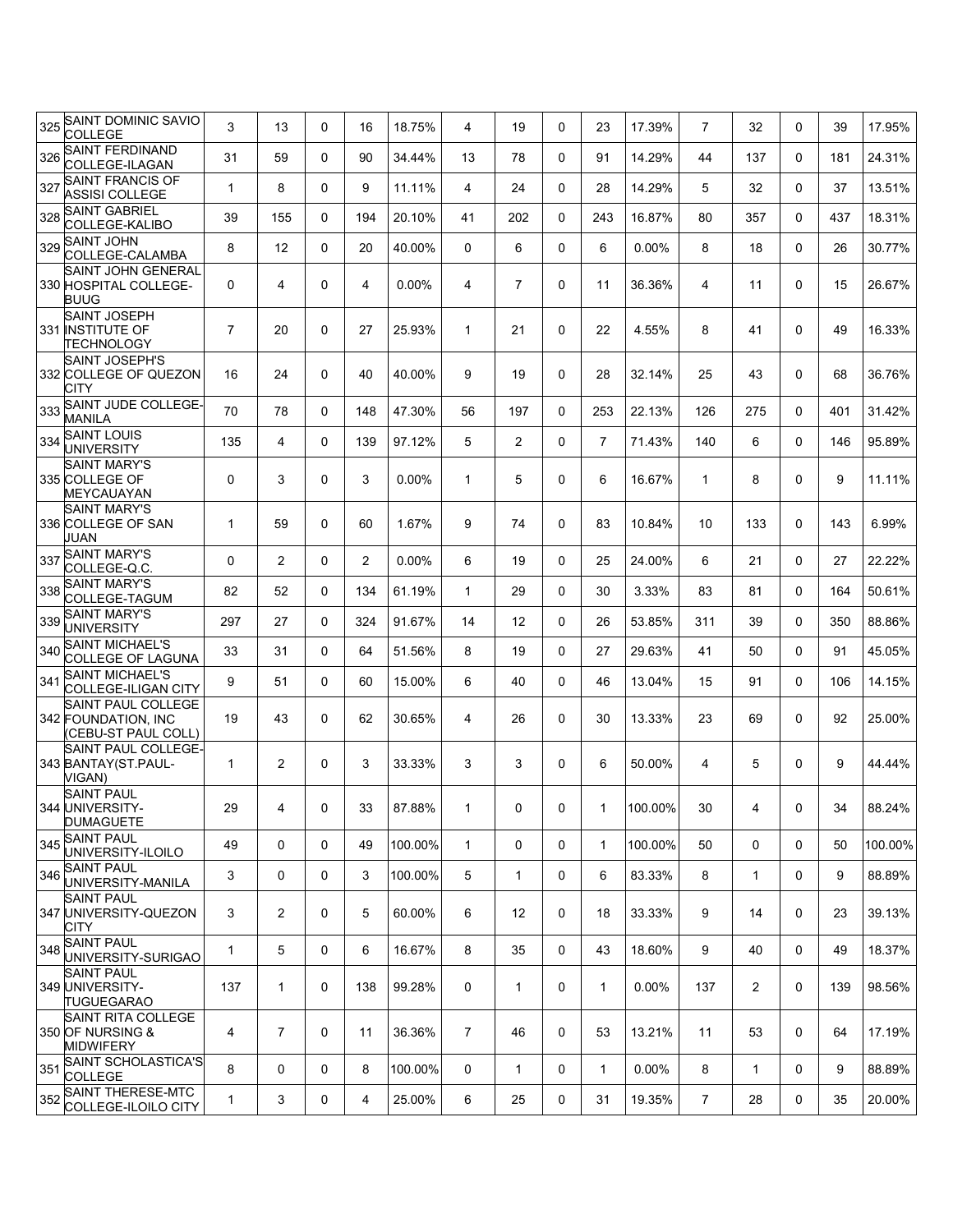| 353 | <b>SAINT TONIS</b><br><b>COLLEGE</b>                                               | 13           | 11             | 0        | 24          | 54.17%   | 1              | $\mathbf{1}$   | $\mathbf 0$ | 2              | 50.00%   | 14             | 12  | 0        | 26           | 53.85%   |
|-----|------------------------------------------------------------------------------------|--------------|----------------|----------|-------------|----------|----------------|----------------|-------------|----------------|----------|----------------|-----|----------|--------------|----------|
|     | <b>SAINTS JOHN AND</b><br>354 PAUL COLLEGES-<br><b>CALAMBA</b>                     | 2            | $\overline{7}$ | 0        | 9           | 22.22%   | 4              | 22             | $\mathbf 0$ | 26             | 15.38%   | 6              | 29  | $\Omega$ | 35           | 17.14%   |
|     | <b>SALAZAR INSTITUTE</b><br>355 OF TECHNOLOGY-<br><b>CEBU CITY</b>                 | 10           | 26             | 0        | 36          | 27.78%   | 4              | 10             | $\mathbf 0$ | 14             | 28.57%   | 14             | 36  | 0        | 50           | 28.00%   |
|     | <b>SAMAR STATE</b><br>356 UNIVERSITY (SAMAR<br>S.P.C.)                             | 22           | 1              | 0        | 23          | 95.65%   | 1              | 2              | $\mathbf 0$ | 3              | 33.33%   | 23             | 3   | 0        | 26           | 88.46%   |
|     | 357 SAN BEDA COLLEGE                                                               | 29           | 25             | 0        | 54          | 53.70%   | 24             | 40             | $\Omega$    | 64             | 37.50%   | 53             | 65  | 0        | 118          | 44.92%   |
|     | SAN JUAN DE DIOS<br>358 EDUCATIONAL<br>FOUNDATION, INC                             | 25           | 3              | 0        | 28          | 89.29%   | 17             | 15             | $\mathbf 0$ | 32             | 53.13%   | 42             | 18  | 0        | 60           | 70.00%   |
| 359 | <b>SAN LORENZO RUIZ</b><br>COLLEGE OF ORMOC                                        | 53           | 45             | 0        | 98          | 54.08%   | $\overline{7}$ | 28             | 0           | 35             | 20.00%   | 60             | 73  | 0        | 133          | 45.11%   |
|     | 360 SAN PABLO<br><b>COLLEGES</b>                                                   | 14           | 31             | 0        | 45          | 31.11%   | 25             | 122            | $\Omega$    | 147            | 17.01%   | 39             | 153 | 0        | 192          | 20.31%   |
| 361 | <b>SAN PEDRO</b><br>COLLEGE-DAVAO CITY                                             | 498          | 90             | 0        | 588         | 84.69%   | 4              | 9              | $\Omega$    | 13             | 30.77%   | 502            | 99  | $\Omega$ | 601          | 83.53%   |
|     | <b>SAN SEBASTIAN</b><br>362 COLLEGE-<br>RECOLETOS, CAVITE                          | 15           | 16             | 0        | 31          | 48.39%   | 3              | $\overline{7}$ | $\mathbf 0$ | 10             | 30.00%   | 18             | 23  | 0        | 41           | 43.90%   |
| 363 | SIENA COLLEGE OF<br><b>TAYTAY</b>                                                  | 2            | 14             | $\Omega$ | 16          | 12.50%   | $\overline{7}$ | 58             | $\Omega$    | 65             | 10.77%   | 9              | 72  | 0        | 81           | 11.11%   |
|     | 364 SILLIMAN UNIVERSITY                                                            | 365          | 16             | 0        | 381         | 95.80%   | $\mathbf{1}$   | 0              | $\mathbf 0$ | $\mathbf{1}$   | 100.00%  | 366            | 16  | 0        | 382          | 95.81%   |
| 365 | <b>SMD FOUNDATION</b><br><b>ACADEMY</b>                                            | 8            | 9              | 0        | 17          | 47.06%   | $\mathbf{1}$   | 5              | 0           | 6              | 16.67%   | 9              | 14  | 0        | 23           | 39.13%   |
| 366 | SOUTH PHILIPPINE<br><b>ADVENTIST COLLEGE</b>                                       | 1            | 0              | 0        | 1           | 100.00%  | 0              | 0              | $\mathbf 0$ | 0              | $0.00\%$ | 1              | 0   | 0        | $\mathbf{1}$ | 100.00%  |
| 367 | <b>SOUTHEAST ASIAN</b><br>COLLEGE (UDMC)                                           | 30           | 92             | 0        | 122         | 24.59%   | 62             | 324            | $\mathbf 0$ | 386            | 16.06%   | 92             | 416 | 0        | 508          | 18.11%   |
| 368 | <b>SOUTHERN BICOL</b><br><b>COLLEGES</b>                                           | 4            | 6              | 0        | 10          | 40.00%   | 5              | 34             | 0           | 39             | 12.82%   | 9              | 40  | 0        | 49           | 18.37%   |
|     | <b>SOUTHERN LUZON</b><br>369 STATE UNIVERSITY-<br>LUCBAN (SLPC)                    | 186          | 32             | 0        | 218         | 85.32%   | 3              | $\overline{c}$ | $\mathbf 0$ | 5              | 60.00%   | 189            | 34  | 0        | 223          | 84.75%   |
| 370 | <b>SOUTHERN</b><br>PHILIPPINES COLLEGE<br>OF SCIENCES &<br><b>HEALTH EDUCATION</b> | $\mathbf 0$  | 14             | 0        | 14          | $0.00\%$ | $\overline{2}$ | $\overline{7}$ | $\mathbf 0$ | 9              | 22.22%   | $\overline{2}$ | 21  | 0        | 23           | 8.70%    |
| 371 | <b>SOUTHVILLE</b><br><b>INTERNATIONAL</b><br><b>SCHOOL AND</b><br>COLLEGES         | 0            | 1              | 0        | $\mathbf 1$ | $0.00\%$ | 9              | 16             | $\Omega$    | 25             | 36.00%   | 9              | 17  | 0        | 26           | 34.62%   |
| 372 | SOUTHWAY COLLEGE<br>OF TECHNOLOGY                                                  | 4            | 5              | 0        | 9           | 44.44%   | $\mathbf{1}$   | 6              | $\mathbf 0$ | $\overline{7}$ | 14.29%   | 5              | 11  | 0        | 16           | 31.25%   |
|     | SOUTHWESTERN<br>373 MINDANAO ISLAMIC<br><b>INSTITUTE</b>                           | $\mathbf{1}$ | 9              | 0        | 10          | 10.00%   | 0              | $\overline{7}$ | $\mathbf 0$ | $\overline{7}$ | $0.00\%$ | $\mathbf{1}$   | 16  | 0        | 17           | 5.88%    |
|     | 374 SOUTHWESTERN<br><b>UNIVERSITY</b>                                              | 124          | 232            | 0        | 356         | 34.83%   | 36             | 211            | 0           | 247            | 14.57%   | 160            | 443 | 0        | 603          | 26.53%   |
|     | <b>ST. ALEXIUS COLLEGE</b><br>375 (for.DOCTORS<br>CHSF, INC)                       | 29           | 74             | 0        | 103         | 28.16%   | 31             | 94             | $\mathbf 0$ | 125            | 24.80%   | 60             | 168 | 0        | 228          | 26.32%   |
|     | 376 ST. BERNADETTE OF<br>OURDES COLLEGE                                            | 12           | 17             | 0        | 29          | 41.38%   | 0              | 6              | $\mathbf 0$ | 6              | $0.00\%$ | 12             | 23  | 0        | 35           | 34.29%   |
|     | ST. DOMINIC COLLEGE<br>377 OF ASIA (for. ST.<br>DOMINIC C.A.S)                     | 5            | 8              | 0        | 13          | 38.46%   | 29             | 123            | 0           | 152            | 19.08%   | 34             | 131 | 0        | 165          | 20.61%   |
|     | 378 ST. JAMES COLLEGE<br>OF QUEZON CITY                                            | 0            | $\overline{2}$ | 0        | 2           | $0.00\%$ | 0              | 4              | 0           | 4              | $0.00\%$ | 0              | 6   | 0        | 6            | $0.00\%$ |
|     | 379 ST. JOSEPH COLLEGE-<br><b>CAVITE CITY</b>                                      | 0            | $\overline{2}$ | 0        | 2           | $0.00\%$ | 29             | 72             | 0           | 101            | 28.71%   | 29             | 74  | 0        | 103          | 28.16%   |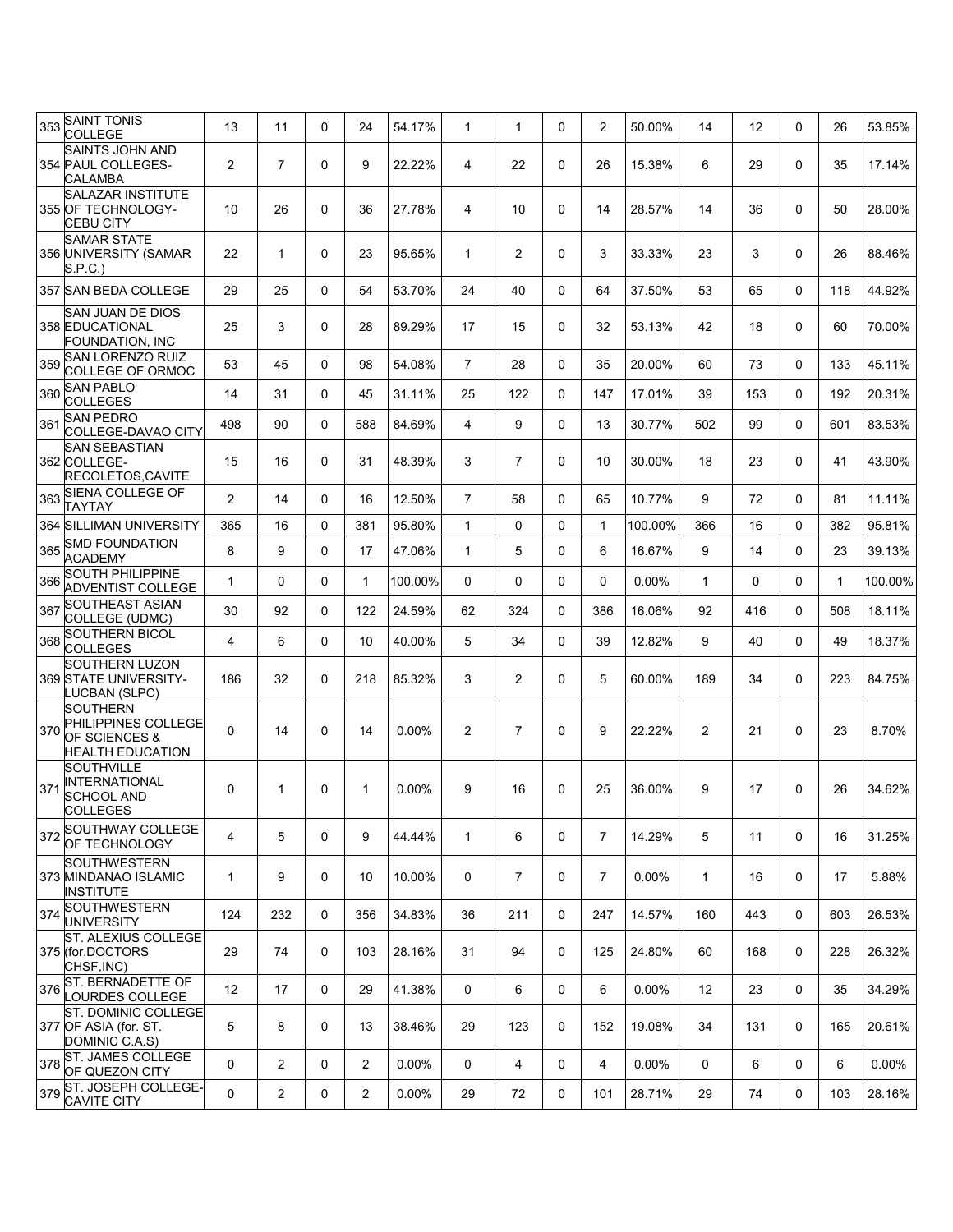| ST. JUDE COLLEGE-<br>380 DASMARIÑAS, CAVITE,<br>INC.                                    | $\overline{2}$ | 17             | 0           | 19             | 10.53%   | $\overline{2}$ | 18             | 0        | 20             | 10.00%   | 4              | 35             | 0            | 39             | 10.26% |
|-----------------------------------------------------------------------------------------|----------------|----------------|-------------|----------------|----------|----------------|----------------|----------|----------------|----------|----------------|----------------|--------------|----------------|--------|
| ST. MARY'S COLLEGE<br>381<br><b>OF BALIUAG</b>                                          | 3              | $\overline{2}$ | 0           | 5              | 60.00%   | $\overline{4}$ | 16             | $\Omega$ | 20             | 20.00%   | $\overline{7}$ | 18             | $\Omega$     | 25             | 28.00% |
| ST. SCHOLASTICA'S<br>382<br>COLLEGE-TACLOBAN                                            | 166            | 16             | 0           | 182            | 91.21%   | $\overline{7}$ | 12             | $\Omega$ | 19             | 36.84%   | 173            | 28             | 0            | 201            | 86.07% |
| STA. CLARA DE<br>383 MONTEFALCO<br><b>COLLEGE, INC</b>                                  | $\mathbf{1}$   | 6              | 0           | $\overline{7}$ | 14.29%   | $\mathbf{1}$   | $\overline{7}$ | 0        | 8              | 12.50%   | $\overline{2}$ | 13             | $\mathbf 0$  | 15             | 13.33% |
| STI COLLEGE -<br>384<br><b>BAGUIO CITY</b>                                              | 4              | $\overline{4}$ | 0           | 8              | 50.00%   | 0              | 6              | $\Omega$ | 6              | 0.00%    | 4              | 10             | $\Omega$     | 14             | 28.57% |
| STI COLLEGE -<br>385<br>CALAMBA, LAGUNA                                                 | 0              | $\mathbf{1}$   | 0           | $\mathbf 1$    | $0.00\%$ | $\mathbf{1}$   | 4              | 0        | 5              | 20.00%   | $\mathbf{1}$   | 5              | $\Omega$     | 6              | 16.67% |
| 386 STI COLLEGE - CUBAO                                                                 | 0              | $\mathbf{1}$   | 0           | $\mathbf 1$    | $0.00\%$ | $\mathbf{1}$   | $\overline{7}$ | $\Omega$ | 8              | 12.50%   | $\mathbf{1}$   | 8              | $\Omega$     | 9              | 11.11% |
| STI COLLEGE -<br>387<br><b>FAIRVIEW</b>                                                 | 3              | 11             | $\Omega$    | 14             | 21.43%   | $\mathbf 0$    | 3              | $\Omega$ | 3              | $0.00\%$ | 3              | 14             | 0            | 17             | 17.65% |
| STI COLLEGE -<br>388<br><b>GLOBAL CITY, TAGUIG</b>                                      | 8              | 27             | 0           | 35             | 22.86%   | $\overline{2}$ | 12             | 0        | 14             | 14.29%   | 10             | 39             | $\Omega$     | 49             | 20.41% |
| <b>STI COLLEGE - LAS</b><br>389<br>PIÑAS                                                | 5              | 5              | 0           | 10             | 50.00%   | 0              | 10             | 0        | 10             | $0.00\%$ | 5              | 15             | $\mathbf 0$  | 20             | 25.00% |
| STI COLLEGE -<br>390<br>LUCENA CITY                                                     | 20             | 5              | 0           | 25             | 80.00%   | 3              | 4              | $\Omega$ | $\overline{7}$ | 42.86%   | 23             | 9              | $\Omega$     | 32             | 71.88% |
| STI COLLEGE - MAKATI<br>391<br>CITY                                                     | 1              | $\mathbf{1}$   | $\Omega$    | $\overline{2}$ | 50.00%   | $\mathbf{1}$   | 11             | $\Omega$ | 12             | 8.33%    | $\overline{2}$ | 12             | $\Omega$     | 14             | 14.29% |
| 392 STI COLLEGE - RECTO                                                                 | 2              | 14             | 0           | 16             | 12.50%   | 2              | 5              | 0        | $\overline{7}$ | 28.57%   | 4              | 19             | $\Omega$     | 23             | 17.39% |
| 393 STI COLLEGE -<br>ROSARIO CAMPUS                                                     | 0              | $\overline{7}$ | 0           | $\overline{7}$ | $0.00\%$ | $\mathbf{1}$   | 9              | 0        | 10             | 10.00%   | $\mathbf{1}$   | 16             | $\Omega$     | 17             | 5.88%  |
| STI COLLEGE - STA<br>394<br>CRUZ, LAGUNA                                                | 8              | 21             | 0           | 29             | 27.59%   | $\overline{2}$ | 15             | $\Omega$ | 17             | 11.76%   | 10             | 36             | $\Omega$     | 46             | 21.74% |
| STI COLLEGE - STA.<br>395<br><b>MARIA</b>                                               | 0              | 3              | 0           | 3              | 0.00%    | 4              | 18             | $\Omega$ | 22             | 18.18%   | 4              | 21             | $\Omega$     | 25             | 16.00% |
| STI COLLEGE -<br>396<br>ZAMBOANGA CITY                                                  | 13             | 35             | 0           | 48             | 27.08%   | 4              | 39             | $\Omega$ | 43             | 9.30%    | 17             | 74             | $\Omega$     | 91             | 18.68% |
| STI COLLEGE CEBU,<br>397<br>INC                                                         | 0              | $\overline{2}$ | 0           | $\overline{2}$ | $0.00\%$ | $\mathbf{1}$   | $\mathbf{1}$   | 0        | $\overline{c}$ | 50.00%   | 1              | 3              | $\Omega$     | 4              | 25.00% |
| <b>STI COLLEGE OF</b><br>398 MINDANAO-CAGAYAN<br><b>DE ORO CITY</b>                     | $\overline{7}$ | 17             | 0           | 24             | 29.17%   | $\mathbf{1}$   | 8              | $\Omega$ | 9              | 11.11%   | 8              | 25             | $\Omega$     | 33             | 24.24% |
| <b>STI COLLEGE OF</b><br>399 MINDANAO-DAVAO<br>CITY                                     | 5              | 53             | 0           | 58             | 8.62%    | 4              | 29             | 0        | 33             | 12.12%   | 9              | 82             | $\Omega$     | 91             | 9.89%  |
| STI COLLEGE SAN<br>400<br>PABLO, INC                                                    | 0              | $\Omega$       | 0           | 0              | 0.00%    | 0              | $\overline{2}$ | $\Omega$ | $\overline{2}$ | $0.00\%$ | $\Omega$       | $\overline{2}$ | $\Omega$     | $\overline{2}$ | 0.00%  |
| STI E-COLLEGE<br>401 SOUTHWOODS-<br><b>CARMONA</b>                                      | 3              | 23             | 0           | 26             | 11.54%   | $\overline{2}$ | 8              | 0        | 10             | 20.00%   | 5              | 31             | $\mathbf 0$  | 36             | 13.89% |
| <b>SULTAN KUDARAT</b><br><b>402 EDUCATIONAL</b><br><b>INSTITUTION</b>                   | 21             | 45             | 0           | 66             | 31.82%   | 9              | 52             | 0        | 61             | 14.75%   | 30             | 97             | $\mathbf 0$  | 127            | 23.62% |
| <b>SULTAN KUDARAT</b><br>403 POLYTECHNIC STATE<br>COLLEGE-TACURONG                      | 6              | 3              | 0           | 9              | 66.67%   | 0              | 0              | 0        | 0              | $0.00\%$ | 6              | 3              | $\mathbf 0$  | 9              | 66.67% |
| <b>404 SULU STATE COLLEGE</b>                                                           | 9              | 28             | 0           | 37             | 24.32%   | 11             | 49             | 0        | 60             | 18.33%   | 20             | 77             | $\mathbf 0$  | 97             | 20.62% |
| 405 SURIGAO EDUCATION<br>CENTER                                                         | 37             | 93             | 1           | 131            | 28.24%   | 13             | 85             | 0        | 98             | 13.27%   | 50             | 178            | $\mathbf{1}$ | 229            | 21.83% |
| <b>SYSTEMS PLUS</b><br><b>COLLEGE</b><br>406 FOUNDATION, INC-<br>ANGELES<br>CITY(SPCCF) | 6              | 17             | $\mathbf 0$ | 23             | 26.09%   | 13             | 43             | 0        | 56             | 23.21%   | 19             | 60             | $\mathbf 0$  | 79             | 24.05% |
| 407 TABACO COLLEGE                                                                      | 4              | $\mathbf{1}$   | 0           | 5              | 80.00%   | 2              | 5              | 0        | $\overline{7}$ | 28.57%   | 6              | 6              | $\mathbf 0$  | 12             | 50.00% |
| 408 TANCHULING<br><b>COLLEGE</b>                                                        | 3              | 8              | 0           | 11             | 27.27%   | $\mathbf{1}$   | 10             | 0        | 11             | 9.09%    | 4              | 18             | 0            | 22             | 18.18% |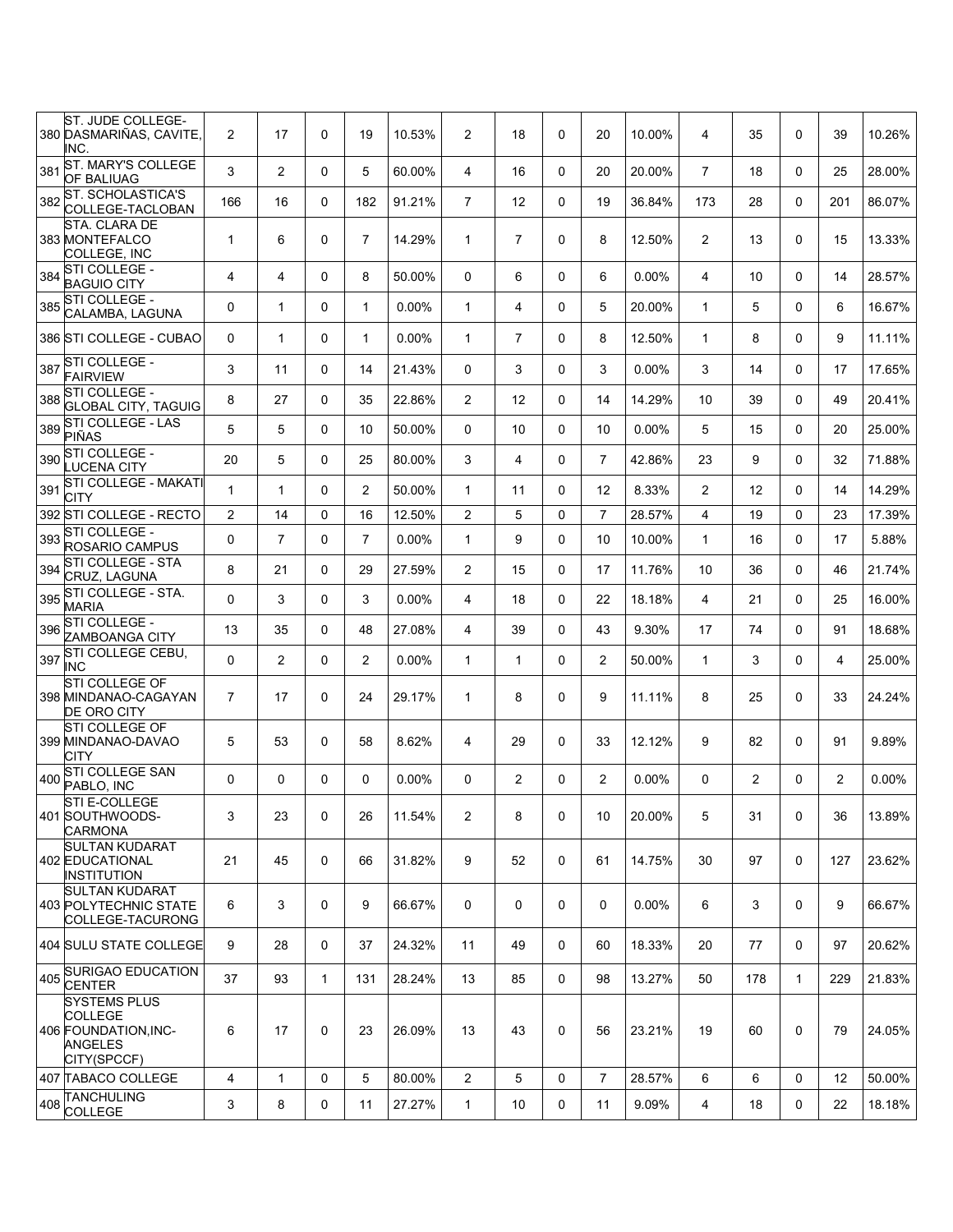|     | <b>TARLAC STATE</b><br>409 UNIVERSITY (TARLAC<br>COLLEGE OF TECH.)           | 3              | $\overline{c}$ | 0 | 5              | 60.00%  | 22             | 34             | $\mathbf 0$ | 56             | 39.29%   | 25             | 36       | 0        | 61             | 40.98%  |
|-----|------------------------------------------------------------------------------|----------------|----------------|---|----------------|---------|----------------|----------------|-------------|----------------|----------|----------------|----------|----------|----------------|---------|
| 410 | <b>TECARO COLLEGE</b><br>FOUNDATION, INC.                                    | 6              | $\overline{7}$ | 0 | 13             | 46.15%  | $\mathbf{1}$   | $\overline{7}$ | $\mathbf 0$ | 8              | 12.50%   | $\overline{7}$ | 14       | $\Omega$ | 21             | 33.33%  |
| 411 | THE FAMILY CLINIC,<br>INC.                                                   | 11             | 25             | 0 | 36             | 30.56%  | 25             | 108            | $\mathbf 0$ | 133            | 18.80%   | 36             | 133      | $\Omega$ | 169            | 21.30%  |
| 412 | THE GOOD<br><b>SAMARITAN</b><br>COLLEGES-<br><b>CABANATUAN CITY</b>          | 21             | 67             | 0 | 88             | 23.86%  | 18             | 148            | $\mathbf 0$ | 166            | 10.84%   | 39             | 215      | $\Omega$ | 254            | 15.35%  |
| 413 | <b>TOMAS CLAUDIO</b><br><b>MEMORIAL COLLEGE</b>                              | 5              | 27             | 0 | 32             | 15.63%  | 2              | 14             | $\mathbf 0$ | 16             | 12.50%   | $\overline{7}$ | 41       | 0        | 48             | 14.58%  |
| 414 | TOMAS DEL ROSARIO<br><b>ACADEMY</b>                                          | 0              | 8              | 0 | 8              | 0.00%   | 5              | 8              | $\mathbf 0$ | 13             | 38.46%   | 5              | 16       | $\Omega$ | 21             | 23.81%  |
| 415 | <b>TRACE COLLEGE-LOS</b><br>BAÑOS                                            | $\mathbf{1}$   | 5              | 0 | 6              | 16.67%  | 3              | 15             | $\mathbf 0$ | 18             | 16.67%   | 4              | 20       | 0        | 24             | 16.67%  |
| 416 | TRINITAS COLLEGE-<br><b>MEYCAUAYAN</b>                                       | 0              | $\overline{2}$ | 0 | $\overline{2}$ | 0.00%   | 0              | 3              | 0           | 3              | 0.00%    | $\mathbf{0}$   | 5        | 0        | 5              | 0.00%   |
| 417 | <b>TRINITY UNIVERSITY</b><br>OF ASIA (TRINITY-QC)                            | 12             | 0              | 0 | 12             | 100.00% | 2              | 0              | $\mathbf 0$ | 2              | 100.00%  | 14             | $\Omega$ | $\Omega$ | 14             | 100.00% |
|     | UNCIANO COLLEGES<br>418 & GENERAL<br><b>HOSPITAL-MANILA</b>                  | 12             | 60             | 0 | 72             | 16.67%  | 3              | 39             | $\mathbf 0$ | 42             | 7.14%    | 15             | 99       | 0        | 114            | 13.16%  |
|     | UNCIANO COLLEGES<br>419 & MEDICAL CENTER-<br>ANTIPOLO                        | 6              | 45             | 0 | 51             | 11.76%  | 27             | 139            | $\mathbf 0$ | 166            | 16.27%   | 33             | 184      | 0        | 217            | 15.21%  |
| 420 | <b>UNION CHRISTIAN</b><br><b>COLLEGE</b>                                     | 29             | 64             | 0 | 93             | 31.18%  | 63             | 124            | 0           | 187            | 33.69%   | 92             | 188      | 0        | 280            | 32.86%  |
|     | UNITED SCHOOL OF<br>421 SCIENCE &<br>TECHNOLOGY                              | 6              | 24             | 0 | 30             | 20.00%  | $\mathbf 0$    | 22             | $\mathbf 0$ | 22             | $0.00\%$ | 6              | 46       | 0        | 52             | 11.54%  |
|     | UNIVERSAL<br>422 COLLEGES OF<br>PARAÑAQUE                                    | $\overline{7}$ | 14             | 0 | 21             | 33.33%  | 4              | 21             | $\mathbf 0$ | 25             | 16.00%   | 11             | 35       | $\Omega$ | 46             | 23.91%  |
|     | UNIVERSIDAD DE<br>423 MANILA (CITY COLL.<br>OF MANILA)                       | 11             | 5              | 0 | 16             | 68.75%  | $\overline{7}$ | 19             | $\mathbf 0$ | 26             | 26.92%   | 18             | 24       | 0        | 42             | 42.86%  |
|     | UNIVERSIDAD DE<br>424 SANTA ISABEL (COL<br>DE STA ISABEL)                    | 27             | 11             | 0 | 38             | 71.05%  | 24             | 33             | $\mathbf 0$ | 57             | 42.11%   | 51             | 44       | 0        | 95             | 53.68%  |
|     | UNIVERSIDAD DE<br>425 ZAMBOANGA<br>(for.ZAEC)                                | 76             | 72             | 0 | 148            | 51.35%  | 8              | 24             | $\mathbf 0$ | 32             | 25.00%   | 84             | 96       | 0        | 180            | 46.67%  |
| 426 | UNIVERSITY OF<br><b>BAGUIO</b>                                               | 76             | 107            | 0 | 183            | 41.53%  | 98             | 333            | 0           | 431            | 22.74%   | 174            | 440      | 0        | 614            | 28.34%  |
| 427 | UNIVERSITY OF<br><b>BATANGAS</b>                                             | 23             | 41             | 0 | 64             | 35.94%  | 36             | 94             | $\mathbf 0$ | 130            | 27.69%   | 59             | 135      | 0        | 194            | 30.41%  |
| 428 | UNIVERSITY OF<br><b>BOHOL</b>                                                | 4              | 17             | 0 | 21             | 19.05%  | 45             | 150            | $\mathbf 0$ | 195            | 23.08%   | 49             | 167      | 0        | 216            | 22.69%  |
|     | UNIVERSITY OF<br>429 CAGAYAN VALLEY (for.<br><b>CAGAYAN COLL OF</b><br>TUG.) | 16             | 28             | 0 | 44             | 36.36%  | 25             | 29             | $\mathbf 0$ | 54             | 46.30%   | 41             | 57       | 0        | 98             | 41.84%  |
|     | 430 UNIVERSITY OF CEBU                                                       | 0              | 0              | 0 | $\mathbf 0$    | 0.00%   | $\mathbf{1}$   | 6              | $\mathbf 0$ | $\overline{7}$ | 14.29%   | $\mathbf{1}$   | 6        | 0        | $\overline{7}$ | 14.29%  |
|     | UNIVERSITY OF CEBU<br>431 IN LAPULAPU &<br><b>MANDAUE</b>                    | 16             | 39             | 0 | 55             | 29.09%  | 4              | 15             | $\mathbf 0$ | 19             | 21.05%   | 20             | 54       | 0        | 74             | 27.03%  |
| 432 | UNIVERSITY OF CEBU-<br><b>BANILAD</b>                                        | 213            | 261            | 0 | 474            | 44.94%  | 43             | 131            | 0           | 174            | 24.71%   | 256            | 392      | 0        | 648            | 39.51%  |
|     | UNIVERSITY OF<br>433 EASTERN<br>PHILIPPINES-<br><b>CATARMAN</b>              | 58             | 9              | 0 | 67             | 86.57%  | $\overline{7}$ | $\overline{7}$ | $\mathbf 0$ | 14             | 50.00%   | 65             | 16       | 0        | 81             | 80.25%  |
|     | 434 UNIVERSITY OF ILOILO                                                     | 150            | 237            | 0 | 387            | 38.76%  | 58             | 268            | $\mathbf 0$ | 326            | 17.79%   | 208            | 505      | 0        | 713            | 29.17%  |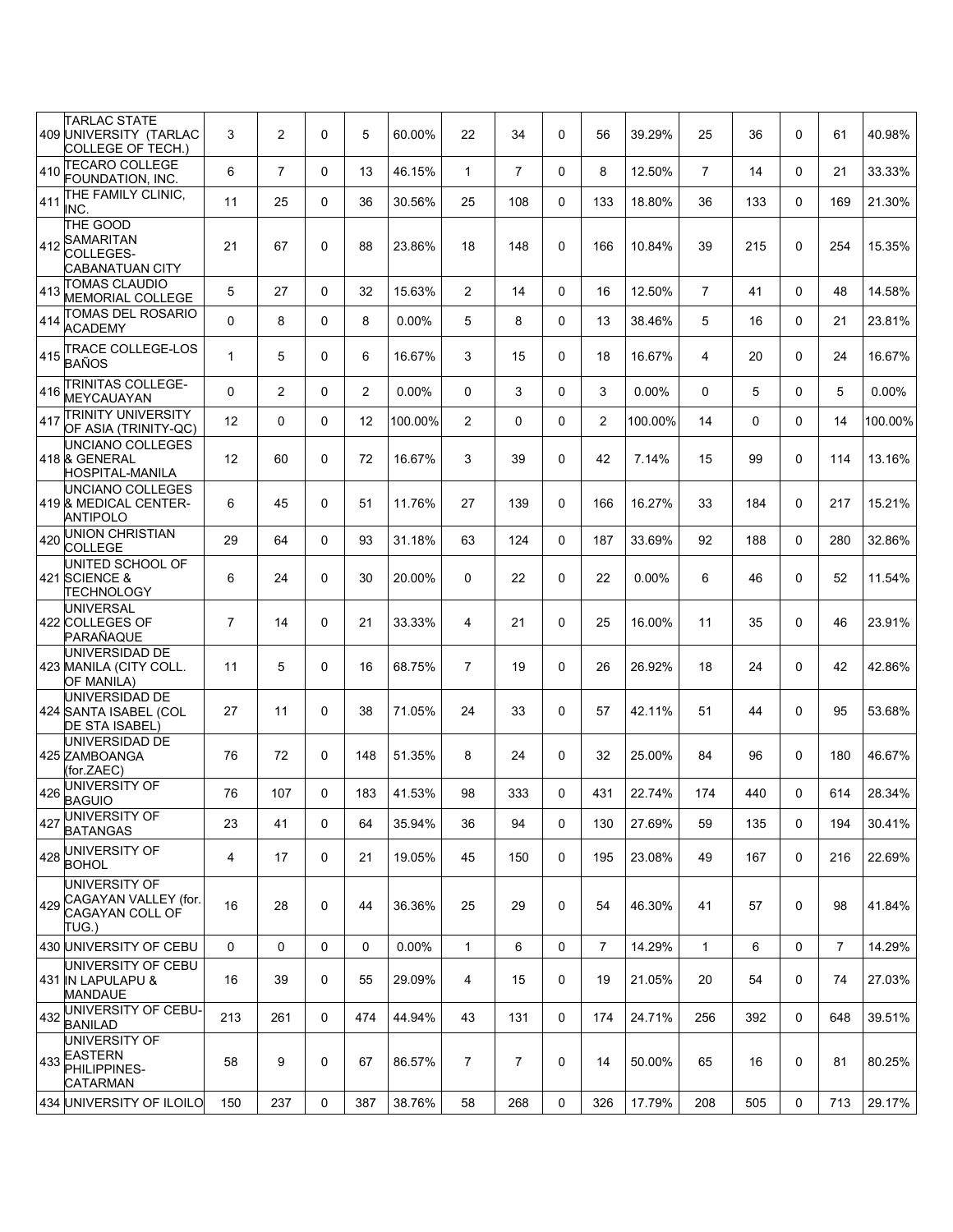| 435 | UNIVERSITY OF LA<br>SALETTE-SANTIAGO                                       | 13             | 32           | 0            | 45  | 28.89%  | 40                | 172          | 0        | 212            | 18.87%  | 53  | 204            | $\Omega$     | 257 | 20.62%  |
|-----|----------------------------------------------------------------------------|----------------|--------------|--------------|-----|---------|-------------------|--------------|----------|----------------|---------|-----|----------------|--------------|-----|---------|
| 436 | JNIVERSITY OF<br><b>UZON (LUZON COLL.)</b>                                 | 27             | 40           | $\mathbf{1}$ | 68  | 39.71%  | 17                | 56           | 0        | 73             | 23.29%  | 44  | 96             | 1            | 141 | 31.21%  |
| 437 | UNIVERSITY OF<br><b>MAKATI</b>                                             | 44             | 28           | 0            | 72  | 61.11%  | 12                | 29           | 0        | 41             | 29.27%  | 56  | 57             | $\Omega$     | 113 | 49.56%  |
|     | UNIVERSITY OF<br>438 MINDANAO-DAVAO<br>CITY                                | 38             | 17           | 0            | 55  | 69.09%  | 15                | 30           | 0        | 45             | 33.33%  | 53  | 47             | $\Omega$     | 100 | 53.00%  |
|     | UNIVERSITY OF<br>439 MINDANAO-DIGOS<br><b>COLLEGE</b>                      | 15             | 12           | $\mathbf 0$  | 27  | 55.56%  | 0                 | 12           | $\Omega$ | 12             | 0.00%   | 15  | 24             | $\Omega$     | 39  | 38.46%  |
| 440 | UNIVERSITY OF<br>MINDANAO-TAGUM                                            | 28             | 28           | 0            | 56  | 50.00%  | 5                 | 24           | $\Omega$ | 29             | 17.24%  | 33  | 52             | $\Omega$     | 85  | 38.82%  |
| 441 | UNIVERSITY OF<br>NEGROS<br><b>OCCIDENTAL-</b><br>RECOLETOS                 | 60             | 77           | $\mathbf 0$  | 137 | 43.80%  | $12 \overline{ }$ | 44           | 0        | 56             | 21.43%  | 72  | 121            | $\Omega$     | 193 | 37.31%  |
|     | UNIVERSITY OF<br>442 NORTHEASTERN<br><b>PHILIPPINES</b>                    | $\overline{c}$ | 18           | 0            | 20  | 10.00%  | 8                 | 27           | 0        | 35             | 22.86%  | 10  | 45             | $\Omega$     | 55  | 18.18%  |
|     | UNIVERSITY OF<br>443 NORTHERN<br>PHILIPPINES-VIGAN                         | 11             | 30           | $\mathbf 0$  | 41  | 26.83%  | 75                | 168          | 0        | 243            | 30.86%  | 86  | 198            | $\mathbf{0}$ | 284 | 30.28%  |
| 444 | UNIVERSITY OF<br><b>NUEVA CACERES</b>                                      | 41             | 35           | 0            | 76  | 53.95%  | 15                | 31           | 0        | 46             | 32.61%  | 56  | 66             | $\mathbf{0}$ | 122 | 45.90%  |
| 445 | UNIVERSITY OF<br>PANGASINAN                                                | 25             | 18           | $\mathbf 0$  | 43  | 58.14%  | 84                | 184          | $\Omega$ | 268            | 31.34%  | 109 | 202            | $\Omega$     | 311 | 35.05%  |
| 446 | UNIVERSITY OF<br>PERPETUAL HELP<br>RIZAL-CALAMBA<br><b>CAMPUS</b>          | 16             | 39           | $\mathbf 0$  | 55  | 29.09%  | 22                | 69           | 0        | 91             | 24.18%  | 38  | 108            | 0            | 146 | 26.03%  |
|     | UNIVERSITY OF<br>447 PERPETUAL HELP<br>RIZAL-MOLINO                        | 41             | 82           | $\mathbf 0$  | 123 | 33.33%  | 21                | 45           | 0        | 66             | 31.82%  | 62  | 127            | 0            | 189 | 32.80%  |
| 448 | UNIVERSITY OF<br>PERPETUAL HELP<br><b>SYSTEM DALTA-LAS</b><br><b>PINAS</b> | 25             | 63           | $\mathbf 0$  | 88  | 28.41%  | 97                | 283          | $\Omega$ | 380            | 25.53%  | 122 | 346            | $\Omega$     | 468 | 26.07%  |
|     | UNIVERSITY OF<br>449 PERPETUAL HELP<br>SYSTEM-GMA                          | 32             | 80           | $\mathbf 0$  | 112 | 28.57%  | 18                | 112          | 0        | 130            | 13.85%  | 50  | 192            | $\mathbf{0}$ | 242 | 20.66%  |
|     | UNIVERSITY OF<br>450 PERPETUAL HELP<br>SYSTEM-LAGUNA                       | 117            | 150          | $\mathbf 0$  | 267 | 43.82%  | 54                | 206          | $\Omega$ | 260            | 20.77%  | 171 | 356            | $\Omega$     | 527 | 32.45%  |
|     | UNIVERSITY OF<br>451 PERPETUAL HELP-<br><b>CAUAYAN CITY</b>                | 11             | 28           | $\mathbf 0$  | 39  | 28.21%  | 23                | 96           | $\Omega$ | 119            | 19.33%  | 34  | 124            | $\Omega$     | 158 | 21.52%  |
| 452 | UNIVERSITY OF<br>REGINA CARMELI<br>(for.REGINA CARMELI<br>COLL)            | 2              | 14           | 0            | 16  | 12.50%  | $\overline{7}$    | 34           | 0        | 41             | 17.07%  | 9   | 48             | $\Omega$     | 57  | 15.79%  |
|     | 453 UNIVERSITY OF SAINT<br><b>ANTHONY</b>                                  | 24             | 69           | 0            | 93  | 25.81%  | 19                | 79           | 0        | 98             | 19.39%  | 43  | 148            | 0            | 191 | 22.51%  |
| 454 | UNIVERSITY OF SAINT<br>LA SALLE                                            | 70             | 31           | 0            | 101 | 69.31%  | 46                | 99           | 0        | 145            | 31.72%  | 116 | 130            | 0            | 246 | 47.15%  |
|     | 455 UNIVERSITY OF SAINT<br>LOUIS-TUGUEGARAO                                | 32             | $\mathbf{1}$ | 0            | 33  | 96.97%  | $\mathbf{1}$      | $\mathbf{1}$ | 0        | $\overline{2}$ | 50.00%  | 33  | $\overline{2}$ | 0            | 35  | 94.29%  |
|     | 456 UNIVERSITY OF SAN<br><b>AGUSTIN</b>                                    | 479            | 144          | 0            | 623 | 76.89%  | 10                | 23           | 0        | 33             | 30.30%  | 489 | 167            | 0            | 656 | 74.54%  |
| 457 | UNIVERSITY OF SAN<br><b>CARLOS</b>                                         | 350            | 317          | 0            | 667 | 52.47%  | 33                | 85           | 0        | 118            | 27.97%  | 383 | 402            | $\Omega$     | 785 | 48.79%  |
|     | 458 UNIVERSITY OF SAN<br>JOSE-RECOLETOS                                    | 88             | 122          | 0            | 210 | 41.90%  | 18                | 52           | 0        | 70             | 25.71%  | 106 | 174            | 0            | 280 | 37.86%  |
|     | 459 UNIVERSITY OF<br><b>SANTO TOMAS</b>                                    | 3              | 0            | 0            | 3   | 100.00% | $\mathbf{1}$      | 0            | 0        | $\mathbf{1}$   | 100.00% | 4   | 0              | $\mathsf{O}$ | 4   | 100.00% |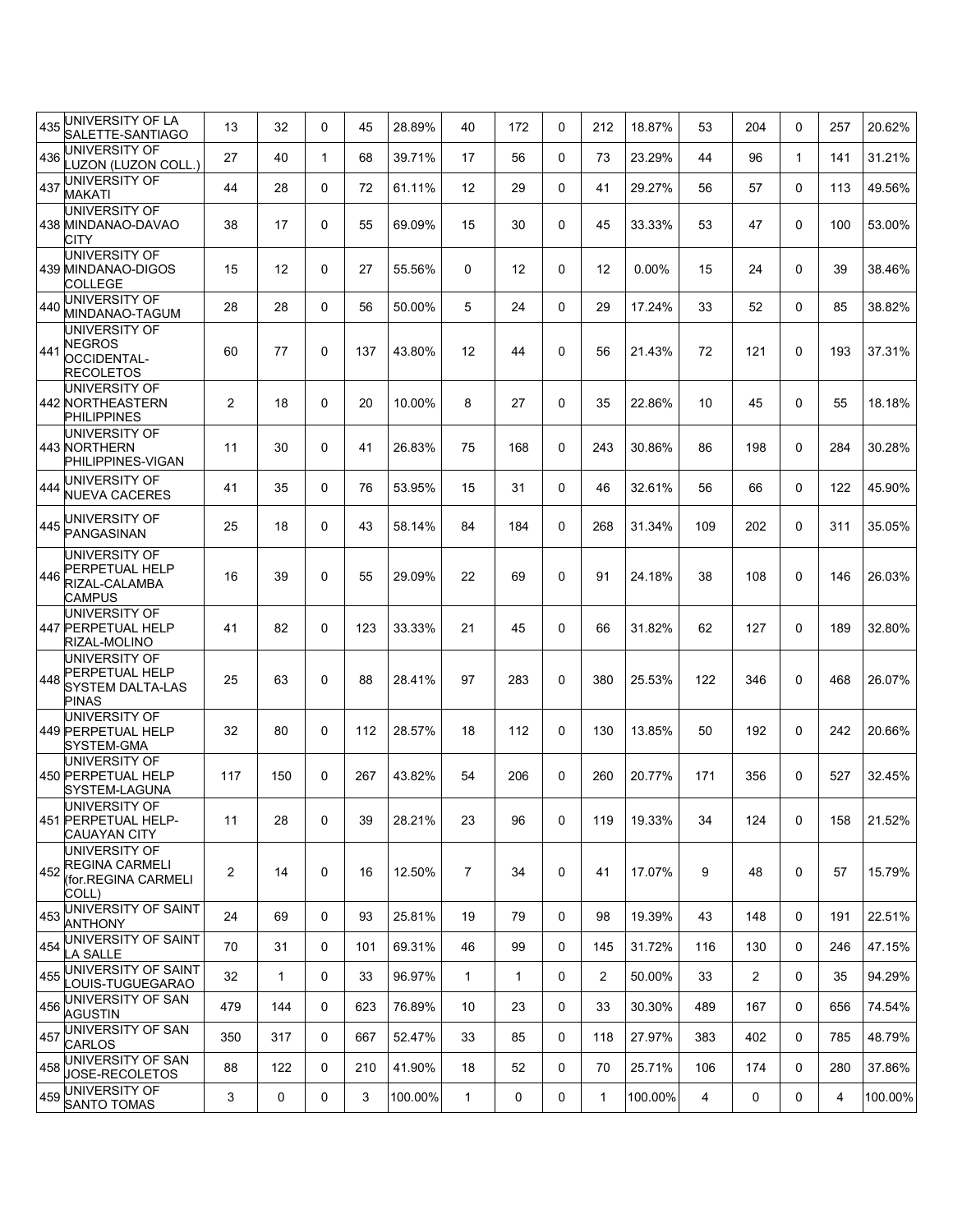|     | UNIVERSITY OF<br>460 SOUTHERN<br>MINDANAO-KABACAN                        | 44           | 72             | 0 | 116 | 37.93%  | $\overline{7}$ | 42           | $\mathbf 0$  | 49             | 14.29%   | 51             | 114          | 0            | 165            | 30.91%  |
|-----|--------------------------------------------------------------------------|--------------|----------------|---|-----|---------|----------------|--------------|--------------|----------------|----------|----------------|--------------|--------------|----------------|---------|
|     | UNIVERSITY OF<br>461 SOUTHERN<br><b>PHILIPPINES</b>                      | 10           | 31             | 0 | 41  | 24.39%  | 25             | 97           | $\mathbf 0$  | 122            | 20.49%   | 35             | 128          | 0            | 163            | 21.47%  |
| 462 | UNIVERSITY OF THE<br><b>ASSUMPTION</b>                                   | 1            | 5              | 0 | 6   | 16.67%  | 11             | 25           | 0            | 36             | 30.56%   | 12             | 30           | $\Omega$     | 42             | 28.57%  |
|     | UNIVERSITY OF THE<br>463 CORDILLERAS<br>(for.BAGUIO C.F.)                | 46           | 75             | 0 | 121 | 38.02%  | 147            | 274          | 0            | 421            | 34.92%   | 193            | 349          | 0            | 542            | 35.61%  |
| 464 | UNIVERSITY OF THE<br>EAST RAMON<br>MAGSAYSAY MEM<br><b>MEDICAL CTR</b>   | 31           | 6              | 0 | 37  | 83.78%  | 3              | 0            | 0            | 3              | 100.00%  | 34             | 6            | $\Omega$     | 40             | 85.00%  |
|     | UNIVERSITY OF THE<br>465 IMMACULATE<br>CONCEPTION-DAVAO                  | 4            | 10             | 0 | 14  | 28.57%  | 6              | 46           | $\mathbf 0$  | 52             | 11.54%   | 10             | 56           | 0            | 66             | 15.15%  |
| 466 | UNIVERSITY OF THE<br>PHILIPPINES-MANILA                                  | $\mathbf{1}$ | 0              | 0 | 1   | 100.00% | $\mathbf 0$    | $\Omega$     | 0            | 0              | 0.00%    | $\mathbf{1}$   | 0            | $\Omega$     | $\mathbf{1}$   | 100.00% |
| 467 | UNIVERSITY OF THE<br>VISAYAS-CEBU CITY                                   | 1            | 5              | 0 | 6   | 16.67%  | $\overline{2}$ | 16           | $\mathbf 0$  | 18             | 11.11%   | 3              | 21           | $\Omega$     | 24             | 12.50%  |
|     | UNIVERSITY OF THE<br>468 VISAYAS-MANDAUE<br>CITY                         | 27           | 121            | 0 | 148 | 18.24%  | 55             | 309          | $\mathbf 0$  | 364            | 15.11%   | 82             | 430          | 0            | 512            | 16.02%  |
| 469 | URDANETA CITY<br>UNIVERSITY (CCU)                                        | 76           | 185            | 0 | 261 | 29.12%  | 24             | 251          | $\mathbf 0$  | 275            | 8.73%    | 100            | 436          | $\Omega$     | 536            | 18.66%  |
|     | 470 VELEZ COLLEGE                                                        | 4            | 2              | 0 | 6   | 66.67%  | 4              | 3            | $\mathbf 0$  | $\overline{7}$ | 57.14%   | 8              | 5            | 0            | 13             | 61.54%  |
|     | <b>VIRGEN MILAGROSA</b><br>471 UNIVERSITY<br>FOUNDATION                  | 79           | 114            | 0 | 193 | 40.93%  | 52             | 273          | 0            | 325            | 16.00%   | 131            | 387          | 0            | 518            | 25.29%  |
| 472 | <b>VISAYAS STATE</b><br><b>UNIVERSITY</b><br>(for.VISCA,LSU.)-<br>BAYBAY | 48           | 9              | 0 | 57  | 84.21%  | 0              | 0            | $\mathbf 0$  | 0              | $0.00\%$ | 48             | 9            | 0            | 57             | 84.21%  |
|     | WESLEYAN<br>UNIVERSITY-<br>473 PHILIPPINES-<br>CABANATUAN CITY           | 25           | 139            | 0 | 164 | 15.24%  | 84             | 288          | $\mathbf{1}$ | 373            | 22.52%   | 109            | 427          | 1            | 537            | 20.30%  |
|     | 474 WEST BAY COLLEGE                                                     | 0            | 0              | 0 | 0   | 0.00%   | $\overline{2}$ | 10           | $\mathbf 0$  | 12             | 16.67%   | $\overline{2}$ | 10           | 0            | 12             | 16.67%  |
| 475 | WEST NEGROS<br><b>COLLEGE</b>                                            | 32           | 87             | 1 | 120 | 26.67%  | 53             | 383          | 0            | 436            | 12.16%   | 85             | 470          | $\mathbf{1}$ | 556            | 15.29%  |
| 476 | <b>WEST VISAYAS STATE</b><br>UNIVERSITY-LA PAZ                           | 2            | 0              | 0 | 2   | 100.00% | 0              | 0            | 0            | 0              | $0.00\%$ | $\overline{2}$ | 0            | 0            | $\overline{2}$ | 100.00% |
| 477 | <b>WESTERN LEYTE</b><br>COLLEGE-ORMOC                                    | 14           | 44             | 0 | 58  | 24.14%  | 5              | 14           | $\mathbf 0$  | 19             | 26.32%   | 19             | 58           | 0            | 77             | 24.68%  |
|     | <b>WESTERN MINDANAO</b><br>478 STATE U-PAGADIAN<br>CITY                  | 0            | 0              | 0 | 0   | 0.00%   | 0              | $\mathbf{1}$ | 0            | 1              | 0.00%    | 0              | $\mathbf{1}$ | 0            | $\mathbf{1}$   | 0.00%   |
|     | <b>WESTERN MINDANAO</b><br>479 STATE U-ZAMBOANGA<br>CITY                 | 63           | 51             | 0 | 114 | 55.26%  | 131            | 237          | $\mathbf 0$  | 368            | 35.60%   | 194            | 288          | 0            | 482            | 40.25%  |
|     | <b>WORLD CITI</b><br>480 COLLEGES,<br>CALOOCAN                           | 1            | $\overline{2}$ | 0 | 3   | 33.33%  | 0              | 3            | 0            | 3              | $0.00\%$ | $\mathbf{1}$   | 5            | 0            | 6              | 16.67%  |
| 481 | <b>WORLD CITI</b><br>COLLEGES, QUEZON<br>CITY (QUEZON CITY<br>M.C.C)     | 14           | 41             | 0 | 55  | 25.45%  | 15             | 99           | 0            | 114            | 13.16%   | 29             | 140          | 0            | 169            | 17.16%  |
|     | <b>WORLD CITI</b><br>482 COLLEGES-ANTIPOLO,<br>INC.                      | 10           | 34             | 0 | 44  | 22.73%  | 3              | 36           | 0            | 39             | 7.69%    | 13             | 70           | 0            | 83             | 15.66%  |
|     | 483 XAVIER UNIVERSITY                                                    | 349          | 19             | 0 | 368 | 94.84%  | $\mathbf{1}$   | 1            | 0            | $\mathbf{2}$   | 50.00%   | 350            | 20           | 0            | 370            | 94.59%  |
|     | MOTHING FOLLOWS                                                          |              |                |   |     |         |                |              |              |                |          |                |              |              |                |         |

NOTHING FOLLOWS----------------------